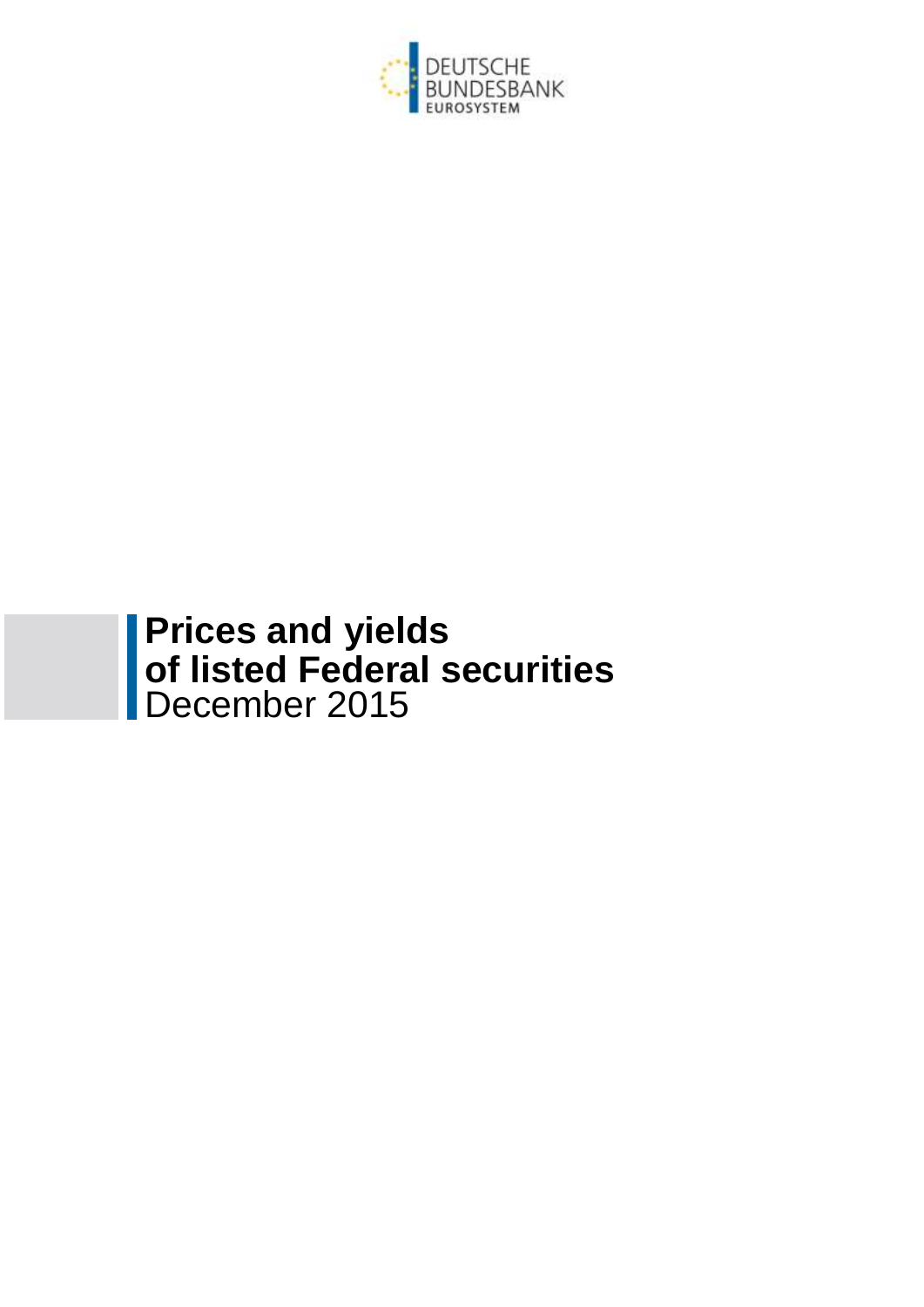## **Prices and yields of listed Federal securities as of 01.12.15**

|              |                                   |                         |                 | Residual | Issue     | Price 3) |         |                          |                            |
|--------------|-----------------------------------|-------------------------|-----------------|----------|-----------|----------|---------|--------------------------|----------------------------|
|              | ISIN <sub>1</sub> )               | <b>Issue 2) 5)</b>      | <b>Maturity</b> | life     | volume    | as of    | Yield   |                          | Net yield 4) "Dirty price" |
|              |                                   |                         | date            | y/m      | € billion | 01.12.15 |         |                          |                            |
| <b>DE000</b> | 113744<br>6                       | 0.000 BSA 13 II         | 11.12.2015      | 0/0      | 14.0      | 100.005  | $-0.23$ | $-0.17$                  | 100.005                    |
| <b>DE000</b> | 1<br>113529                       | 3.500 Bund 05           | 04.01.2016      | 0/1      | 23.0      | 100.343  | $-0.40$ | $-0.30$                  | 103.536                    |
| <b>DE000</b> | 114159<br>6                       | 2.000 BO S 159          | 26.02.2016      | 0/2      | 16.0      | 100.563  | $-0.41$ | $-0.30$                  | 102.097                    |
| <b>DE000</b> | 113745<br>3                       | 0.250 BSA 14            | 11.03.2016      | 0/3      | 13.0      | 100.173  | $-0.39$ | $-0.29$                  | 100.355                    |
| <b>DE000</b> | 114160<br>4                       | 2.750 BO S 160          | 08.04.2016      | 0/4      | 18.0      | 101.090  | $-0.38$ | $-0.28$                  | 102.886                    |
| <b>DE000</b> | 103050<br>0                       | 1.500 Bund 06 index.    | 15.04.2016      | 0/4      | 15.0      | 99.820   | 1.99    |                          | 117.111                    |
| <b>DE000</b> | 1<br>113746                       | 0.250 BSA 14 II         | 10.06.2016      | 0/6      | 13.0      | 100.335  | $-0.39$ | $-0.29$                  | 100.455                    |
| <b>DE000</b> | 113446<br>8                       | 6.000 Bund 86 II        | 20.06.2016      | 0/6      | 3.8       | 103.498  | $-0.38$ | $-0.28$                  | 106.219                    |
| <b>DE000</b> | 9<br>113530                       | 4.000 Bund 06           | 04.07.2016      | 0/7      | 23.0      | 102.575  | $-0.39$ | $-0.29$                  | 104.236                    |
| <b>DE000</b> | 9                                 |                         |                 |          |           |          |         |                          |                            |
|              | 113747                            | 0.000 BSA 14            | 16.09.2016      | 0/9      | 13.0      | 100.328  | $-0.42$ | $-0.31$                  | 100.328                    |
| <b>DE000</b> | $\overline{2}$<br>113449          | 5.625 Bund 86           | 20.09.2016      | 0/9      | 0.8       | 104.820  | $-0.39$ | $-0.29$                  | 105.957                    |
| <b>DE000</b> | $\overline{\mathbf{c}}$<br>114161 | 1.250 BO S 161          | 14.10.2016      | 0/10     | 16.0      | 101.428  | $-0.40$ | $-0.29$                  | 101.599                    |
| <b>DE000</b> | 113748<br>$\overline{7}$          | 0.000 BSA 14 II         | 16.12.2016      | 1/0      | 14.0      | 100.408  | $-0.39$ | $-0.29$                  | 100.408                    |
| <b>DE000</b> | 7<br>113531                       | 3.750 Bund 06           | 04.01.2017      | 1/1      | 20.0      | 104.579  | $-0.44$ | $-0.32$                  | 108.000                    |
| <b>DE000</b> | 0<br>114162                       | 0.750 BO S 162          | 24.02.2017      | $1/2$    | 16.0      | 101.423  | $-0.40$ | $-0.30$                  | 102.002                    |
| <b>DE000</b> | 5<br>113749                       | 0.000 BSA 15            | 10.03.2017      | 1/3      | 14.0      | 100.523  | $-0.41$ | $-0.30$                  | 100.523                    |
| <b>DE000</b> | 8<br>114163                       | 0.500 BO S 163          | 07.04.2017      | 1/4      | 18.0      | 101.217  | $-0.40$ | $-0.30$                  | 101.545                    |
| <b>DE000</b> | 110460<br>$\overline{2}$          | 0.000 BSA 15 II         | 16.06.2017      | 1/6      | 13.0      | 100.643  | $-0.42$ | $-0.31$                  | 100.643                    |
| <b>DE000</b> | 113533<br>3                       | 4.250 Bund 07 II        | 04.07.2017      | 1/7      | 19.0      | 107.436  | $-0.42$ | $-0.31$                  | 109.201                    |
| <b>DE000</b> | 0<br>110461                       |                         |                 |          | 13.0      | 100.760  | $-0.42$ |                          |                            |
| <b>DE000</b> | 6                                 | 0.000 BSA 15 III        | 15.09.2017      | 1/9      | 16.0      | 101.735  | $-0.43$ | $-0.31$<br>$-0.31$       | 100.760<br>101.805         |
|              | 114164                            | 0.500 BO S 164          | 13.10.2017      | 1/10     |           |          |         |                          |                            |
| <b>DE000</b> | 8<br>110462                       | 0.000 BSA 15 IV         | 15.12.2017      | 2/0      | 5.0       | 100.875  | $-0.43$ | $-0.31$                  | 100.875                    |
| <b>DE000</b> | 113534<br>1                       | 4.000 Bund 07           | 04.01.2018      | 2/1      | 20.0      | 109.310  | $-0.43$ | $-0.31$                  | 112.959                    |
| <b>DE000</b> | 114165<br>3                       | 0.500 BO S 165          | 23.02.2018      | 2/2      | 17.0      | 102.050  | $-0.42$ | $-0.31$                  | 102.438                    |
| <b>DE000</b> | 114166<br>$\mathbf{1}$            | 0.250 BO S 166          | 13.04.2018      | 2/4      | 17.0      | 101.590  | $-0.42$ | $-0.31$                  | 101.750                    |
| <b>DE000</b> | $\overline{\mathbf{4}}$<br>103053 | 0.750 BO 11 index.      | 15.04.2018      | 2/4      | 15.0      | 103.720  | $-0.80$ |                          | 110.727                    |
| <b>DE000</b> | 113535<br>8                       | 4.250 Bund 08           | 04.07.2018      | 2/7      | 21.0      | 112.110  | $-0.40$ | $-0.29$                  | 113.875                    |
| <b>DE000</b> | 114167<br>9                       | 1.000 BO S 167          | 12.10.2018      | 2/10     | 17.0      | 104.015  | $-0.39$ | $-0.29$                  | 104.157                    |
| <b>DE000</b> | 113537<br>4                       | 3.750 Bund 08           | 04.01.2019      | 3/1      | 24.0      | 112.815  | $-0.37$ | $-0.27$                  | 116.236                    |
| DE000        | 114168<br>$\overline{7}$          | 1.000 BOS 168           | 22.02.2019      | 3/2      | 16.0      | 104.415  | $-0.36$ | $-0.26$                  | 105.193                    |
| <b>DE000</b> | 5<br>114169                       | 0.500 BO S 169          | 12.04.2019      | 3/4      | 16.0      | 102.885  | $-0.35$ | $-0.26$                  | 103.206                    |
| <b>DE000</b> | 2<br>113538                       | 3.500 Bund 09           | 04.07.2019      | 3/7      | 24.0      | 113.820  | $-0.33$ | $-0.24$                  | 115.274                    |
|              |                                   |                         |                 |          |           |          |         |                          |                            |
| <b>DE000</b> | 114170<br>3                       | 0.250 BOS 170           | 11.10.2019      | 3/10     | 16.0      | 102.190  | $-0.31$ | $-0.23$                  | 102.226                    |
| <b>DE000</b> | 113539<br>0                       | 3.250 Bund 09           | 04.01.2020      | 4/1      | 22.0      | 114.520  | $-0.28$ | $-0.20$                  | 117.485                    |
| DE000        | 103052<br>6                       | 1.750 Bund 09 index.    | 15.04.2020      | 4/4      | 16.0      | 112.350  | $-1.00$ |                          | 124.289                    |
| <b>DE000</b> | $\mathbf{1}$<br>114171            | 0.000 BO S 171          | 17.04.2020      | 4/4      | 20.0      | 101.055  | $-0.24$ | $-0.18$                  | 101.055                    |
| <b>DE000</b> | 8<br>113540                       | 3.000 Bund 10           | 04.07.2020      | 4/7      | 22.0      | 114.885  | $-0.23$ | $-0.16$                  | 116.131                    |
| <b>DE000</b> | 113541<br>6                       | 2.250 Bund 10           | 04.09.2020      | 4/9      | 16.0      | 111.855  | $-0.23$ | $-0.17$                  | 112.408                    |
| <b>DE000</b> | 9<br>114172                       | 0.250 BO S 172          | 16.10.2020      | 4/10     | 19.0      | 102.120  | $-0.18$ | $-0.13$                  | 102.225                    |
| DE000        | 4<br>113542                       | 2.500 Bund 10           | 04.01.2021      | 5/1      | 19.0      | 113.665  | $-0.17$ | $-0.12$                  | 115.946                    |
| <b>DE000</b> | 0<br>113544                       | 3.250 Bund 11           | 04.07.2021      | 5/7      | 19.0      | 118.920  | $-0.12$ | $-0.09$                  | 120.270                    |
| <b>DE000</b> | 7<br>113545                       | 2.250 Bund 11           | 04.09.2021      | 5/9      | 16.0      | 113.655  | $-0.11$ | $-0.08$                  | 114.208                    |
| <b>DE000</b> | 113546<br>5                       | 2.000 Bund 11           | 04.01.2022      | 6/1      | 20.0      | 112.620  | $-0.07$ | $-0.05$                  | 114.445                    |
| <b>DE000</b> | 113547                            | 1.750 Bund 12           |                 |          |           | 111.670  | $-0.02$ | $-0.02$                  |                            |
|              | 3                                 |                         | 04.07.2022      | 6/7      | 24.0      |          |         |                          | 112.397                    |
| DE000        | 113549<br>9                       | 1.500 Bund 12           | 04.09.2022      | 6/9      | 18.0      | 110.140  | 0.00    | 0.00                     | 110.509                    |
| <b>DE000</b> | 110230<br>9                       | 1.500 Bund 13           | 15.02.2023      | 7/2      | 18.0      | 110.220  | 0.08    | 0.06                     | 111.416                    |
| DE000        | 103054<br>2                       | 0.100 Bund 12 index.    | 15.04.2023      | 7/4      | 16.0      | 108.320  | $-0.98$ | 0.00                     | 112.217                    |
| DE000        | 110231<br>7                       | 1.500 Bund 13 II        | 15.05.2023      | 7/5      | 18.0      | 110.250  | 0.12    | 0.09                     | 111.078                    |
| <b>DE000</b> | 110232<br>5                       | 2.000 Bund 13           | 15.08.2023      | 7/8      | 18.0      | 114.160  | 0.15    | 0.11                     | 114.761                    |
| <b>DE000</b> | 113492<br>2                       | 6.250 Bund 94           | 04.01.2024      | 8/1      | 10.3      | 148.490  | 0.20    | 0.14                     | 154.192                    |
| <b>DE000</b> | 3<br>110233                       | 1.750 Bund 14           | 15.02.2024      | 8/2      | 18.0      | 112.330  | 0.23    | 0.17                     | 113.725                    |
| <b>DE000</b> | 110235<br>8                       | 1.500 Bund 14           | 15.05.2024      | 8/5      | 18.0      | 110.310  | 0.26    | 0.19                     | 111.138                    |
| DE000        | 110236<br>6                       | 1.000 Bund 14           | 15.08.2024      | 8/8      | 18.0      | 105.810  | 0.32    | 0.24                     | 106.111                    |
| <b>DE000</b> | 110237<br>4                       | 0.500 Bund 15           | 15.02.2025      | 9/2      | 23.0      | 100.730  | 0.42    | 0.31                     | 101.170                    |
|              |                                   |                         |                 |          |           |          |         |                          |                            |
| <b>DE000</b> | 110238<br>2                       | 1.000 Bund 15           | 15.08.2025      | 9/8      | 23.0      | 104.800  | 0.49    | 0.36                     | 105.180                    |
| <b>DE000</b> | $\boldsymbol{7}$<br>103056        | 0.100 Bund 15 index.    | 15.04.2026      | 10/4     | 5.0       | 109.730  | $-0.80$ | $-0.58$                  | 110.650                    |
| <b>DE000</b> | 113504<br>4                       | 6.500 Bund 97           | 04.07.2027      | 11/7     | 11.3      | 165.750  | 0.61    | 0.42                     | 168.449                    |
| DE000        | 113506<br>9                       | 5.625 Bund 98           | 04.01.2028      | 12/1     | 14.5      | 157.550  | 0.66    | $\overline{\phantom{a}}$ | 162.682                    |
| <b>DE000</b> | 113508<br>5                       | 4.750 Bund 98 II        | 04.07.2028      | 12/7     | 11.3      | 148.310  | 0.72    | 0.51                     | 150.283                    |
| DE000        | 113514<br>3                       | 6.250 Bund 00           | 04.01.2030      | 14/1     | 9.3       | 172.350  | 0.80    | 0.55                     | 178.052                    |
| <b>DE000</b> | 9<br>103055                       | 0.500 Bund 14 index.    | 15.04.2030      | 14/4     | 7.0       | 115.800  | $-0.55$ |                          | 117.323                    |
| DE000        | 113517<br>6                       | 5.500 Bund 00           | 04.01.2031      | 15/1     | 17.0      | 164.250  | 0.92    | 0.64                     | 169.268                    |
| DE000        | 113522<br>6                       | 4.750 Bund 03           | 04.07.2034      | 18/7     | 20.0      | 161.080  | 1.10    | 0.77                     | 163.053                    |
| <b>DE000</b> | 113527<br>5                       | 4.000 Bund 05           | 04.01.2037      | 21/1     | 23.0      | 151.390  | 1.22    | 0.86                     | 155.039                    |
| DE000        | 113532<br>5                       | 4.250 Bund 07           | 04.07.2039      | 23/7     | 14.0      | 160.400  | 1.27    | 0.89                     | 162.165                    |
|              |                                   |                         |                 |          |           |          |         |                          |                            |
| <b>DE000</b> | 113536<br>6                       | 4.750 Bund 08           | 04.07.2040      | 24/7     | 16.0      | 172.820  | 1.28    | 0.89                     | 174.793                    |
| <b>DE000</b> | 113543<br>2                       | 3.250 Bund 10           | 04.07.2042      | 26/7     | 15.0      | 143.410  | 1.31    | 0.93                     | 144.760                    |
| DE000        | 113548<br>1                       | 2.500 Bund 12           | 04.07.2044      | 28/7     | 16.0      | 127.820  | 1.32    | 0.95                     | 128.858                    |
| <b>DE000</b> | 103057<br>5                       | 0.100 Bund 15 index. II | 15.04.2046      | 30/4     | 3.0       | 111.850  | $-0.27$ |                          | 113.625                    |
| DE000        | 110234<br>1                       | 2.500 Bund 14           | 15.08.2046      | 30/8     | 13.0      | 128.070  | 1.37    | 0.98                     | 128.821                    |

1) The six-digit part of the ISIN in bold print is the same as the current German security identification number 2) BSA: Federal Treasury note (Schatz), BO: Five-year Federal note (Bobl), Bund: Federal bond (Bund)

3) Bundesbank reference price on the Frankfurt Stock Exchange 4) Net yield after deduction of withholding tax and solidarity surcharge (26.375% in total); deductions for church tax are not included.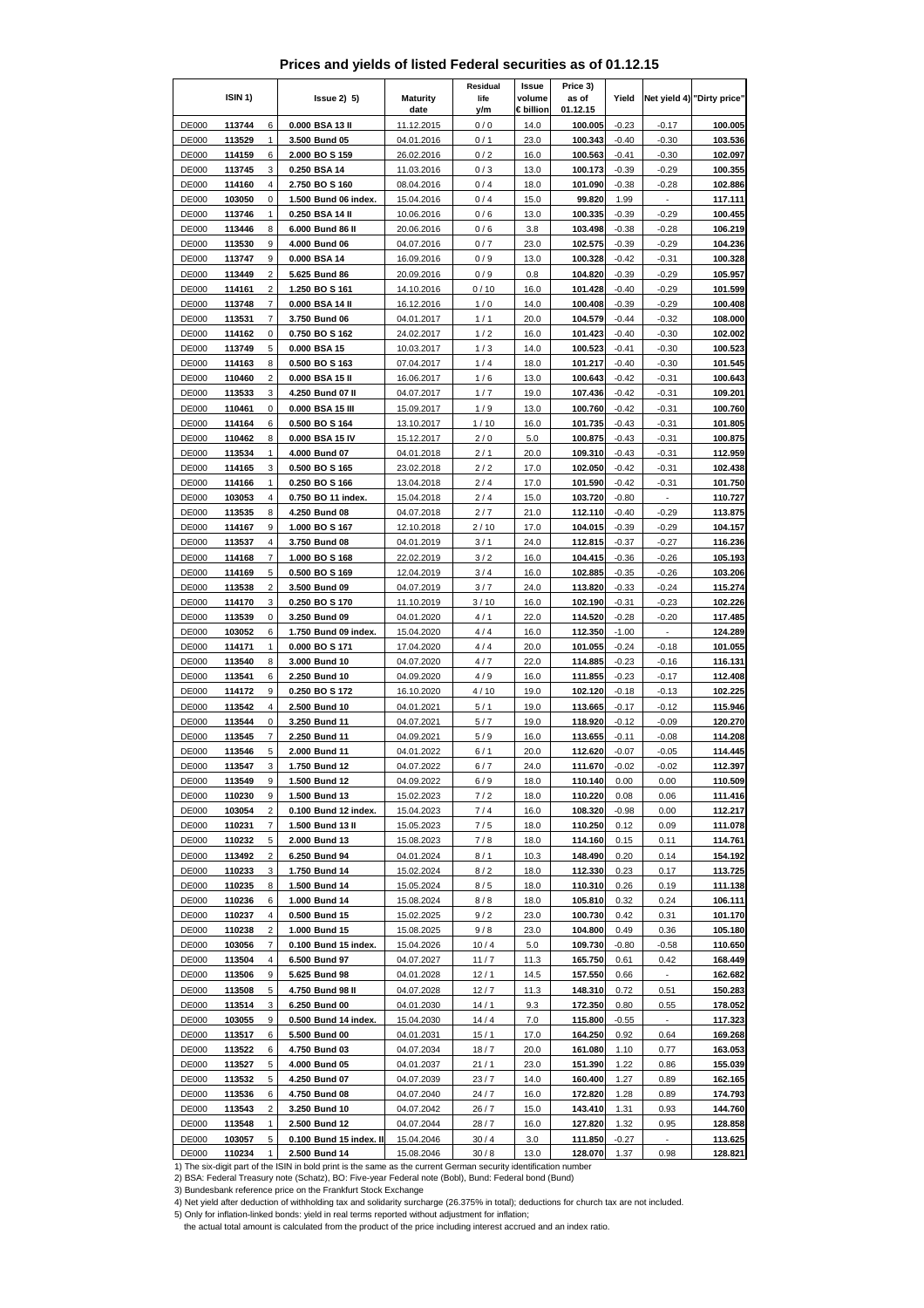## **Prices and yields of listed Federal securities as of 02.12.15**

|              |                                   |                         |                 | Residual | Issue     | Price 3) |         |                          |                            |
|--------------|-----------------------------------|-------------------------|-----------------|----------|-----------|----------|---------|--------------------------|----------------------------|
|              | ISIN <sub>1</sub> )               | lssue2) 5)              | <b>Maturity</b> | life     | volume    | as of    | Yield   |                          | Net yield 4) "Dirty price" |
|              |                                   |                         | date            | y/m      | € billion | 02.12.15 |         |                          |                            |
|              |                                   |                         |                 |          |           |          |         |                          |                            |
| <b>DE000</b> | 113744<br>6                       | 0.000 BSA 13 II         | 11.12.2015      | 0/0      | 14.0      | 100.008  | $-0.42$ | $-0.31$                  | 100.008                    |
| <b>DE000</b> | 1<br>113529                       | 3.500 Bund 05           | 04.01.2016      | 0/1      | 23.0      | 100.339  | $-0.47$ | $-0.35$                  | 103.542                    |
|              |                                   |                         |                 |          |           |          |         |                          |                            |
| <b>DE000</b> | 6<br>114159                       | 2.000 BO S 159          | 26.02.2016      | 0/2      | 16.0      | 100.558  | $-0.42$ | $-0.31$                  | 102.098                    |
| <b>DE000</b> | 113745<br>3                       | 0.250 BSA 14            | 11.03.2016      | 0/3      | 13.0      | 100.174  | $-0.40$ | $-0.29$                  | 100.357                    |
| <b>DE000</b> | 114160<br>4                       | 2.750 BO S 160          | 08.04.2016      | 0/4      | 18.0      | 101.085  | $-0.39$ | $-0.29$                  | 102.888                    |
|              |                                   |                         |                 |          |           |          |         |                          |                            |
| <b>DE000</b> | 0<br>103050                       | 1.500 Bund 06 index.    | 15.04.2016      | 0/4      | 15.0      | 99.830   | 1.96    |                          | 117.132                    |
| <b>DE000</b> | 1<br>113746                       | 0.250 BSA 14 II         | 10.06.2016      | 0/6      | 13.0      | 100.335  | $-0.40$ | $-0.29$                  | 100.456                    |
| <b>DE000</b> | 8<br>113446                       | 6.000 Bund 86 II        | 20.06.2016      | 0/6      | 3.8       | 103.483  | $-0.38$ | $-0.28$                  | 106.221                    |
|              |                                   |                         |                 |          |           |          |         |                          |                            |
| <b>DE000</b> | 113530<br>9                       | 4.000 Bund 06           | 04.07.2016      | 0/7      | 23.0      | 102.565  | $-0.39$ | $-0.29$                  | 104.237                    |
| <b>DE000</b> | 113747<br>9                       | 0.000 BSA 14            | 16.09.2016      | 0/9      | 13.0      | 100.330  | $-0.42$ | $-0.31$                  | 100.330                    |
|              |                                   |                         |                 |          |           |          |         |                          |                            |
| <b>DE000</b> | $\overline{\mathbf{c}}$<br>113449 | 5.625 Bund 86           | 20.09.2016      | 0/9      | 0.8       | 104.820  | $-0.41$ | $-0.30$                  | 105.973                    |
| <b>DE000</b> | $\overline{\mathbf{c}}$<br>114161 | 1.250 BO S 161          | 14.10.2016      | 0/10     | 16.0      | 101.428  | $-0.40$ | $-0.30$                  | 101.602                    |
| <b>DE000</b> | $\overline{7}$<br>113748          | 0.000 BSA 14 II         | 16.12.2016      | 1/0      | 14.0      | 100.413  | $-0.40$ | $-0.29$                  | 100.413                    |
|              |                                   |                         |                 |          |           |          |         |                          |                            |
| <b>DE000</b> | 113531<br>$\overline{7}$          | 3.750 Bund 06           | 04.01.2017      | 1/1      | 20.0      | 104.578  | $-0.45$ | $-0.33$                  | 108.010                    |
| <b>DE000</b> | 114162<br>0                       | 0.750 BO S 162          | 24.02.2017      | 1/2      | 16.0      | 101.428  | $-0.41$ | $-0.30$                  | 102.010                    |
| <b>DE000</b> | 5<br>113749                       | 0.000 BSA 15            | 10.03.2017      | 1/3      | 14.0      | 100.533  | $-0.42$ | $-0.31$                  | 100.533                    |
|              |                                   |                         |                 |          |           |          |         |                          |                            |
| <b>DE000</b> | 8<br>114163                       | 0.500 BO S 163          | 07.04.2017      | 1/4      | 18.0      | 101.227  | $-0.41$ | $-0.30$                  | 101.556                    |
| <b>DE000</b> | $\overline{2}$<br>110460          | 0.000 BSA 15 II         | 16.06.2017      | 1/6      | 13.0      | 100.653  | $-0.42$ | $-0.31$                  | 100.653                    |
| <b>DE000</b> | 113533<br>3                       | 4.250 Bund 07 II        | 04.07.2017      | 1/7      | 19.0      | 107.443  | $-0.43$ | $-0.31$                  | 109.220                    |
|              |                                   |                         |                 |          |           |          |         |                          |                            |
| <b>DE000</b> | 110461<br>0                       | 0.000 BSA 15 III        | 15.09.2017      | 1/9      | 13.0      | 100.778  | $-0.43$ | $-0.32$                  | 100.778                    |
| <b>DE000</b> | 6<br>114164                       | 0.500 BO S 164          | 13.10.2017      | 1/10     | 16.0      | 101.750  | $-0.44$ | $-0.32$                  | 101.821                    |
|              |                                   |                         |                 |          |           |          |         |                          |                            |
| <b>DE000</b> | 8<br>110462                       | 0.000 BSA 15 IV         | 15.12.2017      | 2/0      | 5.0       | 100.900  | $-0.44$ | $-0.32$                  | 100.900                    |
| <b>DE000</b> | 113534<br>1                       | 4.000 Bund 07           | 04.01.2018      | 2/1      | 20.0      | 109.320  | $-0.44$ | $-0.32$                  | 112.980                    |
| <b>DE000</b> | 114165<br>3                       | 0.500 BOS165            | 23.02.2018      | 2/2      | 17.0      | 102.070  | $-0.43$ | $-0.31$                  | 102.459                    |
|              |                                   |                         |                 |          |           |          |         |                          |                            |
| <b>DE000</b> | 114166<br>1                       | 0.250 BO S 166          | 13.04.2018      | 2/4      | 17.0      | 101.620  | $-0.43$ | $-0.32$                  | 101.781                    |
| <b>DE000</b> | $\overline{4}$<br>103053          | 0.750 BO 11 index.      | 15.04.2018      | 2/4      | 15.0      | 103.720  | $-0.80$ |                          | 110.735                    |
| <b>DE000</b> | 8<br>113535                       | 4.250 Bund 08           | 04.07.2018      | 2/7      | 21.0      | 112.135  | $-0.41$ | $-0.30$                  | 113.912                    |
|              |                                   |                         |                 |          |           |          |         |                          |                            |
| <b>DE000</b> | 9<br>114167                       | 1.000 BOS167            | 12.10.2018      | 2/10     | 17.0      | 104.050  | $-0.41$ | $-0.30$                  | 104.195                    |
| <b>DE000</b> | 113537<br>4                       | 3.750 Bund 08           | 04.01.2019      | 3/1      | 24.0      | 112.865  | $-0.39$ | $-0.28$                  | 116.297                    |
| <b>DE000</b> | 114168<br>7                       |                         |                 | 3/2      | 16.0      |          | $-0.38$ | $-0.28$                  | 105.251                    |
|              |                                   | 1.000 BOS 168           | 22.02.2019      |          |           | 104.470  |         |                          |                            |
| <b>DE000</b> | 5<br>114169                       | 0.500 BO S 169          | 12.04.2019      | 3/4      | 16.0      | 102.950  | $-0.37$ | $-0.27$                  | 103.272                    |
| <b>DE000</b> | $\overline{\mathbf{c}}$<br>113538 | 3.500 Bund 09           | 04.07.2019      | 3/7      | 24.0      | 113.895  | $-0.35$ | $-0.25$                  | 115.358                    |
|              |                                   |                         |                 |          |           |          |         |                          |                            |
| <b>DE000</b> | 3<br>114170                       | 0.250 BO S 170          | 11.10.2019      | 3/10     | 16.0      | 102.285  | $-0.34$ | $-0.25$                  | 102.322                    |
| <b>DE000</b> | 113539<br>0                       | 3.250 Bund 09           | 04.01.2020      | 4/1      | 22.0      | 114.620  | $-0.30$ | $-0.22$                  | 117.594                    |
| <b>DE000</b> | 103052<br>6                       | 1.750 Bund 09 index.    | 15.04.2020      | 4 / 4    | 16.0      | 112.400  | $-1.01$ |                          | 124.355                    |
|              |                                   |                         |                 |          |           |          |         |                          |                            |
| <b>DE000</b> | $\mathbf{1}$<br>114171            | 0.000 BOS171            | 17.04.2020      | 4/4      | 20.0      | 101.165  | $-0.26$ | $-0.19$                  | 101.165                    |
| <b>DE000</b> | 8<br>113540                       | 3.000 Bund 10           | 04.07.2020      | 4 / 7    | 22.0      | 115.005  | $-0.25$ | $-0.18$                  | 116.259                    |
| <b>DE000</b> | 113541<br>6                       | 2.250 Bund 10           | 04.09.2020      | 4/9      | 16.0      | 111.990  | $-0.25$ | $-0.19$                  | 112.549                    |
|              |                                   |                         |                 |          |           |          |         |                          |                            |
| <b>DE000</b> | 114172<br>9                       | 0.250 BOS172            | 16.10.2020      | 4/10     | 19.0      | 102.260  | $-0.21$ | $-0.16$                  | 102.365                    |
| <b>DE000</b> | 113542<br>4                       | 2.500 Bund 10           | 04.01.2021      | 5 / 1    | 19.0      | 113.825  | $-0.20$ | $-0.15$                  | 116.113                    |
|              |                                   |                         | 04.07.2021      |          |           |          |         |                          |                            |
| <b>DE000</b> | 0<br>113544                       | 3.250 Bund 11           |                 | 5/7      | 19.0      | 119.110  | $-0.16$ | $-0.11$                  | 120.469                    |
| <b>DE000</b> | $\overline{7}$<br>113545          | 2.250 Bund 11           | 04.09.2021      | 5/9      | 16.0      | 113.870  | $-0.15$ | $-0.11$                  | 114.429                    |
| <b>DE000</b> | 5<br>113546                       | 2.000 Bund 11           | 04.01.2022      | 6/1      | 20.0      | 112.780  | $-0.09$ | $-0.07$                  | 114.610                    |
|              |                                   |                         |                 |          |           |          |         |                          |                            |
| <b>DE000</b> | 113547<br>3                       | 1.750 Bund 12           | 04.07.2022      | 6/7      | 24.0      | 111.870  | $-0.05$ | $-0.04$                  | 112.602                    |
| DE000        | 113549<br>9                       | 1.500 Bund 12           | 04.09.2022      | 6/9      | 18.0      | 110.350  | $-0.03$ | $-0.02$                  | 110.723                    |
| <b>DE000</b> | 110230<br>9                       | 1.500 Bund 13           | 15.02.2023      | 7/2      | 18.0      | 110.520  | 0.04    | 0.03                     | 111.720                    |
|              |                                   |                         |                 |          |           |          |         |                          |                            |
| <b>DE000</b> | 103054<br>2                       | 0.100 Bund 12 index.    | 15.04.2023      | 7/4      | 16.0      | 108.350  | $-0.99$ | 0.00                     | 112.254                    |
| <b>DE000</b> | 110231<br>7                       | 1.500 Bund 13 II        | 15.05.2023      | 7/5      | 18.0      | 110.570  | 0.08    | 0.06                     | 111.402                    |
| DE000        | 110232<br>5                       | 2.000 Bund 13           | 15.08.2023      | 7/8      | 18.0      | 114.510  | 0.11    | 0.08                     | 115.117                    |
|              |                                   |                         |                 |          |           |          |         |                          |                            |
| DE000        | 113492<br>2                       | 6.250 Bund 94           | 04.01.2024      | 8/1      | 10.3      | 148.970  | 0.15    | 0.11                     | 154.689                    |
| <b>DE000</b> | 110233<br>3                       | 1.750 Bund 14           | 15.02.2024      | 8/2      | 18.0      | 112.750  | 0.18    | 0.13                     | 114.150                    |
| <b>DE000</b> | 110235<br>8                       | 1.500 Bund 14           | 15.05.2024      | 8/5      | 18.0      | 110.710  | 0.22    | 0.16                     | 111.542                    |
|              |                                   |                         |                 |          |           |          |         |                          |                            |
| <b>DE000</b> | 110236<br>6                       | 1.000 Bund 14           | 15.08.2024      | 8/8      | 18.0      | 106.210  | 0.28    | 0.20                     | 106.513                    |
| DE000        | 110237<br>4                       | 0.500 Bund 15           | 15.02.2025      | 9/2      | 23.0      | 101.120  | 0.38    | 0.28                     | 101.561                    |
|              | 110238<br>2                       |                         |                 |          |           |          |         |                          |                            |
| DE000        |                                   | 1.000 Bund 15           | 15.08.2025      | 9/8      | 23.0      | 105.220  | 0.45    | 0.33                     | 105.603                    |
| <b>DE000</b> | 103056<br>7                       | 0.100 Bund 15 index.    | 15.04.2026      | 10/4     | 5.0       | 109.650  | $-0.79$ | $-0.58$                  | 110.576                    |
| <b>DE000</b> | 113504<br>4                       | 6.500 Bund 97           | 04.07.2027      | 11/7     | 11.3      | 166.230  | 0.57    | 0.40                     | 168.947                    |
|              |                                   |                         |                 |          |           |          |         |                          |                            |
| <b>DE000</b> | 113506<br>9                       | 5.625 Bund 98           | 04.01.2028      | 12/1     | 14.5      | 158.010  | 0.63    |                          | 163.157                    |
| DE000        | 113508<br>5                       | 4.750 Bund 98 II        | 04.07.2028      | 12/7     | 11.3      | 148.780  | 0.69    | 0.49                     | 150.766                    |
| DE000        | 113514<br>3                       | 6.250 Bund 00           | 04.01.2030      | 14/1     | 9.3       | 172.890  | 0.77    | 0.53                     | 178.609                    |
|              |                                   |                         |                 |          |           |          |         |                          |                            |
| <b>DE000</b> | 103055<br>9                       | 0.500 Bund 14 index.    | 15.04.2030      | 14/4     | 7.0       | 116.050  | $-0.57$ |                          | 117.583                    |
| <b>DE000</b> | 113517<br>6                       | 5.500 Bund 00           | 04.01.2031      | 15/1     | 17.0      | 164.850  | 0.89    | 0.62                     | 169.883                    |
| <b>DE000</b> | 113522<br>6                       | 4.750 Bund 03           | 04.07.2034      | 18/7     | 20.0      | 161.890  | 1.06    | 0.74                     | 163.876                    |
|              |                                   |                         |                 |          |           |          |         |                          |                            |
| <b>DE000</b> | 113527<br>5                       | 4.000 Bund 05           | 04.01.2037      | 21/1     | 23.0      | 152.290  | 1.18    | 0.83                     | 155.950                    |
| DE000        | 113532<br>5                       | 4.250 Bund 07           | 04.07.2039      | 23/7     | 14.0      | 161.440  | 1.23    | 0.86                     | 163.217                    |
|              |                                   |                         |                 |          |           |          |         |                          |                            |
| <b>DE000</b> | 113536<br>6                       | 4.750 Bund 08           | 04.07.2040      | 24/7     | 16.0      | 173.880  | 1.24    | 0.86                     | 175.866                    |
| <b>DE000</b> | 113543<br>2                       | 3.250 Bund 10           | 04.07.2042      | 26/7     | 15.0      | 144.320  | 1.27    | 0.90                     | 145.679                    |
| <b>DE000</b> | 113548<br>$\mathbf{1}$            | 2.500 Bund 12           | 04.07.2044      | 28/7     | 16.0      | 128.750  | 1.29    | 0.92                     | 129.795                    |
|              |                                   |                         |                 |          |           |          |         |                          |                            |
| <b>DE000</b> | 103057<br>5                       | 0.100 Bund 15 index. II | 15.04.2046      | 30/4     | 3.0       | 112.400  | $-0.29$ | $\overline{\phantom{a}}$ | 114.189                    |
| DE000        | 110234<br>$\mathbf{1}$            | 2.500 Bund 14           | 15.08.2046      | 30/8     | 13.0      | 129.020  | 1.34    | 0.96                     | 129.778                    |

1) The six-digit part of the ISIN in bold print is the same as the current German security identification number 2) BSA: Federal Treasury note (Schatz), BO: Five-year Federal note (Bobl), Bund: Federal bond (Bund)

3) Bundesbank reference price on the Frankfurt Stock Exchange 4) Net yield after deduction of withholding tax and solidarity surcharge (26.375% in total); deductions for church tax are not included.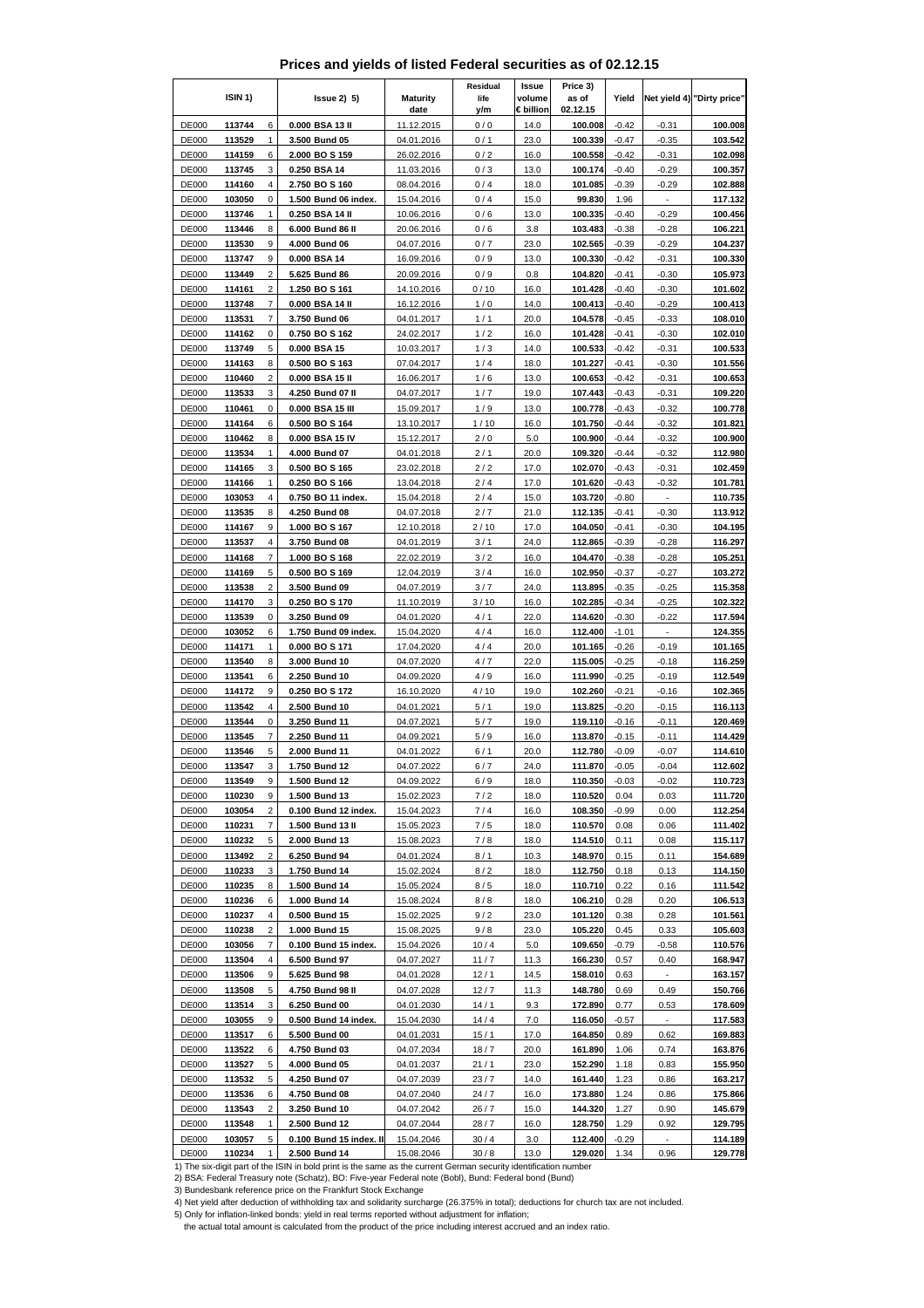## **Prices and yields of listed Federal securities as of 03.12.15**

|              |                                   |                         |                 | Residual | Issue     | Price 3) |         |         |                            |
|--------------|-----------------------------------|-------------------------|-----------------|----------|-----------|----------|---------|---------|----------------------------|
|              | ISIN <sub>1</sub> )               | lssue2) 5)              | <b>Maturity</b> | life     | volume    | as of    | Yield   |         | Net yield 4) "Dirty price" |
|              |                                   |                         | date            | y/m      | € billion | 03.12.15 |         |         |                            |
| <b>DE000</b> | 113744<br>6                       | 0.000 BSA 13 II         | 11.12.2015      | 0/0      | 14.0      | 100.003  | $-0.27$ | $-0.20$ | 100.003                    |
| <b>DE000</b> | 1<br>113529                       | 3.500 Bund 05           | 04.01.2016      | 0/1      | 23.0      | 100.309  | $-0.51$ | $-0.38$ | 103.541                    |
| <b>DE000</b> | 114159<br>6                       | 2.000 BO S 159          | 26.02.2016      | 0/2      | 16.0      | 100.543  | $-0.44$ | $-0.32$ | 102.099                    |
| <b>DE000</b> | 113745<br>3                       | 0.250 BSA 14            | 11.03.2016      | 0/3      | 13.0      | 100.175  | $-0.42$ | $-0.31$ | 100.360                    |
| <b>DE000</b> | 114160<br>$\overline{4}$          | 2.750 BOS 160           | 08.04.2016      | 0/4      | 18.0      | 101.073  | $-0.43$ | $-0.32$ | 102.899                    |
| <b>DE000</b> | 103050<br>0                       | 1.500 Bund 06 index.    | 15.04.2016      | 0/4      | 15.0      | 99.820   | 2.00    |         | 117.151                    |
| <b>DE000</b> | 1<br>113746                       | 0.250 BSA 14 II         | 10.06.2016      | 0/6      | 13.0      | 100.343  | $-0.42$ | $-0.31$ | 100.466                    |
| <b>DE000</b> | 113446<br>8                       | 6.000 Bund 86 II        | 20.06.2016      | 0/6      | 3.8       | 103.440  | $-0.40$ | $-0.30$ | 106.227                    |
|              |                                   |                         |                 |          |           |          |         |         |                            |
| <b>DE000</b> | 9<br>113530                       | 4.000 Bund 06           | 04.07.2016      | 0/7      | 23.0      | 102.545  | $-0.42$ | $-0.31$ | 104.250                    |
| <b>DE000</b> | 9<br>113747                       | 0.000 BSA 14            | 16.09.2016      | 0/9      | 13.0      | 100.334  | $-0.43$ | $-0.32$ | 100.334                    |
| <b>DE000</b> | $\sqrt{2}$<br>113449              | 5.625 Bund 86           | 20.09.2016      | 0/9      | 0.8       | 104.780  | $-0.42$ | $-0.31$ | 105.979                    |
| <b>DE000</b> | $\overline{2}$<br>114161          | 1.250 BO S 161          | 14.10.2016      | 0/10     | 16.0      | 101.423  | $-0.41$ | $-0.30$ | 101.607                    |
| <b>DE000</b> | 113748<br>$\overline{7}$          | 0.000 BSA 14 II         | 16.12.2016      | 1/0      | 14.0      | 100.423  | $-0.41$ | $-0.30$ | 100.423                    |
| <b>DE000</b> | 7<br>113531                       | 3.750 Bund 06           | 04.01.2017      | 1/1      | 20.0      | 104.548  | $-0.45$ | $-0.33$ | 108.010                    |
| <b>DE000</b> | 0<br>114162                       | 0.750 BOS 162           | 24.02.2017      | 1/2      | 16.0      | 101.430  | $-0.42$ | $-0.31$ | 102.018                    |
| <b>DE000</b> | 5<br>113749                       | 0.000 BSA 15            | 10.03.2017      | 1/3      | 14.0      | 100.539  | $-0.43$ | $-0.31$ | 100.539                    |
| <b>DE000</b> | 8<br>114163                       | 0.500 BO S 163          | 07.04.2017      | 1/4      | 18.0      | 101.230  | $-0.42$ | $-0.31$ | 101.563                    |
| <b>DE000</b> | 110460<br>$\overline{2}$          | 0.000 BSA 15 II         | 16.06.2017      | 1/6      | 13.0      | 100.659  | $-0.43$ | $-0.32$ | 100.659                    |
| <b>DE000</b> | 3                                 | 4.250 Bund 07 II        |                 |          |           | 107.410  |         |         | 109.221                    |
|              | 113533                            |                         | 04.07.2017      | 1/7      | 19.0      |          | $-0.43$ | $-0.32$ |                            |
| <b>DE000</b> | 0<br>110461                       | 0.000 BSA 15 III        | 15.09.2017      | 1/9      | 13.0      | 100.788  | $-0.44$ | $-0.33$ | 100.788                    |
| <b>DE000</b> | 114164<br>6                       | 0.500 BO S 164          | 13.10.2017      | 1/10     | 16.0      | 101.757  | $-0.44$ | $-0.33$ | 101.832                    |
| <b>DE000</b> | 8<br>110462                       | 0.000 BSA 15 IV         | 15.12.2017      | 2/0      | 5.0       | 100.910  | $-0.45$ | $-0.33$ | 100.910                    |
| <b>DE000</b> | 113534<br>1                       | 4.000 Bund 07           | 04.01.2018      | 2/1      | 20.0      | 109.300  | $-0.45$ | $-0.33$ | 112.993                    |
| <b>DE000</b> | 114165<br>3                       | 0.500 BO S 165          | 23.02.2018      | 2/2      | 17.0      | 102.080  | $-0.43$ | $-0.32$ | 102.473                    |
| <b>DE000</b> | 114166<br>$\mathbf{1}$            | 0.250 BO S 166          | 13.04.2018      | 2/4      | 17.0      | 101.625  | $-0.44$ | $-0.32$ | 101.788                    |
| <b>DE000</b> | $\overline{\mathbf{4}}$<br>103053 | 0.750 BO 11 index.      | 15.04.2018      | 2/4      | 15.0      | 103.590  | $-0.75$ |         | 110.619                    |
| <b>DE000</b> | 113535<br>8                       | 4.250 Bund 08           | 04.07.2018      | 2/7      | 21.0      | 112.110  | $-0.42$ | $-0.31$ | 113.921                    |
| <b>DE000</b> | 114167<br>9                       | 1.000 BO S 167          | 12.10.2018      | 2/10     | 17.0      | 104.055  | $-0.41$ | $-0.30$ | 104.208                    |
| <b>DE000</b> | 113537<br>4                       | 3.750 Bund 08           | 04.01.2019      | 3/1      | 24.0      | 112.830  | $-0.39$ | $-0.28$ | 116.292                    |
| <b>DE000</b> | $\overline{7}$<br>114168          | 1.000 BOS 168           |                 | 3/2      | 16.0      | 104.465  | $-0.38$ | $-0.28$ | 105.254                    |
|              | 5                                 |                         | 22.02.2019      |          |           |          |         |         |                            |
| <b>DE000</b> | 114169                            | 0.500 BO S 169          | 12.04.2019      | 3/4      | 16.0      | 102.945  | $-0.37$ | $-0.27$ | 103.272                    |
| <b>DE000</b> | $\overline{2}$<br>113538          | 3.500 Bund 09           | 04.07.2019      | 3/7      | 24.0      | 113.870  | $-0.35$ | $-0.25$ | 115.362                    |
| <b>DE000</b> | 114170<br>3                       | 0.250 BOS 170           | 11.10.2019      | 3/10     | 16.0      | 102.285  | $-0.34$ | $-0.25$ | 102.324                    |
| <b>DE000</b> | 113539<br>0                       | 3.250 Bund 09           | 04.01.2020      | 4/1      | 22.0      | 114.580  | $-0.30$ | $-0.22$ | 117.581                    |
| <b>DE000</b> | 103052<br>6                       | 1.750 Bund 09 index.    | 15.04.2020      | 4 / 4    | 16.0      | 112.190  | $-0.98$ | ä,      | 124.158                    |
| <b>DE000</b> | $\mathbf{1}$<br>114171            | 0.000 BOS171            | 17.04.2020      | 4 / 4    | 20.0      | 101.155  | $-0.26$ | $-0.19$ | 101.155                    |
| <b>DE000</b> | 8<br>113540                       | 3.000 Bund 10           | 04.07.2020      | 4 / 7    | 22.0      | 114.955  | $-0.25$ | $-0.18$ | 116.234                    |
| <b>DE000</b> | 113541<br>6                       | 2.250 Bund 10           | 04.09.2020      | 4/9      | 16.0      | 111.945  | $-0.25$ | $-0.18$ | 112.523                    |
| <b>DE000</b> | 9<br>114172                       | 0.250 BOS 172           | 16.10.2020      | 4/10     | 19.0      | 102.270  | $-0.21$ | $-0.16$ | 102.377                    |
| <b>DE000</b> | 4<br>113542                       | 2.500 Bund 10           | 04.01.2021      | 5/1      | 19.0      | 113.785  | $-0.20$ | $-0.14$ | 116.093                    |
| <b>DE000</b> | 0<br>113544                       | 3.250 Bund 11           | 04.07.2021      | 5/7      | 19.0      | 119.035  | $-0.15$ | $-0.11$ | 120.420                    |
|              |                                   |                         |                 |          |           |          |         |         |                            |
| <b>DE000</b> | 7<br>113545                       | 2.250 Bund 11           | 04.09.2021      | 5/9      | 16.0      | 113.775  | $-0.14$ | $-0.10$ | 114.353                    |
| <b>DE000</b> | 113546<br>5                       | 2.000 Bund 11           | 04.01.2022      | 6/1      | 20.0      | 112.750  | $-0.09$ | $-0.07$ | 114.597                    |
| <b>DE000</b> | 113547<br>3                       | 1.750 Bund 12           | 04.07.2022      | 6/7      | 24.0      | 111.790  | $-0.04$ | $-0.03$ | 112.536                    |
| DE000        | 113549<br>9                       | 1.500 Bund 12           | 04.09.2022      | 6/9      | 18.0      | 110.240  | $-0.02$ | $-0.01$ | 110.625                    |
| <b>DE000</b> | 110230<br>9                       | 1.500 Bund 13           | 15.02.2023      | 7/2      | 18.0      | 110.330  | 0.06    | 0.04    | 111.542                    |
| DE000        | 103054<br>2                       | 0.100 Bund 12 index.    | 15.04.2023      | 7/4      | 16.0      | 107.870  | $-0.93$ | 0.00    | 111.773                    |
| <b>DE000</b> | 110231<br>7                       | 1.500 Bund 13 II        | 15.05.2023      | 7/5      | 18.0      | 110.330  | 0.10    | 0.08    | 111.174                    |
| <b>DE000</b> | 110232<br>5                       | 2.000 Bund 13           | 15.08.2023      | 7/8      | 18.0      | 114.290  | 0.13    | 0.09    | 114.913                    |
| DE000        | 113492<br>2                       | 6.250 Bund 94           | 04.01.2024      | 8/1      | 10.3      | 148.690  | 0.17    | 0.12    | 154.461                    |
| <b>DE000</b> | 110233<br>3                       | 1.750 Bund 14           | 15.02.2024      | 8/2      | 18.0      | 112.510  | 0.21    | 0.15    | 113.924                    |
| <b>DE000</b> | 110235<br>8                       | 1.500 Bund 14           | 15.05.2024      | 8/5      | 18.0      | 110.520  | 0.24    | 0.17    | 111.364                    |
| <b>DE000</b> | 110236                            | 1.000 Bund 14           | 15.08.2024      | 8/8      | 18.0      | 106.000  | 0.30    | 0.22    | 106.311                    |
|              | 6                                 |                         |                 |          |           |          |         |         |                            |
| <b>DE000</b> | 110237<br>4                       | 0.500 Bund 15           | 15.02.2025      | 9/2      | 23.0      | 100.880  | 0.40    | 0.30    | 101.325                    |
| DE000        | 110238<br>2                       | 1.000 Bund 15           | 15.08.2025      | 9/8      | 23.0      | 104.910  | 0.48    | 0.35    | 105.301                    |
| <b>DE000</b> | $\boldsymbol{7}$<br>103056        | 0.100 Bund 15 index.    | 15.04.2026      | 10/4     | 5.0       | 108.820  | $-0.72$ | $-0.52$ | 109.755                    |
| <b>DE000</b> | 113504<br>4                       | 6.500 Bund 97           | 04.07.2027      | 11/7     | 11.3      | 165.620  | 0.61    | 0.43    | 168.390                    |
| <b>DE000</b> | 113506<br>9                       | 5.625 Bund 98           | 04.01.2028      | 12/1     | 14.5      | 157.350  | 0.67    |         | 162.543                    |
| <b>DE000</b> | 113508<br>5                       | 4.750 Bund 98 II        | 04.07.2028      | 12/7     | 11.3      | 148.220  | 0.72    | 0.51    | 150.245                    |
| DE000        | 113514<br>3                       | 6.250 Bund 00           | 04.01.2030      | 14/1     | 9.3       | 172.250  | 0.80    | 0.56    | 178.021                    |
| <b>DE000</b> | 9<br>103055                       | 0.500 Bund 14 index.    | 15.04.2030      | 14/4     | 7.0       | 114.680  | $-0.48$ |         | 116.219                    |
| DE000        | 113517<br>6                       | 5.500 Bund 00           | 04.01.2031      | 15/1     | 17.0      | 164.190  | 0.92    | 0.64    | 169.268                    |
| <b>DE000</b> | 113522<br>6                       | 4.750 Bund 03           | 04.07.2034      | 18/7     | 20.0      | 161.160  | 1.09    | 0.76    | 163.185                    |
| <b>DE000</b> | 113527                            | 4.000 Bund 05           |                 |          |           | 151.610  | 1.21    | 0.85    | 155.303                    |
|              | 5                                 |                         | 04.01.2037      | 21/1     | 23.0      |          |         |         |                            |
| DE000        | 113532<br>5                       | 4.250 Bund 07           | 04.07.2039      | 23/7     | 14.0      | 160.830  | 1.25    | 0.88    | 162.641                    |
| <b>DE000</b> | 6<br>113536                       | 4.750 Bund 08           | 04.07.2040      | 24/7     | 16.0      | 173.320  | 1.26    | 0.88    | 175.345                    |
| <b>DE000</b> | 113543<br>2                       | 3.250 Bund 10           | 04.07.2042      | 26/7     | 15.0      | 143.820  | 1.29    | 0.91    | 145.205                    |
| DE000        | 113548<br>1                       | 2.500 Bund 12           | 04.07.2044      | 28/7     | 16.0      | 128.220  | 1.31    | 0.94    | 129.286                    |
| <b>DE000</b> | 103057<br>5                       | 0.100 Bund 15 index. II | 15.04.2046      | 30/4     | 3.0       | 110.650  | $-0.24$ |         | 112.428                    |
| DE000        | 110234<br>1                       | 2.500 Bund 14           | 15.08.2046      | 30/8     | 13.0      | 128.450  | 1.36    | 0.97    | 129.229                    |

1) The six-digit part of the ISIN in bold print is the same as the current German security identification number 2) BSA: Federal Treasury note (Schatz), BO: Five-year Federal note (Bobl), Bund: Federal bond (Bund)

3) Bundesbank reference price on the Frankfurt Stock Exchange 4) Net yield after deduction of withholding tax and solidarity surcharge (26.375% in total); deductions for church tax are not included.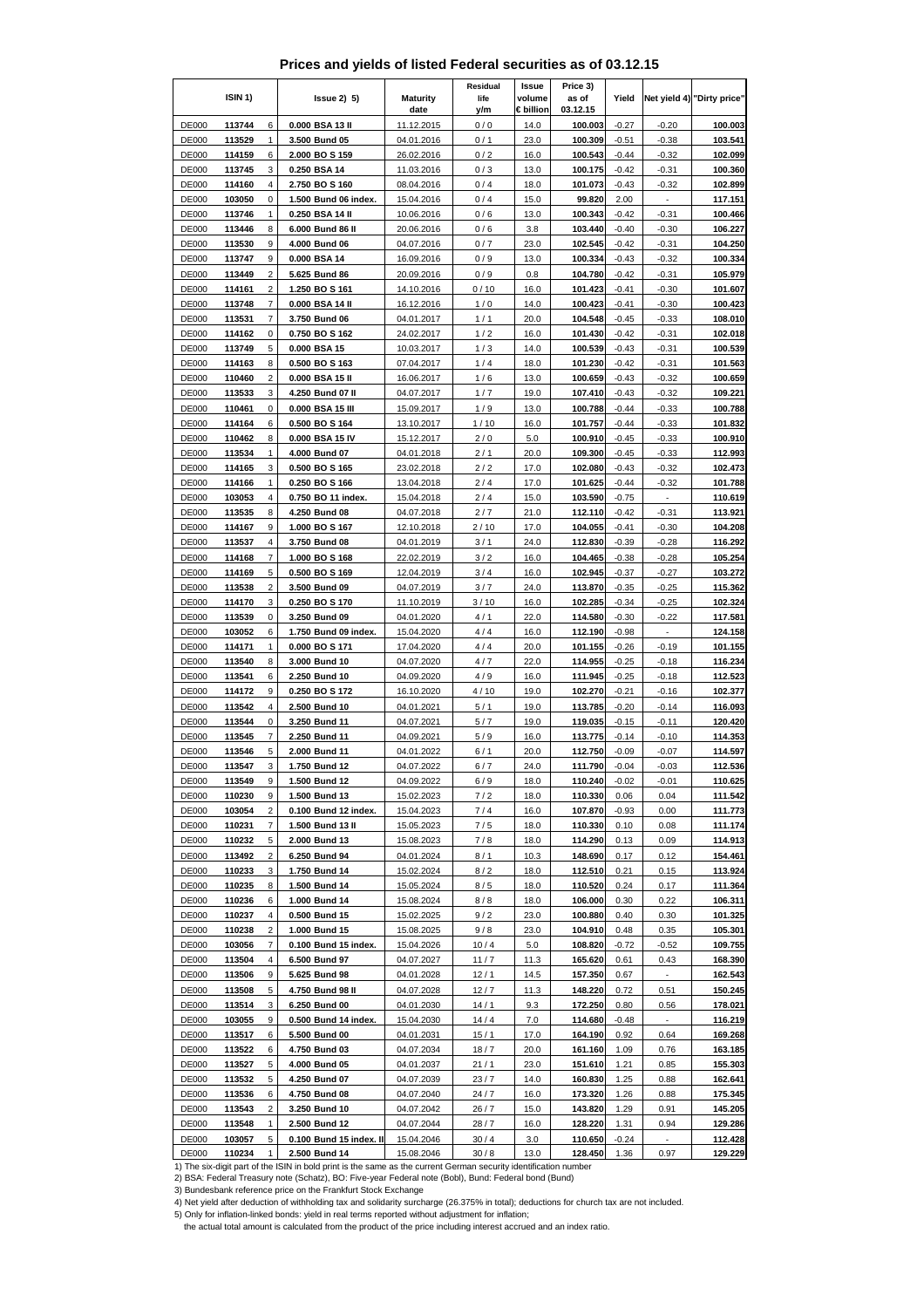## **Prices and yields of listed Federal securities as of 04.12.15**

|              |                     |                |                         |                 | Residual | Issue     | Price 3) |         |                          |                            |
|--------------|---------------------|----------------|-------------------------|-----------------|----------|-----------|----------|---------|--------------------------|----------------------------|
|              | ISIN <sub>1</sub> ) |                | <b>Issue 2) 5)</b>      | <b>Maturity</b> | life     | volume    | as of    | Yield   |                          | Net yield 4) "Dirty price" |
|              |                     |                |                         | date            | y/m      | € billion | 04.12.15 |         |                          |                            |
| <b>DE000</b> | 113744              | 6              | 0.000 BSA 13 II         | 11.12.2015      | 0/0      | 14.0      | 100.005  | $-0.46$ | $-0.34$                  | 100.005                    |
| <b>DE000</b> | 113529              | $\mathbf{1}$   | 3.500 Bund 05           | 04.01.2016      | 0/1      | 23.0      | 100.290  | $-0.27$ | $-0.20$                  | 103.522                    |
| <b>DE000</b> | 114159              | 6              | 2.000 BO S 159          | 26.02.2016      | 0/2      | 16.0      | 100.519  | $-0.33$ | $-0.25$                  | 102.075                    |
| <b>DE000</b> | 113745              | 3              | 0.250 BSA 14            | 11.03.2016      | 0/3      | 13.0      | 100.160  | -0.37   | $-0.27$                  | 100.345                    |
| <b>DE000</b> |                     | 4              |                         |                 |          |           |          |         |                          |                            |
|              | 114160              |                | 2.750 BOS 160           | 08.04.2016      | 0/4      | 18.0      | 101.034  | $-0.32$ | $-0.24$                  | 102.860                    |
| <b>DE000</b> | 103050              | 0              | 1.500 Bund 06 index.    | 15.04.2016      | 0/4      | 15.0      | 99.750   | 2.20    |                          | 117.070                    |
| <b>DE000</b> | 113746              | $\mathbf{1}$   | 0.250 BSA 14 II         | 10.06.2016      | 0/6      | 13.0      | 100.300  | $-0.34$ | $-0.25$                  | 100.423                    |
| <b>DE000</b> | 113446              | 8              | 6.000 Bund 86 II        | 20.06.2016      | 0/6      | 3.8       | 103.373  | $-0.28$ | $-0.21$                  | 106.160                    |
| <b>DE000</b> | 113530              | 9              | 4.000 Bund 06           | 04.07.2016      | 0/7      | 23.0      | 102.478  | $-0.31$ | $-0.23$                  | 104.183                    |
| <b>DE000</b> | 113747              | 9              | 0.000 BSA 14            | 16.09.2016      | 0/9      | 13.0      | 100.253  | $-0.33$ | $-0.24$                  | 100.253                    |
| <b>DE000</b> | 113449              | $\sqrt{2}$     | 5.625 Bund 86           | 20.09.2016      | 0/9      | 0.8       | 104.690  | $-0.32$ | $-0.23$                  | 105.889                    |
| <b>DE000</b> | 114161              | $\overline{c}$ | 1.250 BO S 161          | 14.10.2016      | 0/10     | 16.0      | 101.325  | $-0.30$ | $-0.22$                  | 101.509                    |
| <b>DE000</b> | 113748              | $\overline{7}$ | 0.000 BSA 14 II         | 16.12.2016      | 1/0      | 14.0      | 100.310  | $-0.30$ | $-0.22$                  | 100.310                    |
| <b>DE000</b> |                     | $\overline{7}$ |                         |                 |          |           | 104.400  |         |                          |                            |
|              | 113531              |                | 3.750 Bund 06           | 04.01.2017      | 1/1      | 20.0      |          | $-0.32$ | $-0.24$                  | 107.862                    |
| <b>DE000</b> | 114162              | 0              | 0.750 BOS 162           | 24.02.2017      | 1/2      | 16.0      | 101.273  | $-0.29$ | $-0.22$                  | 101.861                    |
| <b>DE000</b> | 113749              | 5              | 0.000 BSA 15            | 10.03.2017      | 1/3      | 14.0      | 100.359  | $-0.28$ | $-0.21$                  | 100.359                    |
| <b>DE000</b> | 114163              | 8              | 0.500 BO S 163          | 07.04.2017      | 1/4      | 18.0      | 101.048  | $-0.28$ | $-0.21$                  | 101.381                    |
| <b>DE000</b> | 110460              | $\overline{2}$ | 0.000 BSA 15 II         | 16.06.2017      | 1/6      | 13.0      | 100.435  | $-0.28$ | $-0.21$                  | 100.435                    |
| <b>DE000</b> | 113533              | 3              | 4.250 Bund 07 II        | 04.07.2017      | $1/7$    | 19.0      | 107.153  | $-0.28$ | $-0.20$                  | 108.964                    |
| <b>DE000</b> | 110461              | 0              | 0.000 BSA 15 III        | 15.09.2017      | 1/9      | 13.0      | 100.510  | $-0.29$ | $-0.21$                  | 100.510                    |
| <b>DE000</b> | 114164              | 6              | 0.500 BO S 164          | 13.10.2017      | 1/10     | 16.0      | 101.470  | $-0.29$ | $-0.21$                  | 101.545                    |
| <b>DE000</b> | 110462              | 8              | 0.000 BSA 15 IV         | 15.12.2017      | 2/0      | 5.0       | 100.600  | $-0.30$ | $-0.22$                  | 100.600                    |
| <b>DE000</b> | 113534              | 1              |                         |                 | 2/1      | 20.0      | 108.950  | $-0.29$ | $-0.21$                  | 112.643                    |
|              |                     |                | 4.000 Bund 07           | 04.01.2018      |          |           |          |         |                          |                            |
| <b>DE000</b> | 114165              | 3              | 0.500 BO S 165          | 23.02.2018      | 2/2      | 17.0      | 101.735  | $-0.28$ | $-0.21$                  | 102.128                    |
| <b>DE000</b> | 114166              | $\mathbf{1}$   | 0.250 BO S 166          | 13.04.2018      | 2/4      | 17.0      | 101.255  | $-0.28$ | $-0.21$                  | 101.418                    |
| <b>DE000</b> | 103053              | 4              | 0.750 BO 11 index.      | 15.04.2018      | 2/4      | 15.0      | 103.190  | $-0.59$ |                          | 110.194                    |
| <b>DE000</b> | 113535              | 8              | 4.250 Bund 08           | 04.07.2018      | 2/7      | 21.0      | 111.660  | $-0.26$ | $-0.19$                  | 113.471                    |
| <b>DE000</b> | 114167              | 9              | 1.000 BO S 167          | 12.10.2018      | 2/10     | 17.0      | 103.565  | $-0.25$ | $-0.18$                  | 103.718                    |
| <b>DE000</b> | 113537              | 4              | 3.750 Bund 08           | 04.01.2019      | 3/1      | 24.0      | 112.255  | $-0.22$ | $-0.16$                  | 115.717                    |
| <b>DE000</b> | 114168              | $\overline{7}$ | 1.000 BOS 168           | 22.02.2019      | 3/2      | 16.0      | 103.885  | $-0.20$ | $-0.15$                  | 104.674                    |
| <b>DE000</b> | 114169              | 5              | 0.500 BO S 169          | 12.04.2019      | 3/4      | 16.0      | 102.340  | $-0.20$ | $-0.14$                  | 102.667                    |
| <b>DE000</b> | 113538              | $\overline{c}$ | 3.500 Bund 09           | 04.07.2019      | 3/7      | 24.0      | 113.160  | $-0.17$ | $-0.12$                  | 114.652                    |
|              |                     |                |                         |                 |          |           |          |         |                          |                            |
| <b>DE000</b> | 114170              | 3              | 0.250 BO S 170          | 11.10.2019      | 3/10     | 16.0      | 101.555  | $-0.15$ | $-0.11$                  | 101.594                    |
| <b>DE000</b> | 113539              | 0              | 3.250 Bund 09           | 04.01.2020      | 4/1      | 22.0      | 113.725  | $-0.11$ | $-0.08$                  | 116.726                    |
| <b>DE000</b> | 103052              | 6              | 1.750 Bund 09 index.    | 15.04.2020      | 4/4      | 16.0      | 111.210  | $-0.77$ |                          | 123.085                    |
| <b>DE000</b> | 114171              | $\mathbf{1}$   | 0.000 BOS171            | 17.04.2020      | 4/4      | 20.0      | 100.310  | $-0.07$ | $-0.05$                  | 100.310                    |
| <b>DE000</b> | 113540              | 8              | 3.000 Bund 10           | 04.07.2020      | 4/7      | 22.0      | 113.970  | $-0.05$ | $-0.04$                  | 115.249                    |
| <b>DE000</b> | 113541              | 6              | 2.250 Bund 10           | 04.09.2020      | 4/9      | 16.0      | 110.950  | $-0.05$ | $-0.04$                  | 111.528                    |
| <b>DE000</b> | 114172              | 9              | 0.250 BOS 172           | 16.10.2020      | 4/10     | 19.0      | 101.315  | $-0.02$ | $-0.02$                  | 101.422                    |
| <b>DE000</b> | 113542              | 4              | 2.500 Bund 10           | 04.01.2021      | 5/1      | 19.0      | 112.735  | $-0.01$ | $-0.01$                  | 115.043                    |
| <b>DE000</b> | 113544              | 0              | 3.250 Bund 11           | 04.07.2021      | 5/7      | 19.0      | 117.850  | 0.04    | 0.03                     | 119.235                    |
| <b>DE000</b> | 113545              | $\overline{7}$ | 2.250 Bund 11           | 04.09.2021      | 5/9      | 16.0      | 112.575  | 0.06    | 0.04                     | 113.153                    |
|              |                     |                |                         |                 |          |           |          |         |                          |                            |
| <b>DE000</b> | 113546              | 5              | 2.000 Bund 11           | 04.01.2022      | 6/1      | 20.0      | 111.540  | 0.09    | 0.07                     | 113.387                    |
| <b>DE000</b> | 113547              | 3              | 1.750 Bund 12           | 04.07.2022      | 6/7      | 24.0      | 110.510  | 0.14    | 0.10                     | 111.256                    |
| DE000        | 113549              | 9              | 1.500 Bund 12           | 04.09.2022      | 6/9      | 18.0      | 108.950  | 0.16    | 0.12                     | 109.335                    |
| DE000        | 110230              | 9              | 1.500 Bund 13           | 15.02.2023      | 7/2      | 18.0      | 108.940  | 0.24    | 0.18                     | 110.152                    |
| <b>DE000</b> | 103054              | 2              | 0.100 Bund 12 index.    | 15.04.2023      | 7/4      | 16.0      | 106.280  | $-0.73$ | 0.00                     | 110.126                    |
| <b>DE000</b> | 110231              | 7              | 1.500 Bund 13 II        | 15.05.2023      | 7/5      | 18.0      | 108.940  | 0.28    | 0.21                     | 109.784                    |
| <b>DE000</b> | 110232              | 5              | 2.000 Bund 13           | 15.08.2023      | 7/8      | 18.0      | 112.780  | 0.31    | 0.23                     | 113.403                    |
| DE000        | 113492              | 2              | 6.250 Bund 94           | 04.01.2024      | 8/1      | 10.3      | 146.850  | 0.36    | 0.25                     | 152.621                    |
| <b>DE000</b> | 110233              | 3              | 1.750 Bund 14           | 15.02.2024      | 8/2      | 18.0      | 110.940  | 0.39    | 0.28                     | 112.354                    |
| <b>DE000</b> | 110235              | 8              | 1.500 Bund 14           | 15.05.2024      | 8/5      | 18.0      | 108.870  | 0.43    | 0.31                     | 109.714                    |
| <b>DE000</b> | 110236              | 6              | 1.000 Bund 14           | 15.08.2024      | 8/8      | 18.0      | 104.380  | 0.48    | 0.35                     | 104.691                    |
| <b>DE000</b> |                     |                |                         | 15.02.2025      |          |           |          |         |                          |                            |
|              | 110237              | 4              | 0.500 Bund 15           |                 | 9/2      | 23.0      | 99.230   | 0.59    | 0.43                     | 99.675                     |
| DE000        | 110238              | 2              | 1.000 Bund 15           | 15.08.2025      | 9/8      | 23.0      | 103.200  | 0.66    | 0.48                     | 103.591                    |
| <b>DE000</b> | 103056              | $\overline{7}$ | 0.100 Bund 15 index.    | 15.04.2026      | 10/4     | 5.0       | 106.670  | $-0.53$ | $-0.38$                  | 107.588                    |
| <b>DE000</b> | 113504              | 4              | 6.500 Bund 97           | 04.07.2027      | 11/7     | 11.3      | 163.220  | 0.77    | 0.54                     | 165.990                    |
| <b>DE000</b> | 113506              | 9              | 5.625 Bund 98           | 04.01.2028      | 12/1     | 14.5      | 155.060  | 0.82    | $\overline{\phantom{a}}$ | 160.253                    |
| <b>DE000</b> | 113508              | 5              | 4.750 Bund 98 II        | 04.07.2028      | 12/7     | 11.3      | 146.000  | 0.87    | 0.62                     | 148.025                    |
| DE000        | 113514              | 3              | 6.250 Bund 00           | 04.01.2030      | 14/1     | 9.3       | 169.620  | 0.94    | 0.66                     | 175.391                    |
| <b>DE000</b> | 103055              | 9              | 0.500 Bund 14 index.    | 15.04.2030      | 14/4     | 7.0       | 112.370  | $-0.34$ |                          | 113.885                    |
| DE000        | 113517              | 6              | 5.500 Bund 00           | 04.01.2031      | 15/1     | 17.0      | 161.650  | 1.06    | 0.74                     | 166.728                    |
| <b>DE000</b> | 113522              | 6              | 4.750 Bund 03           | 04.07.2034      | 18/7     | 20.0      | 158.830  | 1.20    | 0.84                     | 160.855                    |
| <b>DE000</b> |                     | 5              | 4.000 Bund 05           | 04.01.2037      |          |           | 149.290  |         | 0.92                     | 152.983                    |
|              | 113527              |                |                         |                 | 21/1     | 23.0      |          | 1.31    |                          |                            |
| DE000        | 113532              | 5              | 4.250 Bund 07           | 04.07.2039      | 23/7     | 14.0      | 158.340  | 1.35    | 0.94                     | 160.151                    |
| <b>DE000</b> | 113536              | 6              | 4.750 Bund 08           | 04.07.2040      | 24/7     | 16.0      | 170.530  | 1.36    | 0.94                     | 172.555                    |
| <b>DE000</b> | 113543              | 2              | 3.250 Bund 10           | 04.07.2042      | 26/7     | 15.0      | 141.280  | 1.38    | 0.98                     | 142.665                    |
| <b>DE000</b> | 113548              | 1              | 2.500 Bund 12           | 04.07.2044      | 28/7     | 16.0      | 125.720  | 1.40    | 1.01                     | 126.786                    |
| <b>DE000</b> | 103057              | 5              | 0.100 Bund 15 index. II | 15.04.2046      | 30/4     | 3.0       | 107.200  | $-0.13$ |                          | 108.925                    |
| DE000        | 110234              | 1              | 2.500 Bund 14           | 15.08.2046      | 30/8     | 13.0      | 125.880  | 1.45    | 1.04                     | 126.659                    |

1) The six-digit part of the ISIN in bold print is the same as the current German security identification number 2) BSA: Federal Treasury note (Schatz), BO: Five-year Federal note (Bobl), Bund: Federal bond (Bund)

3) Bundesbank reference price on the Frankfurt Stock Exchange 4) Net yield after deduction of withholding tax and solidarity surcharge (26.375% in total); deductions for church tax are not included.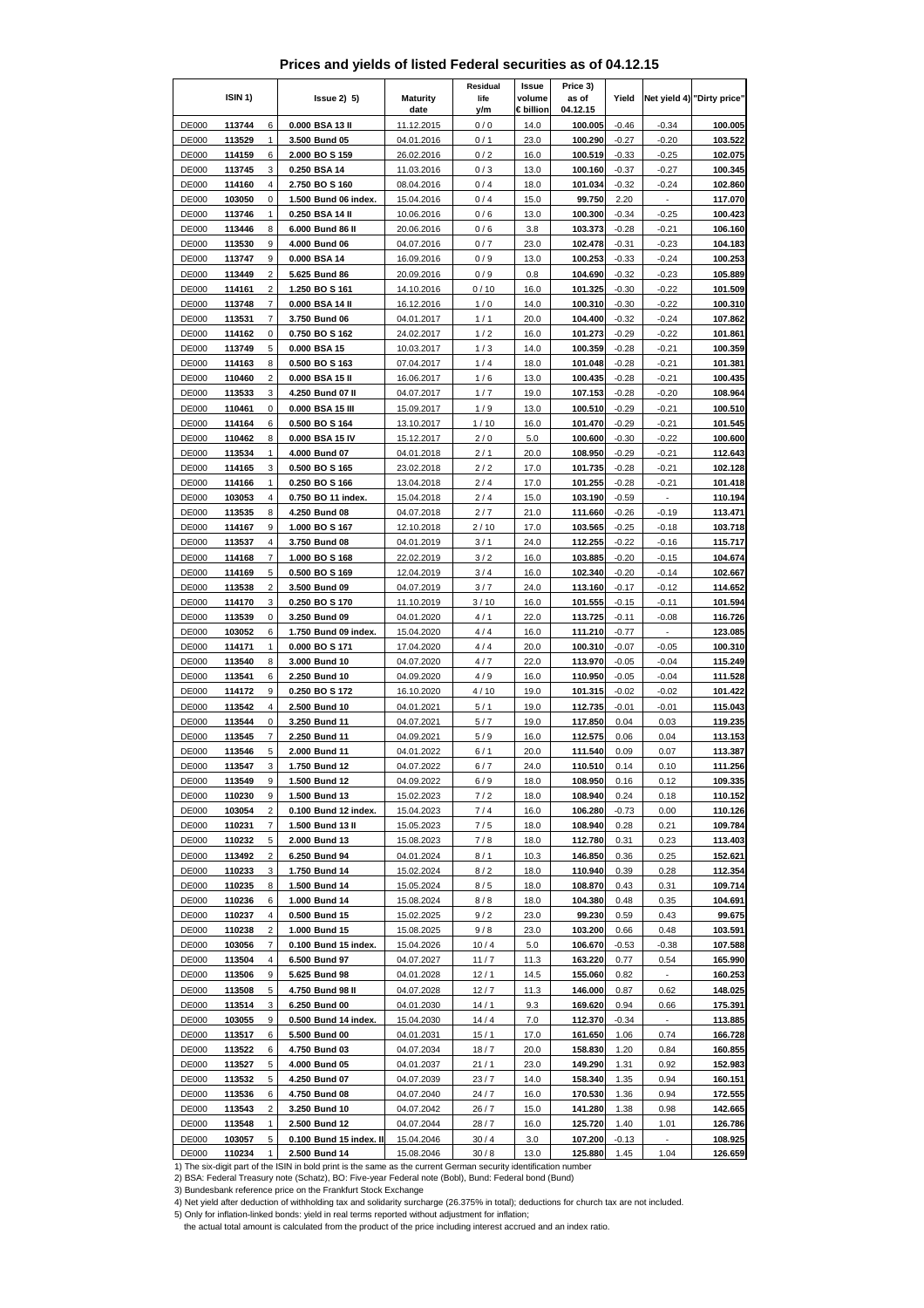## **Prices and yields of listed Federal securities as of 07.12.15**

|              |                                   |                         |                 | Residual | Issue     | Price 3) |         |         |                            |
|--------------|-----------------------------------|-------------------------|-----------------|----------|-----------|----------|---------|---------|----------------------------|
|              | ISIN <sub>1</sub> )               | lssue2) 5)              | <b>Maturity</b> | life     | volume    | as of    | Yield   |         | Net yield 4) "Dirty price" |
|              |                                   |                         | date            | y/m      | € billion | 07.12.15 |         |         |                            |
| <b>DE000</b> | 113744<br>6                       | 0.000 BSA 13 II         | 11.12.2015      | 0/0      | 14.0      | 100.002  | $-0.36$ | $-0.27$ | 100.002                    |
| <b>DE000</b> | 1<br>113529                       | 3.500 Bund 05           | 04.01.2016      | 0/0      | 23.0      | 100.280  | $-0.42$ | $-0.31$ | 103.531                    |
| <b>DE000</b> | 114159<br>6                       | 2.000 BO S 159          | 26.02.2016      | 0/2      | 16.0      | 100.512  | $-0.36$ | $-0.26$ | 102.079                    |
| <b>DE000</b> | 113745<br>3                       | 0.250 BSA 14            | 11.03.2016      | 0/3      | 13.0      | 100.160  | $-0.38$ | $-0.28$ | 100.346                    |
| <b>DE000</b> | 114160<br>$\overline{4}$          | 2.750 BOS 160           | 08.04.2016      | 0/4      | 18.0      | 101.025  | $-0.34$ | $-0.25$ | 102.866                    |
| <b>DE000</b> | 103050<br>0                       | 1.500 Bund 06 index.    | 15.04.2016      | 0/4      | 15.0      | 99.700   | 2.36    |         | 117.032                    |
| <b>DE000</b> | 1<br>113746                       | 0.250 BSA 14 II         | 10.06.2016      | 0/6      | 13.0      | 100.300  | $-0.35$ | $-0.25$ | 100.424                    |
| <b>DE000</b> | 113446<br>8                       | 6.000 Bund 86 II        | 20.06.2016      | 0/6      | 3.8       | 103.370  | $-0.34$ | $-0.25$ | 106.190                    |
| <b>DE000</b> |                                   |                         |                 |          |           |          |         |         |                            |
|              | 9<br>113530                       | 4.000 Bund 06           | 04.07.2016      | 0/6      | 23.0      | 102.473  | $-0.34$ | $-0.25$ | 104.200                    |
| <b>DE000</b> | 9<br>113747                       | 0.000 BSA 14            | 16.09.2016      | 0/9      | 13.0      | 100.264  | $-0.34$ | $-0.25$ | 100.264                    |
| <b>DE000</b> | $\sqrt{2}$<br>113449              | 5.625 Bund 86           | 20.09.2016      | 0/9      | 0.8       | 104.690  | $-0.36$ | $-0.26$ | 105.920                    |
| <b>DE000</b> | $\overline{2}$<br>114161          | 1.250 BO S 161          | 14.10.2016      | 0/10     | 16.0      | 101.330  | $-0.32$ | $-0.23$ | 101.521                    |
| <b>DE000</b> | 113748<br>$\overline{7}$          | 0.000 BSA 14 II         | 16.12.2016      | 1/0      | 14.0      | 100.328  | $-0.32$ | $-0.24$ | 100.328                    |
| <b>DE000</b> | 7<br>113531                       | 3.750 Bund 06           | 04.01.2017      | 1/0      | 20.0      | 104.400  | $-0.34$ | $-0.25$ | 107.883                    |
| <b>DE000</b> | 0<br>114162                       | 0.750 BOS 162           | 24.02.2017      | 1/2      | 16.0      | 101.278  | $-0.30$ | $-0.22$ | 101.870                    |
| <b>DE000</b> | 5<br>113749                       | 0.000 BSA 15            | 10.03.2017      | 1/3      | 14.0      | 100.378  | $-0.30$ | $-0.22$ | 100.378                    |
| <b>DE000</b> | 8<br>114163                       | 0.500 BO S 163          | 07.04.2017      | 1/4      | 18.0      | 101.063  | $-0.30$ | $-0.22$ | 101.399                    |
| <b>DE000</b> | 110460<br>$\overline{2}$          | 0.000 BSA 15 II         | 16.06.2017      | 1/6      | 13.0      | 100.466  | $-0.31$ | $-0.22$ | 100.466                    |
| <b>DE000</b> | 113533<br>3                       | 4.250 Bund 07 II        | 04.07.2017      | 1/6      | 19.0      | 107.163  | $-0.30$ | $-0.22$ | 108.998                    |
| <b>DE000</b> | 0<br>110461                       | 0.000 BSA 15 III        | 15.09.2017      | 1/9      | 13.0      | 100.528  | $-0.30$ | $-0.22$ | 100.528                    |
| <b>DE000</b> | 114164<br>6                       | 0.500 BO S 164          | 13.10.2017      | 1/10     | 16.0      | 101.486  | $-0.30$ | $-0.22$ | 101.564                    |
|              | 8                                 |                         | 15.12.2017      | 2/0      |           | 100.630  |         |         |                            |
| <b>DE000</b> | 110462                            | 0.000 BSA 15 IV         |                 |          | 5.0       |          | $-0.31$ | $-0.23$ | 100.630                    |
| <b>DE000</b> | 113534<br>1                       | 4.000 Bund 07           | 04.01.2018      | 2/0      | 20.0      | 108.960  | $-0.31$ | $-0.22$ | 112.675                    |
| <b>DE000</b> | 114165<br>3                       | 0.500 BO S 165          | 23.02.2018      | 2/2      | 17.0      | 101.760  | $-0.29$ | $-0.22$ | 102.156                    |
| <b>DE000</b> | 114166<br>$\mathbf{1}$            | 0.250 BO S 166          | 13.04.2018      | 2/4      | 17.0      | 101.280  | $-0.29$ | $-0.22$ | 101.444                    |
| <b>DE000</b> | $\overline{\mathbf{4}}$<br>103053 | 0.750 BO 11 index.      | 15.04.2018      | 2/4      | 15.0      | 103.060  | $-0.54$ |         | 110.070                    |
| <b>DE000</b> | 8<br>113535                       | 4.250 Bund 08           | 04.07.2018      | 2/6      | 21.0      | 111.690  | $-0.28$ | $-0.20$ | 113.525                    |
| <b>DE000</b> | 114167<br>9                       | 1.000 BO S 167          | 12.10.2018      | 2/10     | 17.0      | 103.595  | $-0.26$ | $-0.19$ | 103.753                    |
| <b>DE000</b> | 113537<br>4                       | 3.750 Bund 08           | 04.01.2019      | 3/0      | 24.0      | 112.295  | $-0.23$ | $-0.17$ | 115.778                    |
| <b>DE000</b> | $\overline{7}$<br>114168          | 1.000 BOS 168           | 22.02.2019      | 3/2      | 16.0      | 103.935  | $-0.22$ | $-0.16$ | 104.730                    |
| <b>DE000</b> | 5<br>114169                       | 0.500 BO S 169          | 12.04.2019      | 3/4      | 16.0      | 102.400  | $-0.21$ | $-0.16$ | 102.729                    |
| <b>DE000</b> | $\overline{2}$<br>113538          | 3.500 Bund 09           | 04.07.2019      | 3/6      | 24.0      | 113.205  | $-0.18$ | $-0.13$ | 114.716                    |
| <b>DE000</b> | 114170<br>3                       | 0.250 BO S 170          | 11.10.2019      | 3/10     | 16.0      | 101.620  | $-0.17$ | $-0.13$ | 101.660                    |
| <b>DE000</b> | 113539<br>0                       | 3.250 Bund 09           | 04.01.2020      | 4/0      | 22.0      | 113.800  | $-0.13$ | $-0.09$ | 116.818                    |
|              |                                   |                         |                 |          |           |          |         |         |                            |
| <b>DE000</b> | 103052<br>6<br>$\mathbf{1}$       | 1.750 Bund 09 index.    | 15.04.2020      | 4 / 4    | 16.0      | 111.010  | $-0.73$ |         | 122.887                    |
| <b>DE000</b> | 114171                            | 0.000 BOS171            | 17.04.2020      | 4 / 4    | 20.0      | 100.410  | $-0.09$ | $-0.07$ | 100.410                    |
| <b>DE000</b> | 8<br>113540                       | 3.000 Bund 10           | 04.07.2020      | 4/6      | 22.0      | 114.055  | $-0.07$ | $-0.05$ | 115.350                    |
| <b>DE000</b> | 113541<br>6                       | 2.250 Bund 10           | 04.09.2020      | 4/8      | 16.0      | 111.040  | $-0.08$ | $-0.05$ | 111.630                    |
| <b>DE000</b> | 9<br>114172                       | 0.250 BOS 172           | 16.10.2020      | 4/10     | 19.0      | 101.390  | $-0.04$ | $-0.03$ | 101.499                    |
| <b>DE000</b> | 4<br>113542                       | 2.500 Bund 10           | 04.01.2021      | 5/0      | 19.0      | 112.800  | $-0.02$ | $-0.02$ | 115.122                    |
| <b>DE000</b> | 0<br>113544                       | 3.250 Bund 11           | 04.07.2021      | 5/6      | 19.0      | 117.920  | 0.03    | 0.02    | 119.323                    |
| <b>DE000</b> | 7<br>113545                       | 2.250 Bund 11           | 04.09.2021      | 5/8      | 16.0      | 112.640  | 0.04    | 0.03    | 113.230                    |
| <b>DE000</b> | 113546<br>5                       | 2.000 Bund 11           | 04.01.2022      | 6/0      | 20.0      | 111.620  | 0.08    | 0.06    | 113.478                    |
| <b>DE000</b> | 113547<br>3                       | 1.750 Bund 12           | 04.07.2022      | 6/6      | 24.0      | 110.570  | 0.13    | 0.10    | 111.325                    |
| DE000        | 113549<br>9                       | 1.500 Bund 12           | 04.09.2022      | 6/8      | 18.0      | 109.030  | 0.15    | 0.11    | 109.423                    |
| <b>DE000</b> | 110230<br>9                       | 1.500 Bund 13           | 15.02.2023      | $7/2$    | 18.0      | 109.020  | 0.23    | 0.17    | 110.241                    |
|              |                                   |                         |                 |          |           |          |         |         |                            |
| DE000        | 103054<br>2                       | 0.100 Bund 12 index.    | 15.04.2023      | 7/4      | 16.0      | 105.910  | $-0.68$ | 0.00    | 109.754                    |
| <b>DE000</b> | 110231<br>7                       | 1.500 Bund 13 II        | 15.05.2023      | 7/5      | 18.0      | 109.060  | 0.27    | 0.19    | 109.912                    |
| <b>DE000</b> | 110232<br>5                       | 2.000 Bund 13           | 15.08.2023      | 7/8      | 18.0      | 112.860  | 0.30    | 0.22    | 113.494                    |
| DE000        | 113492<br>2                       | 6.250 Bund 94           | 04.01.2024      | 8/0      | 10.3      | 146.830  | 0.35    | 0.25    | 152.635                    |
| <b>DE000</b> | 110233<br>3                       | 1.750 Bund 14           | 15.02.2024      | 8/2      | 18.0      | 111.030  | 0.38    | 0.28    | 112.454                    |
| <b>DE000</b> | 110235<br>8                       | 1.500 Bund 14           | 15.05.2024      | 8/5      | 18.0      | 108.960  | 0.42    | 0.30    | 109.812                    |
| <b>DE000</b> | 110236<br>6                       | 1.000 Bund 14           | 15.08.2024      | 8/8      | 18.0      | 104.550  | 0.46    | 0.34    | 104.867                    |
| <b>DE000</b> | 110237<br>4                       | 0.500 Bund 15           | 15.02.2025      | 9/2      | 23.0      | 99.390   | 0.57    | 0.42    | 99.838                     |
| DE000        | 110238<br>2                       | 1.000 Bund 15           | 15.08.2025      | 9/8      | 23.0      | 103.350  | 0.64    | 0.47    | 103.746                    |
| <b>DE000</b> | $\boldsymbol{7}$<br>103056        | 0.100 Bund 15 index.    | 15.04.2026      | 10/4     | 5.0       | 106.130  | $-0.48$ | $-0.35$ | 107.054                    |
| <b>DE000</b> | 113504<br>4                       | 6.500 Bund 97           | 04.07.2027      | 11/6     | 11.3      | 163.290  | 0.76    | 0.53    | 166.096                    |
| <b>DE000</b> | 113506<br>9                       | 5.625 Bund 98           | 04.01.2028      | 12/0     | 14.5      | 155.230  | 0.81    |         | 160.454                    |
| <b>DE000</b> | 113508<br>5                       | 4.750 Bund 98 II        | 04.07.2028      | 12/6     | 11.3      | 146.150  | 0.86    | 0.61    | 148.201                    |
|              |                                   |                         |                 |          |           |          |         |         |                            |
| DE000        | 113514<br>3                       | 6.250 Bund 00           | 04.01.2030      | 14/0     | 9.3       | 169.820  | 0.93    | 0.65    | 175.625                    |
| <b>DE000</b> | 9<br>103055                       | 0.500 Bund 14 index.    | 15.04.2030      | 14/4     | 7.0       | 111.350  | $-0.27$ |         | 112.868                    |
| DE000        | 113517<br>6                       | 5.500 Bund 00           | 04.01.2031      | 15/0     | 17.0      | 161.850  | 1.04    | 0.73    | 166.958                    |
| <b>DE000</b> | 113522<br>6                       | 4.750 Bund 03           | 04.07.2034      | 18/6     | 20.0      | 158.950  | 1.19    | 0.83    | 161.001                    |
| <b>DE000</b> | 113527<br>5                       | 4.000 Bund 05           | 04.01.2037      | 21/0     | 23.0      | 149.500  | 1.30    | 0.92    | 153.215                    |
| DE000        | 113532<br>5                       | 4.250 Bund 07           | 04.07.2039      | 23/6     | 14.0      | 158.600  | 1.34    | 0.94    | 160.435                    |
| <b>DE000</b> | 6<br>113536                       | 4.750 Bund 08           | 04.07.2040      | 24/6     | 16.0      | 170.950  | 1.34    | 0.93    | 173.001                    |
| <b>DE000</b> | 113543<br>2                       | 3.250 Bund 10           | 04.07.2042      | 26/6     | 15.0      | 141.650  | 1.37    | 0.97    | 143.053                    |
| DE000        | 113548<br>1                       | 2.500 Bund 12           | 04.07.2044      | 28/6     | 16.0      | 126.050  | 1.39    | 1.00    | 127.129                    |
| <b>DE000</b> | 103057<br>5                       | 0.100 Bund 15 index. II | 15.04.2046      | 30/4     | 3.0       | 105.160  | $-0.07$ |         | 106.864                    |
| DE000        | 110234<br>1                       | 2.500 Bund 14           | 15.08.2046      | 30/8     | 13.0      | 126.200  | 1.44    | 1.03    | 126.992                    |

1) The six-digit part of the ISIN in bold print is the same as the current German security identification number 2) BSA: Federal Treasury note (Schatz), BO: Five-year Federal note (Bobl), Bund: Federal bond (Bund)

3) Bundesbank reference price on the Frankfurt Stock Exchange 4) Net yield after deduction of withholding tax and solidarity surcharge (26.375% in total); deductions for church tax are not included.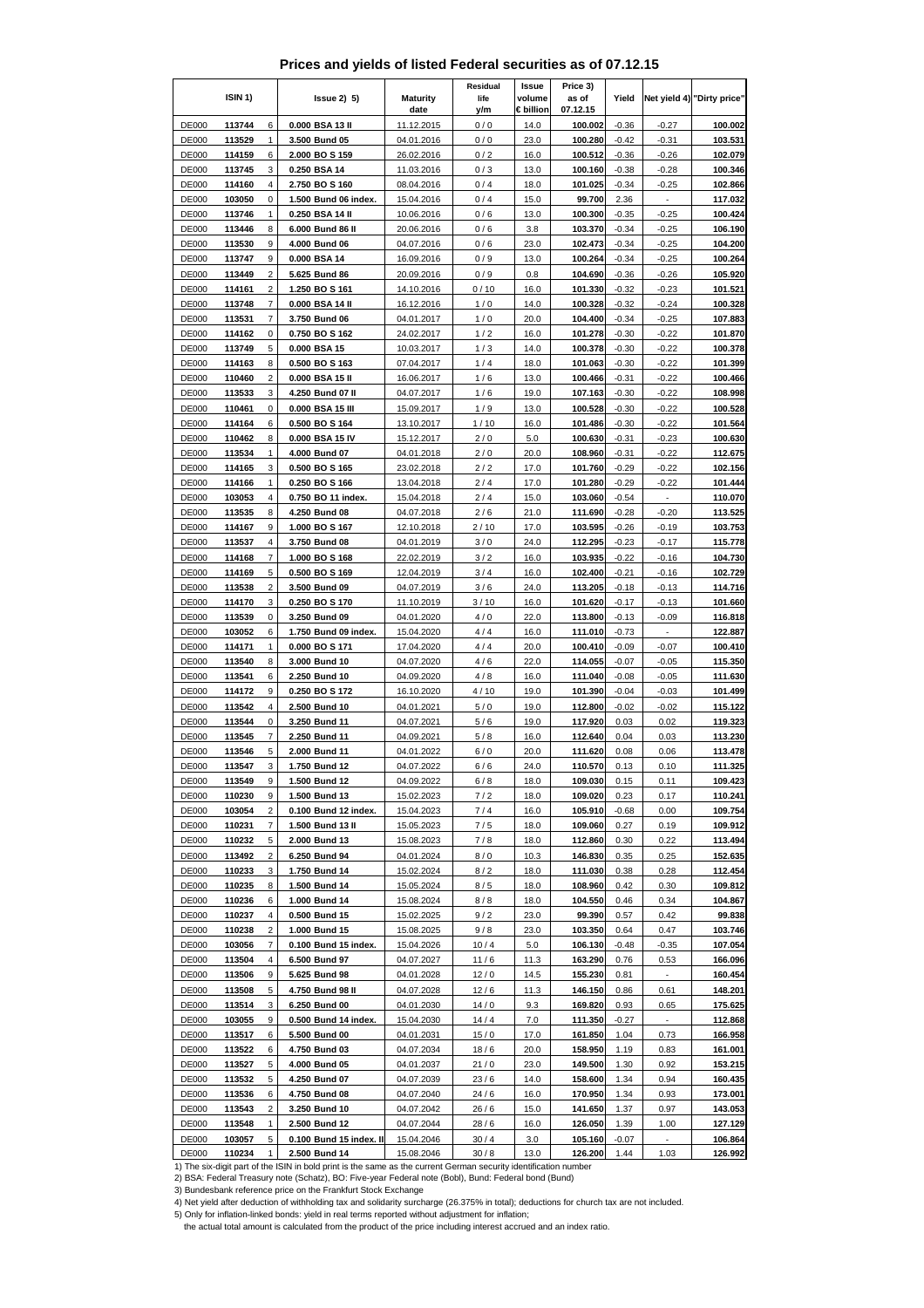## **Prices and yields of listed Federal securities as of 08.12.15**

|              |                                   |                         |                 | Residual | Issue     | Price 3) |         |         |                            |
|--------------|-----------------------------------|-------------------------|-----------------|----------|-----------|----------|---------|---------|----------------------------|
|              | ISIN <sub>1</sub> )               | lssue2) 5)              | <b>Maturity</b> | life     | volume    | as of    | Yield   |         | Net yield 4) "Dirty price" |
|              |                                   |                         | date            | y/m      | € billion | 08.12.15 |         |         |                            |
| <b>DE000</b> | 113744<br>6                       | 0.000 BSA 13 II         | 11.12.2015      | 0/0      | 14.0      | 100.000  | 0.00    | 0.00    | 100.000                    |
| <b>DE000</b> | 1<br>113529                       | 3.500 Bund 05           | 04.01.2016      | 0/0      | 23.0      | 100.270  | $-0.43$ | $-0.32$ | 103.530                    |
| <b>DE000</b> | 114159<br>6                       | 2.000 BO S 159          | 26.02.2016      | 0/2      | 16.0      | 100.505  | $-0.36$ | $-0.26$ | 102.078                    |
| <b>DE000</b> | 113745<br>3                       | 0.250 BSA 14            | 11.03.2016      | 0/3      | 13.0      | 100.160  | $-0.39$ | $-0.28$ | 100.347                    |
| <b>DE000</b> | 114160<br>$\overline{4}$          | 2.750 BO S 160          | 08.04.2016      | 0/4      | 18.0      | 101.020  | $-0.35$ | $-0.26$ | 102.868                    |
| <b>DE000</b> | 103050<br>0                       | 1.500 Bund 06 index.    | 15.04.2016      | 0/4      | 15.0      | 99.590   | 2.69    |         | 116.915                    |
| <b>DE000</b> | 1<br>113746                       | 0.250 BSA 14 II         | 10.06.2016      | 0/6      | 13.0      | 100.300  | $-0.35$ | $-0.26$ | 100.425                    |
| <b>DE000</b> | 113446<br>8                       | 6.000 Bund 86 II        | 20.06.2016      | 0/6      | 3.8       | 103.350  | $-0.33$ | $-0.25$ | 106.186                    |
|              |                                   |                         |                 |          |           |          |         |         |                            |
| <b>DE000</b> | 9<br>113530                       | 4.000 Bund 06           | 04.07.2016      | 0/6      | 23.0      | 102.460  | $-0.34$ | $-0.25$ | 104.198                    |
| <b>DE000</b> | 9<br>113747                       | 0.000 BSA 14            | 16.09.2016      | 0/9      | 13.0      | 100.268  | $-0.35$ | $-0.26$ | 100.268                    |
| <b>DE000</b> | $\sqrt{2}$<br>113449              | 5.625 Bund 86           | 20.09.2016      | 0/9      | 0.8       | 104.680  | $-0.36$ | $-0.27$ | 105.925                    |
| <b>DE000</b> | $\overline{2}$<br>114161          | 1.250 BO S 161          | 14.10.2016      | 0/10     | 16.0      | 101.343  | $-0.34$ | $-0.25$ | 101.538                    |
| <b>DE000</b> | 113748<br>$\overline{7}$          | 0.000 BSA 14 II         | 16.12.2016      | 1/0      | 14.0      | 100.333  | $-0.33$ | $-0.24$ | 100.333                    |
| <b>DE000</b> | 7<br>113531                       | 3.750 Bund 06           | 04.01.2017      | 1/0      | 20.0      | 104.389  | $-0.34$ | $-0.25$ | 107.882                    |
| <b>DE000</b> | 0<br>114162                       | 0.750 BOS162            | 24.02.2017      | 1/2      | 16.0      | 101.283  | $-0.31$ | $-0.23$ | 101.877                    |
| <b>DE000</b> | 5<br>113749                       | 0.000 BSA 15            | 10.03.2017      | 1/3      | 14.0      | 100.383  | $-0.31$ | $-0.23$ | 100.383                    |
| <b>DE000</b> | 8<br>114163                       | 0.500 BO S 163          | 07.04.2017      | 1/3      | 18.0      | 101.068  | $-0.30$ | $-0.22$ | 101.405                    |
| <b>DE000</b> | 110460<br>$\overline{2}$          | 0.000 BSA 15 II         | 16.06.2017      | 1/6      | 13.0      | 100.470  | $-0.31$ | $-0.23$ | 100.470                    |
| <b>DE000</b> | 113533<br>3                       | 4.250 Bund 07 II        | 04.07.2017      | 1/6      | 19.0      | 107.160  | $-0.30$ | $-0.22$ | 109.006                    |
| <b>DE000</b> | 0<br>110461                       | 0.000 BSA 15 III        | 15.09.2017      | 1/9      | 13.0      | 100.529  | $-0.30$ | $-0.22$ | 100.529                    |
| <b>DE000</b> | 114164<br>6                       | 0.500 BO S 164          | 13.10.2017      | 1/10     | 16.0      | 101.488  | $-0.30$ | $-0.22$ | 101.567                    |
|              | 8                                 |                         | 15.12.2017      | 2/0      |           | 100.630  |         |         |                            |
| <b>DE000</b> | 110462                            | 0.000 BSA 15 IV         |                 |          | 5.0       |          | $-0.31$ | $-0.23$ | 100.630                    |
| <b>DE000</b> | 113534<br>1                       | 4.000 Bund 07           | 04.01.2018      | 2/0      | 20.0      | 108.960  | $-0.31$ | $-0.23$ | 112.686                    |
| <b>DE000</b> | 114165<br>3                       | 0.500 BOS 165           | 23.02.2018      | 2/2      | 17.0      | 101.775  | $-0.30$ | $-0.22$ | 102.172                    |
| <b>DE000</b> | 114166<br>$\mathbf{1}$            | 0.250 BO S 166          | 13.04.2018      | 2/4      | 17.0      | 101.295  | $-0.30$ | $-0.22$ | 101.460                    |
| <b>DE000</b> | $\overline{\mathbf{4}}$<br>103053 | 0.750 BO 11 index.      | 15.04.2018      | 2/4      | 15.0      | 103.000  | $-0.52$ |         | 110.014                    |
| <b>DE000</b> | 8<br>113535                       | 4.250 Bund 08           | 04.07.2018      | 2/6      | 21.0      | 111.705  | $-0.29$ | $-0.21$ | 113.551                    |
| <b>DE000</b> | 114167<br>9                       | 1.000 BO S 167          | 12.10.2018      | 2/10     | 17.0      | 103.625  | $-0.27$ | $-0.20$ | 103.786                    |
| <b>DE000</b> | 113537<br>4                       | 3.750 Bund 08           | 04.01.2019      | 3/0      | 24.0      | 112.325  | $-0.25$ | $-0.18$ | 115.818                    |
| DE000        | $\overline{7}$<br>114168          | 1.000 BOS 168           | 22.02.2019      | 3/2      | 16.0      | 103.975  | $-0.23$ | $-0.17$ | 104.772                    |
| <b>DE000</b> | 5<br>114169                       | 0.500 BO S 169          | 12.04.2019      | 3/4      | 16.0      | 102.435  | $-0.23$ | $-0.17$ | 102.766                    |
| <b>DE000</b> | $\overline{\mathbf{c}}$<br>113538 | 3.500 Bund 09           | 04.07.2019      | 3/6      | 24.0      | 113.250  | $-0.20$ | $-0.14$ | 114.770                    |
| <b>DE000</b> | 114170<br>3                       | 0.250 BO S 170          | 11.10.2019      | 3/10     | 16.0      | 101.685  | $-0.19$ | $-0.14$ | 101.726                    |
| <b>DE000</b> | 113539<br>0                       | 3.250 Bund 09           | 04.01.2020      | 4/0      | 22.0      | 113.870  | $-0.15$ | $-0.11$ | 116.897                    |
|              |                                   |                         |                 |          |           |          |         | ä,      |                            |
| DE000        | 103052<br>6<br>$\mathbf{1}$       | 1.750 Bund 09 index.    | 15.04.2020      | 4 / 4    | 16.0      | 110.950  | $-0.72$ |         | 122.832                    |
| <b>DE000</b> | 114171                            | 0.000 BO S 171          | 17.04.2020      | 4 / 4    | 20.0      | 100.495  | $-0.11$ | $-0.08$ | 100.495                    |
| <b>DE000</b> | 8<br>113540                       | 3.000 Bund 10           | 04.07.2020      | 4/6      | 22.0      | 114.175  | $-0.10$ | $-0.07$ | 115.478                    |
| <b>DE000</b> | 113541<br>6                       | 2.250 Bund 10           | 04.09.2020      | 4/8      | 16.0      | 111.135  | $-0.10$ | $-0.07$ | 111.731                    |
| <b>DE000</b> | 9<br>114172                       | 0.250 BOS 172           | 16.10.2020      | 4/10     | 19.0      | 101.485  | $-0.06$ | $-0.04$ | 101.594                    |
| DE000        | 4<br>113542                       | 2.500 Bund 10           | 04.01.2021      | 5/0      | 19.0      | 112.905  | $-0.04$ | $-0.03$ | 115.234                    |
| <b>DE000</b> | 0<br>113544                       | 3.250 Bund 11           | 04.07.2021      | 5/6      | 19.0      | 118.035  | 0.01    | 0.01    | 119.447                    |
| <b>DE000</b> | 7<br>113545                       | 2.250 Bund 11           | 04.09.2021      | 5/8      | 16.0      | 112.730  | 0.03    | 0.02    | 113.326                    |
| <b>DE000</b> | 113546<br>5                       | 2.000 Bund 11           | 04.01.2022      | 6/0      | 20.0      | 111.700  | 0.07    | 0.05    | 113.563                    |
| <b>DE000</b> | 113547<br>3                       | 1.750 Bund 12           | 04.07.2022      | 6/6      | 24.0      | 110.680  | 0.12    | 0.08    | 111.440                    |
| DE000        | 113549<br>9                       | 1.500 Bund 12           | 04.09.2022      | 6/8      | 18.0      | 109.130  | 0.14    | 0.10    | 109.528                    |
| <b>DE000</b> | 110230<br>9                       | 1.500 Bund 13           | 15.02.2023      | $7/2$    | 18.0      | 109.210  | 0.21    | 0.15    | 110.435                    |
| DE000        | 103054<br>2                       | 0.100 Bund 12 index.    |                 | 7/4      |           | 106.060  | $-0.70$ |         | 109.915                    |
|              |                                   |                         | 15.04.2023      |          | 16.0      |          |         | 0.00    |                            |
| <b>DE000</b> | 110231<br>7                       | 1.500 Bund 13 II        | 15.05.2023      | 7/5      | 18.0      | 109.290  | 0.24    | 0.17    | 110.147                    |
| <b>DE000</b> | 110232<br>5                       | 2.000 Bund 13           | 15.08.2023      | 7/8      | 18.0      | 113.120  | 0.27    | 0.20    | 113.759                    |
| <b>DE000</b> | 113492<br>2                       | 6.250 Bund 94           | 04.01.2024      | 8/0      | 10.3      | 147.120  | 0.32    | 0.23    | 152.942                    |
| <b>DE000</b> | 110233<br>3                       | 1.750 Bund 14           | 15.02.2024      | 8/2      | 18.0      | 111.290  | 0.35    | 0.25    | 112.719                    |
| <b>DE000</b> | 110235<br>8                       | 1.500 Bund 14           | 15.05.2024      | 8/5      | 18.0      | 109.270  | 0.38    | 0.28    | 110.127                    |
| <b>DE000</b> | 110236<br>6                       | 1.000 Bund 14           | 15.08.2024      | 8/8      | 18.0      | 104.880  | 0.43    | 0.31    | 105.200                    |
| <b>DE000</b> | 110237<br>4                       | 0.500 Bund 15           | 15.02.2025      | 9/2      | 23.0      | 99.750   | 0.53    | 0.39    | 100.199                    |
| <b>DE000</b> | 110238<br>2                       | 1.000 Bund 15           | 15.08.2025      | 9/8      | 23.0      | 103.780  | 0.60    | 0.44    | 104.179                    |
| <b>DE000</b> | $\boldsymbol{7}$<br>103056        | 0.100 Bund 15 index.    | 15.04.2026      | 10/4     | 5.0       | 106.530  | $-0.51$ | $-0.37$ | 107.463                    |
| <b>DE000</b> | 113504<br>4                       | 6.500 Bund 97           | 04.07.2027      | 11/6     | 11.3      | 163.790  | 0.73    | 0.51    | 166.614                    |
| <b>DE000</b> | 113506<br>9                       | 5.625 Bund 98           | 04.01.2028      | 12/0     | 14.5      | 155.730  | 0.77    |         | 160.970                    |
| <b>DE000</b> | 113508<br>5                       | 4.750 Bund 98 II        | 04.07.2028      | 12/6     | 11.3      | 146.730  | 0.82    | 0.58    | 148.794                    |
|              |                                   |                         |                 |          |           |          |         |         |                            |
| DE000        | 113514<br>3                       | 6.250 Bund 00           | 04.01.2030      | 14/0     | 9.3       | 170.500  | 0.89    | 0.62    | 176.322                    |
| <b>DE000</b> | 9<br>103055                       | 0.500 Bund 14 index.    | 15.04.2030      | 14/4     | 7.0       | 111.840  | $-0.31$ |         | 113.369                    |
| DE000        | 113517<br>6                       | 5.500 Bund 00           | 04.01.2031      | 15/0     | 17.0      | 162.550  | 1.01    | 0.70    | 167.673                    |
| <b>DE000</b> | 113522<br>6                       | 4.750 Bund 03           | 04.07.2034      | 18/6     | 20.0      | 159.710  | 1.16    | 0.81    | 161.774                    |
| <b>DE000</b> | 113527<br>5                       | 4.000 Bund 05           | 04.01.2037      | 21/0     | 23.0      | 150.380  | 1.26    | 0.89    | 154.106                    |
| DE000        | 113532<br>5                       | 4.250 Bund 07           | 04.07.2039      | 23/6     | 14.0      | 159.720  | 1.29    | 0.91    | 161.566                    |
| <b>DE000</b> | 6<br>113536                       | 4.750 Bund 08           | 04.07.2040      | 24/6     | 16.0      | 171.940  | 1.31    | 0.91    | 174.004                    |
| <b>DE000</b> | 113543<br>2                       | 3.250 Bund 10           | 04.07.2042      | 26/6     | 15.0      | 142.580  | 1.34    | 0.95    | 143.992                    |
| DE000        | 113548<br>1                       | 2.500 Bund 12           | 04.07.2044      | 28/6     | 16.0      | 127.120  | 1.35    | 0.97    | 128.206                    |
| <b>DE000</b> | 103057<br>5                       | 0.100 Bund 15 index. II | 15.04.2046      | 30/4     | 3.0       | 106.600  | $-0.11$ |         | 108.331                    |
| DE000        | 110234<br>1                       | 2.500 Bund 14           | 15.08.2046      | 30/8     | 13.0      | 127.330  | 1.40    | 1.00    | 128.129                    |

1) The six-digit part of the ISIN in bold print is the same as the current German security identification number 2) BSA: Federal Treasury note (Schatz), BO: Five-year Federal note (Bobl), Bund: Federal bond (Bund)

3) Bundesbank reference price on the Frankfurt Stock Exchange 4) Net yield after deduction of withholding tax and solidarity surcharge (26.375% in total); deductions for church tax are not included.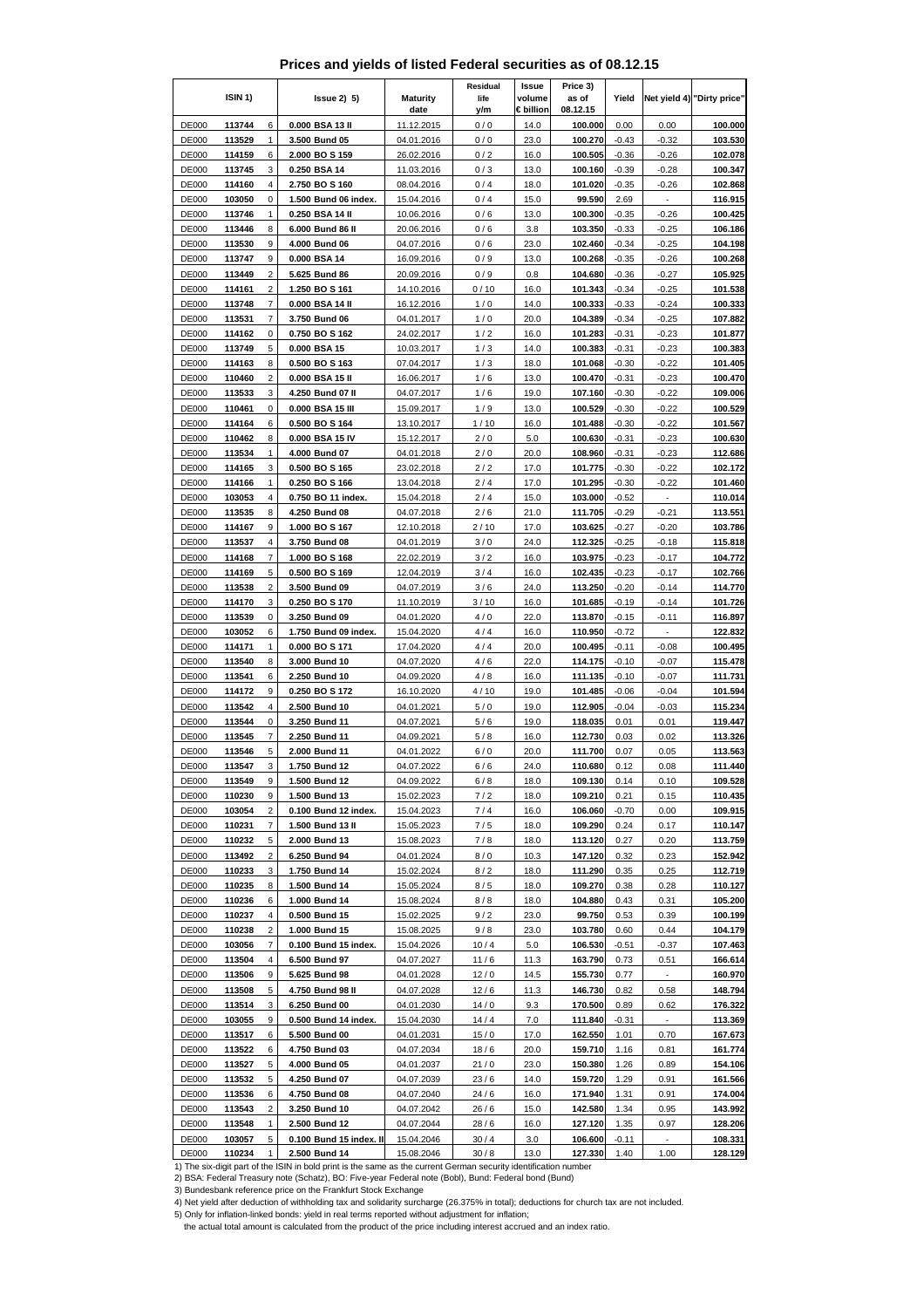|  |  | Prices and yields of listed Federal securities as of 09.12.15 |  |
|--|--|---------------------------------------------------------------|--|
|--|--|---------------------------------------------------------------|--|

|                              | ISIN <sub>1</sub> ) |                | lssue2)5)                               | <b>Maturity</b>          | Residual<br>life | Issue<br>volume | Price 3)<br>as of  | Yield              |                    | Net yield 4) "Dirty price" |
|------------------------------|---------------------|----------------|-----------------------------------------|--------------------------|------------------|-----------------|--------------------|--------------------|--------------------|----------------------------|
|                              |                     |                |                                         | date                     | y/m              | € billion       | 09.12.15           |                    |                    |                            |
| <b>DE000</b>                 | 113529              | 1              | 3.500 Bund 05                           | 04.01.2016               | 0/0              | 23.0            | 100.260            | $-0.44$            | $-0.33$            | 103.530                    |
| <b>DE000</b>                 | 114159              | 6              | 2.000 BOS 159                           | 26.02.2016               | 0/2              | 16.0            | 100.500            | $-0.36$            | $-0.27$            | 102.078                    |
| <b>DE000</b>                 | 113745              | 3              | 0.250 BSA 14                            | 11.03.2016               | 0/3              | 13.0            | 100.160            | $-0.39$            | $-0.29$            | 100.348                    |
| <b>DE000</b>                 | 114160              | 4<br>0         | 2.750 BOS 160                           | 08.04.2016               | 0/3<br>0/4       | 18.0            | 101.010            | $-0.35$            | $-0.26$            | 102.866                    |
| DE000<br><b>DE000</b>        | 103050<br>113746    | 1              | 1.500 Bund 06 index.<br>0.250 BSA 14 II | 15.04.2016<br>10.06.2016 | 0/6              | 15.0<br>13.0    | 99.570<br>100.300  | 2.76<br>$-0.35$    | $-0.26$            | 116.902<br>100.426         |
| <b>DE000</b>                 | 113446              | 8              | 6.000 Bund 86 II                        | 20.06.2016               | 0/6              | 3.8             | 103.320            | $-0.31$            | $-0.23$            | 106.172                    |
| DE000                        | 113530              | 9              | 4.000 Bund 06                           | 04.07.2016               | 0/6              | 23.0            | 102.450            | $-0.34$            | $-0.25$            | 104.199                    |
| <b>DE000</b>                 | 113747              | 9              | 0.000 BSA 14                            | 16.09.2016               | 0/9              | 13.0            | 100.275            | $-0.36$            | $-0.26$            | 100.275                    |
| <b>DE000</b>                 | 113449              | 2              | 5.625 Bund 86                           | 20.09.2016               | 0/9              | 0.8             | 104.650            | $-0.35$            | $-0.26$            | 105.910                    |
| <b>DE000</b>                 | 114161              | 2              | 1.250 BOS 161                           | 14.10.2016               | 0/10             | 16.0            | 101.350            | $-0.35$            | $-0.26$            | 101.548                    |
| <b>DE000</b>                 | 113748              | 7              | 0.000 BSA 14 II                         | 16.12.2016               | 1/0              | 14.0            | 100.350            | $-0.34$            | $-0.25$            | 100.350                    |
| <b>DE000</b>                 | 113531              | $\overline{7}$ | 3.750 Bund 06                           | 04.01.2017               | 1/0              | 20.0            | 104.390            | $-0.35$            | $-0.26$            | 107.893                    |
| <b>DE000</b>                 | 114162              | 0              | 0.750 BOS 162                           | 24.02.2017               | 1/2              | 16.0            | 101.290            | $-0.32$            | $-0.23$            | 101.886                    |
| <b>DE000</b>                 | 113749              | 5              | 0.000 BSA 15                            | 10.03.2017               | 1/3              | 14.0            | 100.390            | $-0.31$            | $-0.23$            | 100.390                    |
| <b>DE000</b>                 | 114163              | 8              | 0.500 BOS 163                           | 07.04.2017               | 1/3              | 18.0            | 101.080            | $-0.31$            | $-0.23$            | 101.419                    |
| <b>DE000</b>                 | 110460              | 2              | 0.000 BSA 15 II                         | 16.06.2017               | 1/6              | 13.0            | 100.480            | $-0.32$            | $-0.23$            | 100.480                    |
| <b>DE000</b>                 | 113533              | 3              | 4.250 Bund 07 II                        | 04.07.2017               | 1/6              | 19.0            | 107.160            | $-0.31$            | $-0.23$            | 109.018                    |
| <b>DE000</b><br><b>DE000</b> | 110461              | 0<br>6         | 0.000 BSA 15 III<br>0.500 BOS 164       | 15.09.2017               | 1/9              | 13.0            | 100.539            | $-0.30$            | $-0.22$            | 100.539                    |
| <b>DE000</b>                 | 114164<br>110462    | 8              | 0.000 BSA 15 IV                         | 13.10.2017<br>15.12.2017 | 1/10<br>2/0      | 16.0<br>8.0     | 101.499<br>100.640 | $-0.31$<br>$-0.32$ | $-0.23$<br>$-0.23$ | 101.580<br>100.640         |
| <b>DE000</b>                 | 113534              | 1              | 4.000 Bund 07                           | 04.01.2018               | 2/0              | 20.0            | 108.960            | $-0.32$            | $-0.23$            | 112.697                    |
| <b>DE000</b>                 | 114165              | 3              | 0.500 BOS 165                           | 23.02.2018               | 2/2              | 17.0            | 101.785            | $-0.31$            | $-0.23$            | 102.184                    |
| <b>DE000</b>                 | 114166              | 1              | 0.250 BOS 166                           | 13.04.2018               | 2/4              | 17.0            | 101.310            | $-0.31$            | $-0.23$            | 101.475                    |
| <b>DE000</b>                 | 103053              | 4              | 0.750 BO 11 index.                      | 15.04.2018               | 2/4              | 15.0            | 103.130            | $-0.57$            |                    | 110.159                    |
| <b>DE000</b>                 | 113535              | 8              | 4.250 Bund 08                           | 04.07.2018               | 2/6              | 21.0            | 111.725            | $-0.30$            | $-0.22$            | 113.583                    |
| <b>DE000</b>                 | 114167              | 9              | 1.000 BOS 167                           | 12.10.2018               | 2/10             | 17.0            | 103.650            | $-0.28$            | $-0.21$            | 103.814                    |
| <b>DE000</b>                 | 113537              | 4              | 3.750 Bund 08                           | 04.01.2019               | 3/0              | 24.0            | 112.345            | $-0.26$            | $-0.19$            | 115.848                    |
| <b>DE000</b>                 | 114168              | 7              | 1.000 BOS 168                           | 22.02.2019               | 3/2              | 16.0            | 104.005            | $-0.25$            | $-0.18$            | 104.805                    |
| <b>DE000</b>                 | 114169              | 5              | 0.500 BOS 169                           | 12.04.2019               | 3/4              | 16.0            | 102.475            | $-0.24$            | $-0.17$            | 102.807                    |
| <b>DE000</b>                 | 113538              | 2              | 3.500 Bund 09                           | 04.07.2019               | 3/6              | 24.0            | 113.290            | $-0.21$            | $-0.15$            | 114.820                    |
| <b>DE000</b>                 | 114170              | 3              | 0.250 BOS 170                           | 11.10.2019               | 3/10             | 16.0            | 101.750            | $-0.20$            | $-0.15$            | 101.792                    |
| <b>DE000</b>                 | 113539              | 0              | 3.250 Bund 09                           | 04.01.2020               | 4/0              | 22.0            | 113.920            | $-0.16$            | $-0.12$            | 116.956                    |
| <b>DE000</b><br><b>DE000</b> | 103052<br>114171    | 6<br>1         | 1.750 Bund 09 index.<br>0.000 BOS 171   | 15.04.2020<br>17.04.2020 | 4/4<br>4/4       | 16.0<br>20.0    | 111.150<br>100.570 | $-0.76$<br>$-0.13$ | $-0.10$            | 123.062<br>100.570         |
| <b>DE000</b>                 | 113540              | 8              | 3.000 Bund 10                           | 04.07.2020               | 4/6              | 22.0            | 114.245            | $-0.11$            | $-0.08$            | 115.556                    |
| <b>DE000</b>                 | 113541              | 6              | 2.250 Bund 10                           | 04.09.2020               | 4/8              | 16.0            | 111.210            | $-0.11$            | $-0.08$            | 111.812                    |
| <b>DE000</b>                 | 114172              | 9              | 0.250 BOS 172                           | 16.10.2020               | 4/10             | 19.0            | 101.565            | $-0.07$            | $-0.05$            | 101.675                    |
| <b>DE000</b>                 | 113542              | 4              | 2.500 Bund 10                           | 04.01.2021               | 5/0              | 19.0            | 113.000            | $-0.06$            | $-0.04$            | 115.336                    |
| <b>DE000</b>                 | 113544              | 0              | 3.250 Bund 11                           | 04.07.2021               | 5/6              | 19.0            | 118.155            | $-0.01$            | $-0.01$            | 119.576                    |
| <b>DE000</b>                 | 113545              | $\overline{7}$ | 2.250 Bund 11                           | 04.09.2021               | 5/8              | 16.0            | 112.855            | 0.01               | 0.01               | 113.457                    |
| <b>DE000</b>                 | 113546              | 5              | 2.000 Bund 11                           | 04.01.2022               | 6/0              | 20.0            | 111.810            | 0.05               | 0.04               | 113.678                    |
| <b>DE000</b>                 | 113547              | 3              | 1.750 Bund 12                           | 04.07.2022               | 6/6              | 24.0            | 110.810            | 0.10               | 0.07               | 111.575                    |
| <b>DE000</b>                 | 113549              | 9              | 1.500 Bund 12                           | 04.09.2022               | 6/8              | 18.0            | 109.290            | 0.11               | 0.08               | 109.692                    |
| <b>DE000</b>                 | 110230              | 9              | 1.500 Bund 13                           | 15.02.2023               | 7/2              | 18.0            | 109.370            | 0.19               | 0.14               | 110.599                    |
| <b>DE000</b>                 | 103054              | 2              | 0.100 Bund 12 index.                    | 15.04.2023               | 7/4              | 16.0            | 106.460            | $-0.75$            | 0.00               | 110.335                    |
| <b>DE000</b>                 | 110231              | $\overline{7}$ | 1.500 Bund 13 II                        | 15.05.2023               | $7/5$            | 18.0            | 109.440            | 0.22               | 0.16               | 110.301                    |
| <b>DE000</b>                 | 110232              | 5              | 2.000 Bund 13                           | 15.08.2023               | 7/8              | 18.0            | 113.310            | 0.25               | 0.18               | 113.955                    |
| <b>DE000</b><br><b>DE000</b> | 113492<br>110233    | 2<br>3         | 6.250 Bund 94<br>1.750 Bund 14          | 04.01.2024<br>15.02.2024 | 8/0<br>8/2       | 10.3<br>18.0    | 147.320<br>111.480 | 0.30<br>0.33       | 0.21<br>0.24       | 153.159<br>112.914         |
| <b>DE000</b>                 | 110235              | 8              | 1.500 Bund 14                           | 15.05.2024               | 8/5              | 18.0            | 109.460            | 0.36               | 0.26               | 110.321                    |
| <b>DE000</b>                 | 110236              | 6              | 1.000 Bund 14                           | 15.08.2024               | 8/8              | 18.0            | 105.080            | 0.40               | 0.30               | 105.402                    |
| <b>DE000</b>                 | 110237              | 4              | 0.500 Bund 15                           | 15.02.2025               | 9/2              | 23.0            | 99.950             | 0.51               | 0.37               | 100.401                    |
| <b>DE000</b>                 | 110238              | 2              | 1.000 Bund 15                           | 15.08.2025               | 9/8              | 23.0            | 104.010            | 0.57               | 0.42               | 104.412                    |
| <b>DE000</b>                 | 103056              | 7              | 0.100 Bund 15 index.                    | 15.04.2026               | 10/4             | 5.0             | 107.000            | $-0.56$            | -0.41              | 107.942                    |
| <b>DE000</b>                 | 113504              | 4              | 6.500 Bund 97                           | 04.07.2027               | 11/6             | 11.3            | 164.230            | 0.70               | 0.49               | 167.072                    |
| <b>DE000</b>                 | 113506              | 9              | 5.625 Bund 98                           | 04.01.2028               | 12/0             | 14.5            | 156.170            | 0.74               | $\sim$             | 161.425                    |
| <b>DE000</b>                 | 113508              | 5              | 4.750 Bund 98 II                        | 04.07.2028               | 12/6             | 11.3            | 147.170            | 0.79               | 0.56               | 149.247                    |
| <b>DE000</b>                 | 113514              | 3              | 6.250 Bund 00                           | 04.01.2030               | 14/0             | 9.3             | 171.050            | 0.86               | 0.60               | 176.889                    |
| <b>DE000</b>                 | 103055              | 9              | 0.500 Bund 14 index.                    | 15.04.2030               | 14/4             | 7.0             | 112.750            | $-0.36$            | $\blacksquare$     | 114.296                    |
| <b>DE000</b>                 | 113517              | 6              | 5.500 Bund 00                           | 04.01.2031               | 15/0             | 17.0            | 163.150            | 0.97               | 0.68               | 168.288                    |
| <b>DE000</b>                 | 113522              | 6              | 4.750 Bund 03<br>4.000 Bund 05          | 04.07.2034               | 18/6             | 20.0            | 160.540            | 1.12               | 0.78               | 162.617                    |
| <b>DE000</b><br><b>DE000</b> | 113527<br>113532    | 5<br>5         | 4.250 Bund 07                           | 04.01.2037<br>04.07.2039 | 21/0<br>23/6     | 23.0<br>14.0    | 151.220<br>160.680 | 1.23<br>1.26       | 0.86<br>0.88       | 154.957<br>162.538         |
| <b>DE000</b>                 | 113536              | 6              | 4.750 Bund 08                           | 04.07.2040               | 24/6             | 16.0            | 173.230            | 1.26               | 0.88               | 175.307                    |
| <b>DE000</b>                 | 113543              | 2              | 3.250 Bund 10                           | 04.07.2042               | 26/6             | 15.0            | 143.700            | 1.29               | 0.92               | 145.121                    |
| <b>DE000</b>                 | 113548              | 1              | 2.500 Bund 12                           | 04.07.2044               | 28/6             | 16.0            | 128.090            | 1.31               | 0.94               | 129.183                    |
| <b>DE000</b>                 | 103057              | 5              | 0.100 Bund 15 index. II                 | 15.04.2046               | 30/4             | 3.0             | 108.550            | $-0.17$            |                    | 110.318                    |
| <b>DE000</b>                 | 110234              | $\mathbf{1}$   | 2.500 Bund 14                           | 15.08.2046               | 30/8             | 13.0            | 128.550            | 1.36               | 0.97               | 129.356                    |

2) BSA: Federal Treasury note (Schatz), BO: Five-year Federal note (Bobl), Bund: Federal bond (Bund)

3) Bundesbank reference price on the Frankfurt Stock Exchange

4) Net yield after deduction of withholding tax and solidarity surcharge (26.375% in total); deductions for church tax are not included.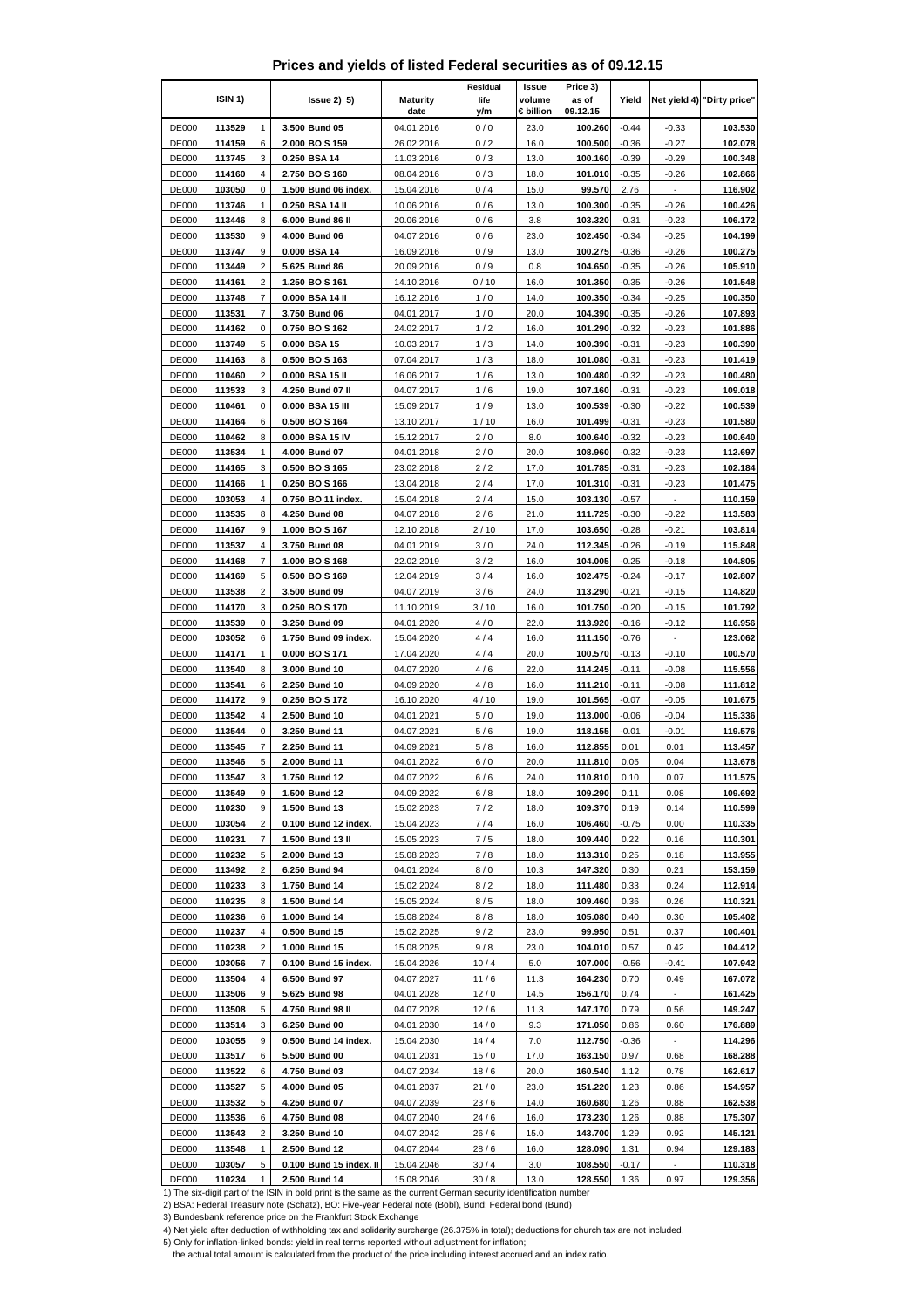**Prices and yields of listed Federal securities as of 10.12.15**

|                              | ISIN <sub>1</sub> ) |                     | lssue2)5)                             | <b>Maturity</b>          | Residual<br>life | Issue<br>volume | Price 3)<br>as of  | Yield              |                           | Net yield 4) "Dirty price" |
|------------------------------|---------------------|---------------------|---------------------------------------|--------------------------|------------------|-----------------|--------------------|--------------------|---------------------------|----------------------------|
|                              |                     |                     |                                       | date                     | y/m              | € billion       | 10.12.15           |                    |                           |                            |
| <b>DE000</b>                 | 113529              | 1                   | 3.500 Bund 05                         | 04.01.2016               | 0/0              | 23.0            | 100.225            | $-0.40$            | $-0.29$                   | 103.524                    |
| <b>DE000</b>                 | 114159              | 6                   | 2.000 BOS 159                         | 26.02.2016               | 0/2              | 16.0            | 100.480            | $-0.36$            | $-0.27$                   | 102.075                    |
| <b>DE000</b>                 | 113745              | 3                   | 0.250 BSA 14                          | 11.03.2016               | 0/3              | 13.0            | 100.168            | $-0.45$            | $-0.33$                   | 100.358                    |
| <b>DE000</b>                 | 114160              | 4                   | 2.750 BOS 160                         | 08.04.2016               | 0/3              | 18.0            | 100.993            | $-0.37$            | $-0.28$                   | 102.871                    |
| <b>DE000</b>                 | 103050              | 0                   | 1.500 Bund 06 index.                  | 15.04.2016               | 0/4              | 15.0            | 99.610             | 2.67               |                           | 116.979                    |
| <b>DE000</b>                 | 113746              | 1                   | 0.250 BSA 14 II                       | 10.06.2016               | 0/6              | 13.0            | 100.298            | $-0.36$            | $-0.26$                   | 100.426                    |
| <b>DE000</b>                 | 113446              | 8                   | 6.000 Bund 86 II                      | 20.06.2016               | 0/6              | 3.8             | 103.293            | $-0.35$            | $-0.26$                   | 106.195                    |
| <b>DE000</b>                 | 113530              | 9                   | 4.000 Bund 06                         | 04.07.2016               | 0/6              | 23.0            | 102.420            | $-0.35$            | $-0.26$                   | 104.201                    |
| <b>DE000</b>                 | 113747              | 9                   | 0.000 BSA 14                          | 16.09.2016               | 0/9              | 13.0            | 100.274            | $-0.36$            | $-0.27$                   | 100.274                    |
| <b>DE000</b>                 | 113449              | 2                   | 5.625 Bund 86                         | 20.09.2016               | 0/9              | 0.8             | 104.630            | $-0.38$            | $-0.28$                   | 105.936                    |
| <b>DE000</b>                 | 114161              | $\overline{2}$      | 1.250 BOS 161                         | 14.10.2016               | 0/10             | 16.0            | 101.355            | $-0.37$            | $-0.27$                   | 101.563                    |
| <b>DE000</b>                 | 113748              | 7<br>$\overline{7}$ | 0.000 BSA 14 II                       | 16.12.2016               | 1/0              | 14.0            | 100.363            | $-0.36$            | $-0.26$                   | 100.363                    |
| <b>DE000</b><br><b>DE000</b> | 113531<br>114162    | 0                   | 3.750 Bund 06<br>0.750 BOS 162        | 04.01.2017<br>24.02.2017 | 1/0<br>1/2       | 20.0<br>16.0    | 104.368<br>101.298 | $-0.36$<br>$-0.33$ | $-0.27$<br>$-0.24$        | 107.902<br>101.900         |
| <b>DE000</b>                 | 113749              | 5                   | 0.000 BSA 15                          | 10.03.2017               | 1/3              | 14.0            | 100.405            | $-0.33$            | $-0.24$                   | 100.405                    |
| <b>DE000</b>                 | 114163              | 8                   | 0.500 BOS 163                         | 07.04.2017               | 1/3              | 18.0            | 101.083            | $-0.32$            | $-0.24$                   | 101.426                    |
| <b>DE000</b>                 | 110460              | $\overline{2}$      | 0.000 BSA 15 II                       | 16.06.2017               | 1/6              | 13.0            | 100.495            | $-0.33$            | $-0.24$                   | 100.495                    |
| <b>DE000</b>                 | 113533              | 3                   | 4.250 Bund 07 II                      | 04.07.2017               | 1/6              | 19.0            | 107.143            | $-0.32$            | $-0.24$                   | 109.036                    |
| DE000                        | 110461              | 0                   | 0.000 BSA 15 III                      | 15.09.2017               | 1/9              | 13.0            | 100.558            | $-0.32$            | $-0.23$                   | 100.558                    |
| <b>DE000</b>                 | 114164              | 6                   | 0.500 BOS 164                         | 13.10.2017               | 1/10             | 16.0            | 101.520            | $-0.33$            | $-0.24$                   | 101.605                    |
| <b>DE000</b>                 | 110462              | 8                   | 0.000 BSA 15 IV                       | 15.12.2017               | 2/0              | 8.0             | 100.665            | $-0.33$            | $-0.24$                   | 100.665                    |
| <b>DE000</b>                 | 113534              | 1                   | 4.000 Bund 07                         | 04.01.2018               | 2/0              | 20.0            | 108.950            | $-0.33$            | $-0.24$                   | 112.720                    |
| <b>DE000</b>                 | 114165              | 3                   | 0.500 BOS 165                         | 23.02.2018               | 2/2              | 17.0            | 101.805            | $-0.32$            | $-0.23$                   | 102.208                    |
| <b>DE000</b>                 | 114166              | 1                   | 0.250 BOS 166                         | 13.04.2018               | 2/4              | 17.0            | 101.335            | $-0.32$            | $-0.24$                   | 101.502                    |
| <b>DE000</b>                 | 103053              | 4                   | 0.750 BO 11 index.                    | 15.04.2018               | 2/4              | 15.0            | 103.120            | $-0.57$            |                           | 110.171                    |
| <b>DE000</b>                 | 113535              | 8                   | 4.250 Bund 08                         | 04.07.2018               | 2/6              | 21.0            | 111.725            | $-0.31$            | $-0.23$                   | 113.618                    |
| <b>DE000</b>                 | 114167              | 9                   | 1.000 BOS 167                         | 12.10.2018               | 2/10             | 17.0            | 103.675            | $-0.29$            | $-0.21$                   | 103.847                    |
| <b>DE000</b>                 | 113537              | 4                   | 3.750 Bund 08                         | 04.01.2019               | 3/0              | 24.0            | 112.350            | $-0.27$            | $-0.19$                   | 115.884                    |
| <b>DE000</b>                 | 114168              | 7                   | 1.000 BOS 168                         | 22.02.2019               | 3/2              | 16.0            | 104.030            | $-0.26$            | $-0.19$                   | 104.838                    |
| <b>DE000</b>                 | 114169              | 5                   | 0.500 BOS 169                         | 12.04.2019               | 3/4              | 16.0            | 102.500            | $-0.25$            | $-0.18$                   | 102.836                    |
| <b>DE000</b>                 | 113538              | 2                   | 3.500 Bund 09                         | 04.07.2019               | 3/6              | 24.0            | 113.290            | $-0.22$            | $-0.16$                   | 114.849                    |
| <b>DE000</b>                 | 114170              | 3                   | 0.250 BOS 170                         | 11.10.2019               | 3/10             | 16.0            | 101.775            | $-0.21$            | $-0.16$                   | 101.819                    |
| <b>DE000</b>                 | 113539              | 0                   | 3.250 Bund 09                         | 04.01.2020               | 4/0              | 22.0            | 113.915            | $-0.17$            | $-0.12$                   | 116.978                    |
| <b>DE000</b><br><b>DE000</b> | 103052<br>114171    | 6<br>1              | 1.750 Bund 09 index.<br>0.000 BOS 171 | 15.04.2020               | 4/4<br>4/4       | 16.0<br>20.0    | 111.110<br>100.585 | $-0.76$<br>$-0.13$ | $\blacksquare$<br>$-0.10$ | 123.051<br>100.585         |
| <b>DE000</b>                 | 113540              | 8                   | 3.000 Bund 10                         | 17.04.2020<br>04.07.2020 | 4/6              | 22.0            | 114.225            | $-0.11$            | $-0.08$                   | 115.561                    |
| <b>DE000</b>                 | 113541              | 6                   | 2.250 Bund 10                         | 04.09.2020               | 4/8              | 16.0            | 111.185            | $-0.11$            | $-0.08$                   | 111.806                    |
| <b>DE000</b>                 | 114172              | 9                   | 0.250 BOS 172                         | 16.10.2020               | 4/10             | 19.0            | 101.560            | $-0.07$            | $-0.05$                   | 101.672                    |
| <b>DE000</b>                 | 113542              | 4                   | 2.500 Bund 10                         | 04.01.2021               | 5/0              | 19.0            | 112.975            | $-0.06$            | $-0.04$                   | 115.331                    |
| <b>DE000</b>                 | 113544              | 0                   | 3.250 Bund 11                         | 04.07.2021               | 5/6              | 19.0            | 118.125            | $-0.01$            | $-0.01$                   | 119.572                    |
| <b>DE000</b>                 | 113545              | $\overline{7}$      | 2.250 Bund 11                         | 04.09.2021               | 5/8              | 16.0            | 112.825            | 0.01               | 0.01                      | 113.446                    |
| <b>DE000</b>                 | 113546              | 5                   | 2.000 Bund 11                         | 04.01.2022               | 6/0              | 20.0            | 111.820            | 0.05               | 0.03                      | 113.705                    |
| <b>DE000</b>                 | 113547              |                     | 1.750 Bund 12                         | 04.07.2022               | 6/6              | 24.0            | 110.800            | 0.10               | 0.07                      | 111.579                    |
| <b>DE000</b>                 | 113549              | 9                   | 1.500 Bund 12                         | 04.09.2022               | 6/8              | 18.0            | 109.270            | 0.12               | 0.08                      | 109.684                    |
| DE000                        | 110230              | 9                   | 1.500 Bund 13                         | 15.02.2023               | 7/2              | 18.0            | 109.350            | 0.19               | 0.14                      | 110.591                    |
| <b>DE000</b>                 | 103054              | 2                   | 0.100 Bund 12 index.                  | 15.04.2023               | 7/4              | 16.0            | 106.220            | $-0.72$            | 0.00                      | 110.102                    |
| <b>DE000</b>                 | 110231              | 7                   | 1.500 Bund 13 II                      | 15.05.2023               | 7/5              | 18.0            | 109.400            | 0.22               | 0.16                      | 110.273                    |
| <b>DE000</b>                 | 110232              | 5                   | 2.000 Bund 13                         | 15.08.2023               | 7/8              | 18.0            | 113.240            | 0.25               | 0.18                      | 113.901                    |
| <b>DE000</b>                 | 113492              | 2                   | 6.250 Bund 94                         | 04.01.2024               | 8/0              | 10.3            | 147.150            | 0.31               | 0.22                      | 153.040                    |
| <b>DE000</b>                 | 110233              | 3                   | 1.750 Bund 14                         | 15.02.2024               | 8/2              | 18.0            | 111.360            | 0.34               | 0.25                      | 112.808                    |
| <b>DE000</b>                 | 110235              | 8                   | 1.500 Bund 14                         | 15.05.2024               | 8/5              | 18.0            | 109.320            | 0.37               | 0.27                      | 110.193                    |
| <b>DE000</b>                 | 110236              | 6                   | 1.000 Bund 14                         | 15.08.2024               | 8/8              | 18.0            | 104.910            | 0.42               | 0.31                      | 105.241                    |
| <b>DE000</b>                 | 110237              | 4                   | 0.500 Bund 15                         | 15.02.2025               | 9/2              | 23.0            | 99.760             | 0.53               | 0.39                      | 100.215                    |
| <b>DE000</b>                 | 110238              | 2                   | 1.000 Bund 15                         | 15.08.2025               | 9/8              | 23.0            | 103.790            | 0.60               | 0.44                      | 104.200                    |
| <b>DE000</b><br><b>DE000</b> | 103056              | 7                   | 0.100 Bund 15 index.                  | 15.04.2026               | 10/4             | 5.0             | 106.675            | $-0.53$            | $-0.38$                   | 107.630                    |
| <b>DE000</b>                 | 113504<br>113506    | 4<br>9              | 6.500 Bund 97<br>5.625 Bund 98        | 04.07.2027<br>04.01.2028 | 11/6<br>12/0     | 11.3<br>14.5    | 163.780<br>155.600 | 0.73<br>0.78       | 0.51                      | 166.675<br>160.901         |
| <b>DE000</b>                 | 113508              | 5                   | 4.750 Bund 98 II                      | 04.07.2028               | 12/6             | 11.3            | 146.640            | 0.82               | 0.58                      | 148.755                    |
| <b>DE000</b>                 | 113514              | 3                   | 6.250 Bund 00                         | 04.01.2030               | 14/0             | 9.3             | 170.290            | 0.90               | 0.63                      | 176.180                    |
| <b>DE000</b>                 | 103055              | 9                   | 0.500 Bund 14 index.                  | 15.04.2030               | 14/4             | 7.0             | 112.380            | $-0.34$            |                           | 113.942                    |
| <b>DE000</b>                 | 113517              | 6                   | 5.500 Bund 00                         | 04.01.2031               | 15/0             | 17.0            | 162.380            | 1.01               | 0.71                      | 167.564                    |
| <b>DE000</b>                 | 113522              | 6                   | 4.750 Bund 03                         | 04.07.2034               | 18/6             | 20.0            | 159.400            | 1.17               | 0.82                      | 161.515                    |
| <b>DE000</b>                 | 113527              | 5                   | 4.000 Bund 05                         | 04.01.2037               | 21/0             | 23.0            | 150.050            | 1.27               | 0.90                      | 153.820                    |
| <b>DE000</b>                 | 113532              | 5                   | 4.250 Bund 07                         | 04.07.2039               | 23/6             | 14.0            | 159.300            | 1.31               | 0.92                      | 161.193                    |
| <b>DE000</b>                 | 113536              | 6                   | 4.750 Bund 08                         | 04.07.2040               | 24/6             | 16.0            | 171.700            | 1.31               | 0.91                      | 173.815                    |
| <b>DE000</b>                 | 113543              | 2                   | 3.250 Bund 10                         | 04.07.2042               | 26/6             | 15.0            | 142.410            | 1.34               | 0.95                      | 143.857                    |
| <b>DE000</b>                 | 113548              | $\mathbf{1}$        | 2.500 Bund 12                         | 04.07.2044               | 28/6             | 16.0            | 126.870            | 1.36               | 0.97                      | 127.983                    |
| <b>DE000</b>                 | 103057              | 5                   | 0.100 Bund 15 index. II               | 15.04.2046               | 30/4             | 3.0             | 106.830            | $-0.12$            |                           | 108.586                    |
| <b>DE000</b>                 | 110234              | 1                   | 2.500 Bund 14                         | 15.08.2046               | 30/8             | 13.0            | 127.170            | 1.40               | 1.01                      | 127.997                    |

2) BSA: Federal Treasury note (Schatz), BO: Five-year Federal note (Bobl), Bund: Federal bond (Bund)

3) Bundesbank reference price on the Frankfurt Stock Exchange

4) Net yield after deduction of withholding tax and solidarity surcharge (26.375% in total); deductions for church tax are not included.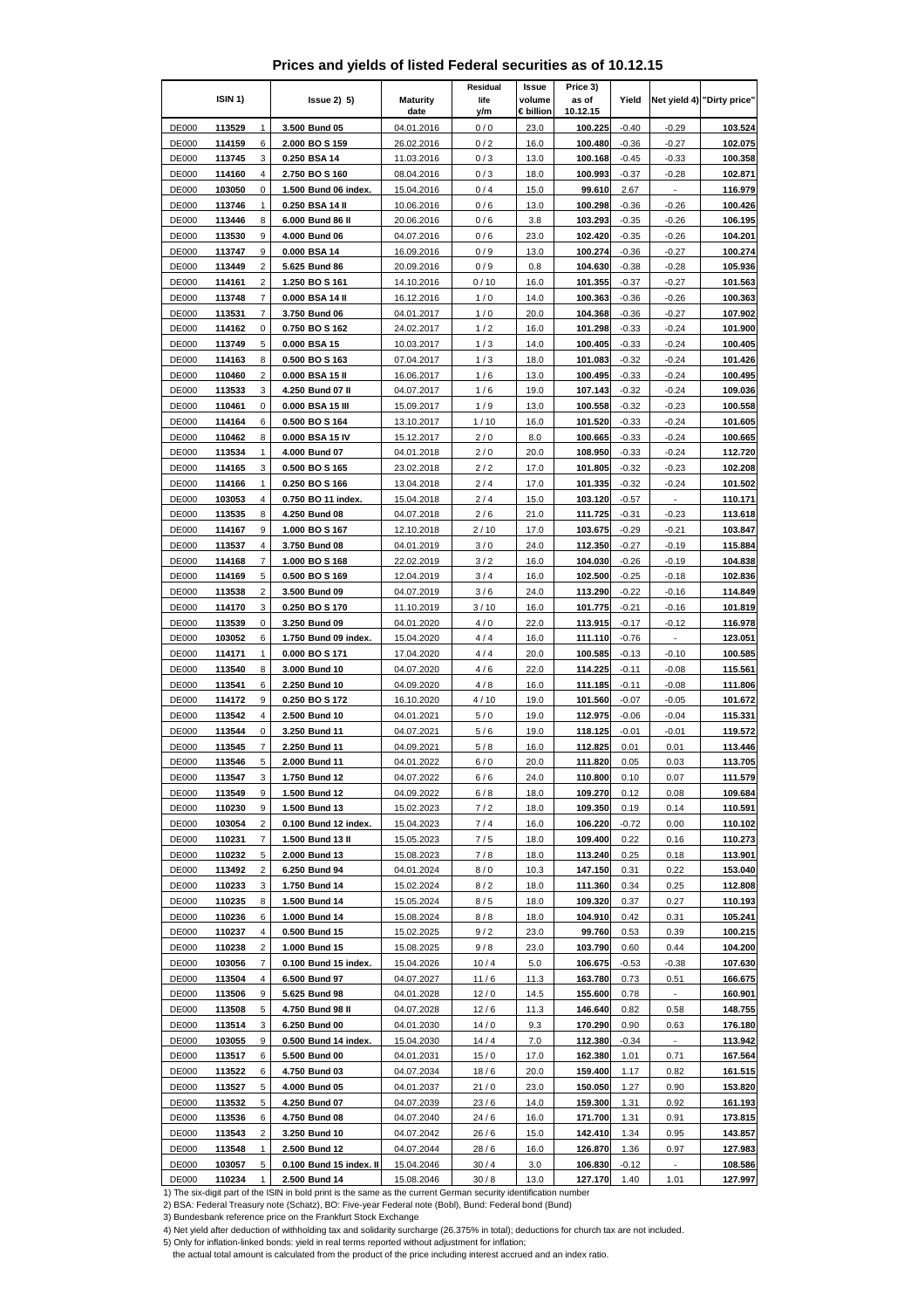**Prices and yields of listed Federal securities as of 11.12.15**

|              |                          |                         |                         | Residual | Issue               | Price 3)           |         |                |                            |
|--------------|--------------------------|-------------------------|-------------------------|----------|---------------------|--------------------|---------|----------------|----------------------------|
|              | ISIN <sub>1</sub> )      | lssue2)5                | <b>Maturity</b><br>date | life     | volume<br>€ billion | as of<br>11.12.15  | Yield   |                | Net yield 4) "Dirty price" |
|              |                          |                         |                         | y/m      |                     |                    |         |                |                            |
| <b>DE000</b> | 113529<br>1              | 3.500 Bund 05           | 04.01.2016              | 0/0      | 23.0                | 100.215            | $-0.23$ | $-0.17$        | 103.514                    |
| DE000        | 6<br>114159              | 2.000 BOS 159           | 26.02.2016              | 0/2      | 16.0                | 100.470            | $-0.31$ | $-0.23$        | 102.065                    |
| <b>DE000</b> | 113745<br>3              | 0.250 BSA 14            | 11.03.2016              | 0/3      | 13.0                | 100.163            | $-0.43$ | $-0.31$        | 100.353                    |
| <b>DE000</b> | 114160<br>4              | 2.750 BO S 160          | 08.04.2016              | 0/3      | 18.0                | 100.985            | $-0.35$ | -0.26          | 102.863                    |
| <b>DE000</b> | 0<br>103050              | 1.500 Bund 06 index.    | 15.04.2016              | 0/4      | 15.0                | 99.500             | 3.00    |                | 116.851                    |
| <b>DE000</b> | 113746<br>1              | 0.250 BSA 14 II         | 10.06.2016              | 0/5      | 13.0                | 100.302            | $-0.37$ | $-0.27$        | 100.430                    |
| <b>DE000</b> | 8<br>113446              | 6.000 Bund 86 II        | 20.06.2016              | 0/6      | 3.8                 | 103.278            | $-0.33$ | $-0.24$        | 106.180                    |
| <b>DE000</b> | 9<br>113530              | 4.000 Bund 06           | 04.07.2016              | 0/6      | 23.0                | 102.417            | $-0.34$ | $-0.25$        | 104.198                    |
| <b>DE000</b> | 113747<br>9              | 0.000 BSA 14            | 16.09.2016              | 0/9      | 13.0                | 100.273            | $-0.36$ | $-0.26$        | 100.273                    |
| <b>DE000</b> | 2<br>113449              | 5.625 Bund 86           | 20.09.2016              | 0/9      | 0.8                 | 104.625            | $-0.38$ | $-0.28$        | 105.931                    |
| <b>DE000</b> | 2<br>114161              | 1.250 BOS 161           | 14.10.2016              | 0/10     | 16.0                | 101.348            | $-0.36$ | $-0.27$        | 101.556                    |
| <b>DE000</b> | $\overline{7}$<br>113748 | 0.000 BSA 14 II         | 16.12.2016              | 1/0      | 14.0                | 100.363            | $-0.36$ | $-0.26$        | 100.363                    |
| <b>DE000</b> | 7<br>113531              | 3.750 Bund 06           | 04.01.2017              | 1/0      | 20.0                | 104.365            | $-0.36$ | $-0.27$        | 107.899                    |
| <b>DE000</b> | 0<br>114162              | 0.750 BOS 162           | 24.02.2017              | 1/2      | 16.0                | 101.310            | $-0.34$ | $-0.25$        | 101.912                    |
| <b>DE000</b> | 113749<br>5              | 0.000 BSA 15            | 10.03.2017              | 1/2      | 14.0                | 100.414            | $-0.33$ | $-0.25$        | 100.414                    |
| <b>DE000</b> | 8<br>114163              | 0.500 BO S 163          | 07.04.2017              | 1/3      | 18.0                | 101.090            | $-0.33$ | $-0.24$        | 101.433                    |
| <b>DE000</b> | $\overline{2}$<br>110460 | 0.000 BSA 15 II         | 16.06.2017              | 1/6      | 13.0                | 100.505            | $-0.33$ | $-0.25$        | 100.505                    |
| <b>DE000</b> | 113533<br>3              | 4.250 Bund 07 II        | 04.07.2017              | 1/6      | 19.0                | 107.147            | $-0.33$ | $-0.24$        | 109.040                    |
| <b>DE000</b> | 0<br>110461              | 0.000 BSA 15 III        | 15.09.2017              | 1/9      | 13.0                | 100.580            | $-0.33$ | $-0.24$        | 100.580                    |
| <b>DE000</b> | 114164<br>6              | 0.500 BOS 164           | 13.10.2017              | 1/10     | 16.0                | 101.533            | $-0.33$ | $-0.25$        | 101.618                    |
| <b>DE000</b> | 8<br>110462              | 0.000 BSA 15 IV         | 15.12.2017              | 2/0      | 8.0                 | 100.680            | $-0.34$ | $-0.25$        | 100.680                    |
| <b>DE000</b> | 113534<br>1              | 4.000 Bund 07           | 04.01.2018              | 2/0      | 20.0                | 108.960            | $-0.33$ | $-0.24$        | 112.730                    |
|              |                          | 0.500 BOS 165           |                         |          |                     |                    |         |                | 102.233                    |
| <b>DE000</b> | 114165<br>3              |                         | 23.02.2018              | 2/2      | 17.0                | 101.830<br>101.355 | $-0.33$ | $-0.24$        |                            |
| <b>DE000</b> | 1<br>114166              | 0.250 BO S 166          | 13.04.2018              | 2/4      | 17.0                |                    | $-0.33$ | $-0.24$        | 101.522                    |
| <b>DE000</b> | 103053<br>4              | 0.750 BO 11 index.      | 15.04.2018              | 2/4      | 15.0                | 103.145            | $-0.58$ |                | 110.197                    |
| <b>DE000</b> | 8<br>113535              | 4.250 Bund 08           | 04.07.2018              | 2/6      | 21.0                | 111.745            | $-0.32$ | $-0.23$        | 113.638                    |
| <b>DE000</b> | 9<br>114167              | 1.000 BOS 167           | 12.10.2018              | 2/10     | 17.0                | 103.710            | $-0.30$ | $-0.22$        | 103.882                    |
| <b>DE000</b> | 113537<br>4              | 3.750 Bund 08           | 04.01.2019              | 3/0      | 24.0                | 112.395            | $-0.28$ | $-0.20$        | 115.929                    |
| <b>DE000</b> | 114168<br>$\overline{7}$ | 1.000 BOS 168           | 22.02.2019              | 3/2      | 16.0                | 104.075            | $-0.27$ | $-0.20$        | 104.883                    |
| <b>DE000</b> | 5<br>114169              | 0.500 BOS 169           | 12.04.2019              | 3/4      | 16.0                | 102.565            | $-0.27$ | $-0.20$        | 102.901                    |
| <b>DE000</b> | 113538<br>$\overline{2}$ | 3.500 Bund 09           | 04.07.2019              | 3/6      | 24.0                | 113.350            | $-0.24$ | $-0.17$        | 114.909                    |
| <b>DE000</b> | 114170<br>3              | 0.250 BO S 170          | 11.10.2019              | 3/10     | 16.0                | 101.870            | $-0.24$ | $-0.17$        | 101.914                    |
| <b>DE000</b> | 113539<br>0              | 3.250 Bund 09           | 04.01.2020              | 4/0      | 22.0                | 114.005            | $-0.19$ | $-0.13$        | 117.068                    |
| <b>DE000</b> | 103052<br>6              | 1.750 Bund 09 index.    | 15.04.2020              | 4/4      | 16.0                | 111.275            | $-0.80$ | $\sim$         | 123.232                    |
| <b>DE000</b> | 1<br>114171              | 0.000 BOS 171           | 17.04.2020              | 4/4      | 20.0                | 100.700            | $-0.16$ | $-0.12$        | 100.700                    |
| <b>DE000</b> | 8<br>113540              | 3.000 Bund 10           | 04.07.2020              | 4/6      | 22.0                | 114.340            | $-0.14$ | $-0.10$        | 115.676                    |
| <b>DE000</b> | 113541<br>6              | 2.250 Bund 10           | 04.09.2020              | 4/8      | 16.0                | 111.295            | $-0.13$ | $-0.10$        | 111.916                    |
| <b>DE000</b> | 114172<br>9              | 0.250 BOS 172           | 16.10.2020              | 4/10     | 19.0                | 101.685            | $-0.10$ | $-0.07$        | 101.797                    |
| <b>DE000</b> | 4<br>113542              | 2.500 Bund 10           | 04.01.2021              | 5/0      | 19.0                | 113.110            | $-0.09$ | $-0.06$        | 115.466                    |
| <b>DE000</b> | 113544<br>0              | 3.250 Bund 11           | 04.07.2021              | 5/6      | 19.0                | 118.285            | $-0.04$ | $-0.03$        | 119.732                    |
| <b>DE000</b> | 113545<br>7              | 2.250 Bund 11           | 04.09.2021              | 5/8      | 16.0                | 112.970            | $-0.01$ | $-0.01$        | 113.591                    |
| <b>DE000</b> | 113546<br>5              | 2.000 Bund 11           | 04.01.2022              | 6/0      | 20.0                | 111.960            | 0.02    | 0.02           | 113.845                    |
| DE000        | 113547                   | 1.750 Bund 12           | 04.07.2022              | 6/6      | 24.0                | 110.950            | 0.07    | 0.05           | 111.729                    |
| <b>DE000</b> | 113549<br>9              | 1.500 Bund 12           | 04.09.2022              | 6/8      | 18.0                | 109.450            | 0.09    | 0.07           | 109.864                    |
| <b>DE000</b> | 110230<br>9              | 1.500 Bund 13           | 15.02.2023              | $7/2$    | 18.0                | 109.530            | 0.16    | 0.12           | 110.771                    |
| <b>DE000</b> | 103054<br>2              | 0.100 Bund 12 index.    | 15.04.2023              | 7/4      | 16.0                | 106.435            | $-0.75$ | 0.00           | 110.325                    |
| <b>DE000</b> | 110231<br>7              | 1.500 Bund 13 II        | 15.05.2023              | 7/5      | 18.0                | 109.630            | 0.19    | 0.14           | 110.503                    |
|              | 110232<br>5              |                         |                         |          |                     |                    |         |                |                            |
| <b>DE000</b> |                          | 2.000 Bund 13           | 15.08.2023              | 7/8      | 18.0                | 113.500            | 0.22    | 0.16<br>0.20   | 114.161                    |
| <b>DE000</b> | 113492<br>2              | 6.250 Bund 94           | 04.01.2024              | 8/0      | 10.3                | 147.430            | 0.29    |                | 153.320                    |
| <b>DE000</b> | 110233<br>3              | 1.750 Bund 14           | 15.02.2024              | 8/2      | 18.0                | 111.600            | 0.31    | 0.23           | 113.048                    |
| <b>DE000</b> | 110235<br>8              | 1.500 Bund 14           | 15.05.2024              | 8/5      | 18.0                | 109.590            | 0.34    | 0.25           | 110.463                    |
| <b>DE000</b> | 110236<br>6              | 1.000 Bund 14           | 15.08.2024              | 8/8      | 18.0                | 105.170            | 0.39    | 0.29           | 105.501                    |
| <b>DE000</b> | 110237<br>4              | 0.500 Bund 15           | 15.02.2025              | 9/2      | 23.0                | 100.060            | 0.49    | 0.36           | 100.515                    |
| <b>DE000</b> | 110238<br>2              | 1.000 Bund 15           | 15.08.2025              | 9/8      | 23.0                | 104.140            | 0.56    | 0.41           | 104.550                    |
| <b>DE000</b> | 7<br>103056              | 0.100 Bund 15 index.    | 15.04.2026              | 10/4     | 5.0                 | 106.965            | $-0.55$ | $-0.40$        | 107.923                    |
| <b>DE000</b> | 113504<br>4              | 6.500 Bund 97           | 04.07.2027              | 11/6     | 11.3                | 164.270            | 0.69    | 0.48           | 167.165                    |
| <b>DE000</b> | 113506<br>9              | 5.625 Bund 98           | 04.01.2028              | 12/0     | 14.5                | 156.130            | 0.74    |                | 161.431                    |
| <b>DE000</b> | 5<br>113508              | 4.750 Bund 98 II        | 04.07.2028              | 12/6     | 11.3                | 147.150            | 0.79    | 0.56           | 149.265                    |
| <b>DE000</b> | 113514<br>3              | 6.250 Bund 00           | 04.01.2030              | 14/0     | 9.3                 | 170.920            | 0.87    | 0.60           | 176.810                    |
| <b>DE000</b> | 103055<br>9              | 0.500 Bund 14 index.    | 15.04.2030              | 14/4     | 7.0                 | 112.570            | $-0.35$ | $\omega$       | 114.134                    |
| <b>DE000</b> | 113517<br>6              | 5.500 Bund 00           | 04.01.2031              | 15/0     | 17.0                | 163.060            | 0.98    | 0.68           | 168.244                    |
| <b>DE000</b> | 113522<br>6              | 4.750 Bund 03           | 04.07.2034              | 18/6     | 20.0                | 160.170            | 1.14    | 0.79           | 162.285                    |
| <b>DE000</b> | 113527<br>5              | 4.000 Bund 05           | 04.01.2037              | 21/0     | 23.0                | 150.760            | 1.24    | 0.88           | 154.530                    |
| <b>DE000</b> | 113532<br>5              | 4.250 Bund 07           | 04.07.2039              | 23/6     | 14.0                | 160.230            | 1.27    | 0.89           | 162.123                    |
| <b>DE000</b> | 113536<br>6              | 4.750 Bund 08           | 04.07.2040              | 24/6     | 16.0                | 172.660            | 1.28    | 0.89           | 174.775                    |
| <b>DE000</b> | 113543<br>2              | 3.250 Bund 10           | 04.07.2042              | 26/6     | 15.0                | 143.330            | 1.31    | 0.93           | 144.777                    |
| <b>DE000</b> | 113548<br>1              | 2.500 Bund 12           | 04.07.2044              | 28/6     | 16.0                | 127.790            | 1.32    | 0.95           | 128.903                    |
| <b>DE000</b> | 103057<br>5              | 0.100 Bund 15 index. II | 15.04.2046              | 30/4     | 3.0                 | 107.590            | $-0.14$ | $\blacksquare$ | 109.358                    |
| <b>DE000</b> | 110234<br>1              | 2.500 Bund 14           | 15.08.2046              | 30/8     | 13.0                | 128.060            | 1.37    | 0.98           | 128.887                    |

2) BSA: Federal Treasury note (Schatz), BO: Five-year Federal note (Bobl), Bund: Federal bond (Bund)

3) Bundesbank reference price on the Frankfurt Stock Exchange

4) Net yield after deduction of withholding tax and solidarity surcharge (26.375% in total); deductions for church tax are not included.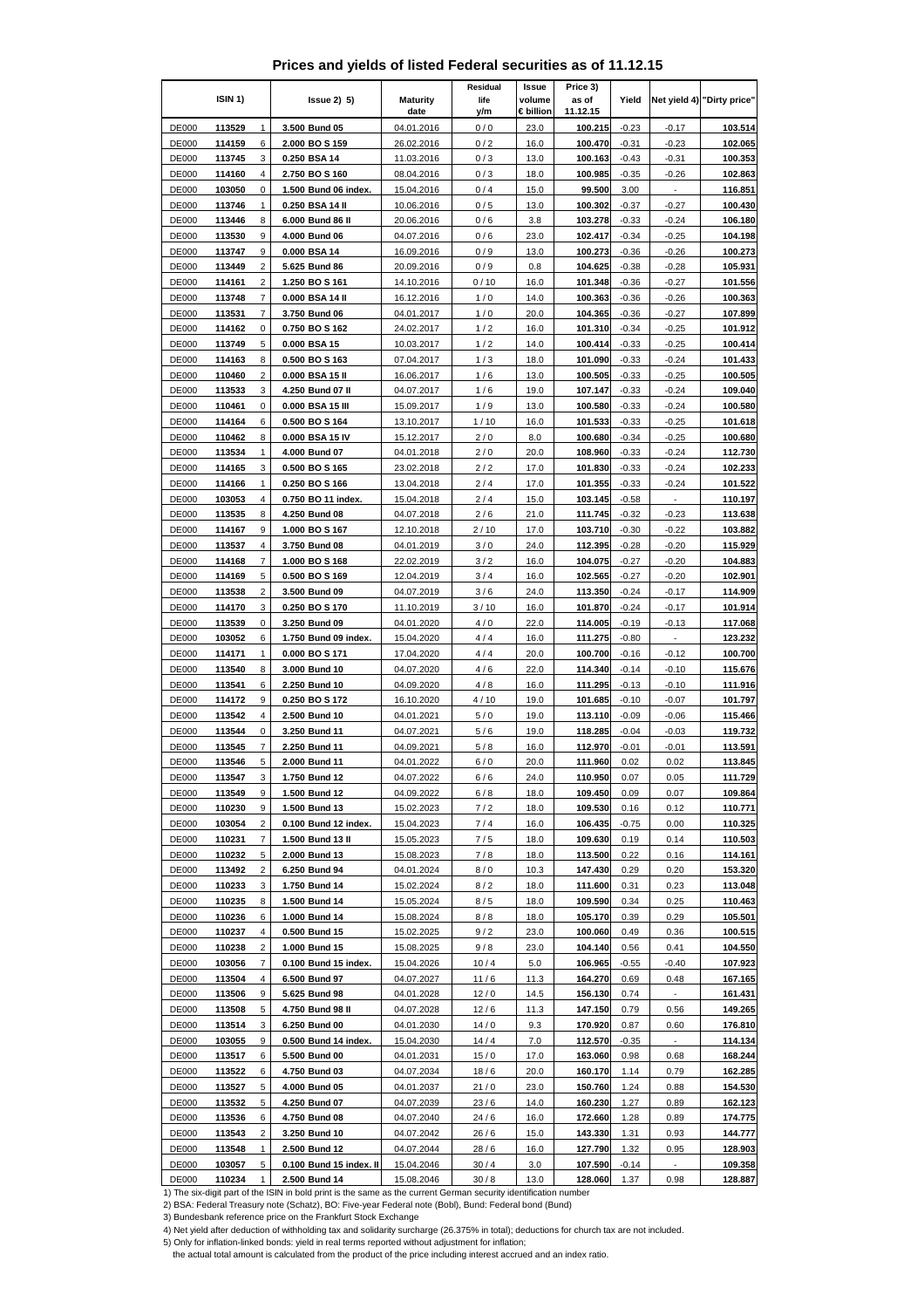**Prices and yields of listed Federal securities as of 14.12.15**

|              |                          |                         |                         | Residual | Issue               | Price 3)          |         |         |                            |
|--------------|--------------------------|-------------------------|-------------------------|----------|---------------------|-------------------|---------|---------|----------------------------|
|              | ISIN <sub>1</sub> )      | lssue2)5                | <b>Maturity</b><br>date | life     | volume<br>€ billion | as of<br>14.12.15 | Yield   |         | Net yield 4) "Dirty price" |
|              |                          |                         |                         | y/m      |                     |                   |         |         |                            |
| <b>DE000</b> | 113529<br>1              | 3.500 Bund 05           | 04.01.2016              | 0/0      | 23.0                | 100.205           | $-0.42$ | $-0.31$ | 103.523                    |
| DE000        | 6<br>114159              | 2.000 BOS 159           | 26.02.2016              | 0/2      | 16.0                | 100.470           | $-0.37$ | $-0.28$ | 102.075                    |
| <b>DE000</b> | 113745<br>3              | 0.250 BSA 14            | 11.03.2016              | 0/2      | 13.0                | 100.163           | $-0.44$ | $-0.33$ | 100.354                    |
| <b>DE000</b> | 114160<br>4              | 2.750 BO S 160          | 08.04.2016              | 0/3      | 18.0                | 100.975           | $-0.37$ | -0.27   | 102.868                    |
| <b>DE000</b> | 0<br>103050              | 1.500 Bund 06 index.    | 15.04.2016              | 0/4      | 15.0                | 99.300            | 3.65    |         | 116.639                    |
| <b>DE000</b> | 113746<br>1              | 0.250 BSA 14 II         | 10.06.2016              | 0/5      | 13.0                | 100.303           | $-0.37$ | $-0.28$ | 100.432                    |
| <b>DE000</b> | 8<br>113446              | 6.000 Bund 86 II        | 20.06.2016              | 0/6      | 3.8                 | 103.266           | $-0.37$ | $-0.27$ | 106.200                    |
| <b>DE000</b> | 9<br>113530              | 4.000 Bund 06           | 04.07.2016              | 0/6      | 23.0                | 102.408           | $-0.37$ | $-0.27$ | 104.211                    |
| <b>DE000</b> | 113747<br>9              | 0.000 BSA 14            | 16.09.2016              | 0/9      | 13.0                | 100.280           | $-0.37$ | $-0.27$ | 100.280                    |
| <b>DE000</b> | 2<br>113449              | 5.625 Bund 86           | 20.09.2016              | 0/9      | 0.8                 | 104.610           | $-0.40$ | $-0.29$ | 105.947                    |
| <b>DE000</b> | 2<br>114161              | 1.250 BOS 161           |                         | 0/10     | 16.0                | 101.350           | $-0.37$ | $-0.28$ |                            |
|              |                          |                         | 14.10.2016              |          |                     |                   |         |         | 101.565                    |
| <b>DE000</b> | $\overline{7}$<br>113748 | 0.000 BSA 14 II         | 16.12.2016              | 1/0      | 14.0                | 100.365           | $-0.36$ | $-0.27$ | 100.365                    |
| <b>DE000</b> | 7<br>113531              | 3.750 Bund 06           | 04.01.2017              | 1/0      | 20.0                | 104.366           | $-0.38$ | $-0.28$ | 107.921                    |
| <b>DE000</b> | 0<br>114162              | 0.750 BOS 162           | 24.02.2017              | 1/2      | 16.0                | 101.320           | $-0.35$ | $-0.26$ | 101.926                    |
| <b>DE000</b> | 113749<br>5              | 0.000 BSA 15            | 10.03.2017              | 1/2      | 14.0                | 100.440           | $-0.36$ | $-0.26$ | 100.440                    |
| <b>DE000</b> | 8<br>114163              | 0.500 BO S 163          | 07.04.2017              | 1/3      | 18.0                | 101.110           | $-0.34$ | $-0.25$ | 101.456                    |
| <b>DE000</b> | $\overline{2}$<br>110460 | 0.000 BSA 15 II         | 16.06.2017              | 1/6      | 13.0                | 100.525           | $-0.35$ | $-0.26$ | 100.525                    |
| <b>DE000</b> | 113533<br>3              | 4.250 Bund 07 II        | 04.07.2017              | 1/6      | 19.0                | 107.153           | $-0.35$ | $-0.25$ | 109.069                    |
| <b>DE000</b> | 0<br>110461              | 0.000 BSA 15 III        | 15.09.2017              | 1/9      | 13.0                | 100.600           | $-0.34$ | $-0.25$ | 100.600                    |
| <b>DE000</b> | 114164<br>6              | 0.500 BOS 164           | 13.10.2017              | 1/9      | 16.0                | 101.555           | $-0.35$ | $-0.26$ | 101.642                    |
| <b>DE000</b> | 8<br>110462              | 0.000 BSA 15 IV         | 15.12.2017              | 2/0      | 8.0                 | 100.715           | $-0.36$ | $-0.26$ | 100.715                    |
| <b>DE000</b> | 113534<br>1              | 4.000 Bund 07           |                         |          | 20.0                | 108.980           | $-0.35$ | $-0.26$ | 112.772                    |
|              |                          |                         | 04.01.2018              | 2/0      |                     |                   |         |         |                            |
| <b>DE000</b> | 114165<br>3              | 0.500 BOS 165           | 23.02.2018              | 2/2      | 17.0                | 101.850           | $-0.34$ | $-0.25$ | 102.255                    |
| <b>DE000</b> | 1<br>114166              | 0.250 BO S 166          | 13.04.2018              | 2/3      | 17.0                | 101.385           | $-0.34$ | $-0.25$ | 101.554                    |
| <b>DE000</b> | 103053<br>4              | 0.750 BO 11 index.      | 15.04.2018              | 2/4      | 15.0                | 103.000           | $-0.53$ |         | 110.058                    |
| <b>DE000</b> | 8<br>113535              | 4.250 Bund 08           | 04.07.2018              | 2/6      | 21.0                | 111.765           | $-0.34$ | $-0.25$ | 113.681                    |
| <b>DE000</b> | 9<br>114167              | 1.000 BOS 167           | 12.10.2018              | 2/9      | 17.0                | 103.750           | $-0.32$ | $-0.24$ | 103.928                    |
| <b>DE000</b> | 113537<br>4              | 3.750 Bund 08           | 04.01.2019              | 3/0      | 24.0                | 112.435           | $-0.30$ | $-0.22$ | 115.990                    |
| <b>DE000</b> | 114168<br>$\overline{7}$ | 1.000 BOS 168           | 22.02.2019              | 3/2      | 16.0                | 104.130           | $-0.29$ | $-0.21$ | 104.944                    |
| <b>DE000</b> | 5<br>114169              | 0.500 BOS 169           | 12.04.2019              | 3/3      | 16.0                | 102.615           | $-0.28$ | $-0.21$ | 102.954                    |
| <b>DE000</b> | 113538<br>2              | 3.500 Bund 09           | 04.07.2019              | 3/6      | 24.0                | 113.390           | $-0.25$ | $-0.18$ | 114.968                    |
|              | 3                        |                         |                         |          |                     |                   |         |         |                            |
| <b>DE000</b> | 114170                   | 0.250 BO S 170          | 11.10.2019              | 3/9      | 16.0                | 101.910           | $-0.25$ | $-0.18$ | 101.955                    |
| <b>DE000</b> | 113539<br>0              | 3.250 Bund 09           | 04.01.2020              | 4/0      | 22.0                | 114.035           | $-0.20$ | $-0.14$ | 117.116                    |
| <b>DE000</b> | 103052<br>6              | 1.750 Bund 09 index.    | 15.04.2020              | 4/4      | 16.0                | 111.030           | $-0.75$ | $\sim$  | 122.986                    |
| <b>DE000</b> | 1<br>114171              | 0.000 BOS 171           | 17.04.2020              | 4/4      | 20.0                | 100.750           | $-0.17$ | $-0.13$ | 100.750                    |
| <b>DE000</b> | 8<br>113540              | 3.000 Bund 10           | 04.07.2020              | 4/6      | 22.0                | 114.380           | $-0.15$ | -0.11   | 115.732                    |
| <b>DE000</b> | 113541<br>6              | 2.250 Bund 10           | 04.09.2020              | 4/8      | 16.0                | 111.320           | $-0.14$ | $-0.10$ | 111.953                    |
| <b>DE000</b> | 114172<br>9              | 0.250 BOS 172           | 16.10.2020              | 4/10     | 19.0                | 101.720           | $-0.10$ | $-0.08$ | 101.834                    |
| <b>DE000</b> | 4<br>113542              | 2.500 Bund 10           | 04.01.2021              | 5/0      | 19.0                | 113.140           | $-0.09$ | $-0.07$ | 115.510                    |
| <b>DE000</b> | 113544<br>0              | 3.250 Bund 11           | 04.07.2021              | 5/6      | 19.0                | 118.320           | $-0.05$ | $-0.03$ | 119.785                    |
| <b>DE000</b> | 113545<br>7              | 2.250 Bund 11           | 04.09.2021              | 5/8      | 16.0                | 113.000           | $-0.02$ | $-0.02$ | 113.633                    |
| <b>DE000</b> | 113546<br>5              | 2.000 Bund 11           | 04.01.2022              | 6/0      | 20.0                | 112.000           | 0.02    | 0.01    | 113.896                    |
|              |                          |                         |                         |          |                     |                   |         |         |                            |
| DE000        | 113547                   | 1.750 Bund 12           | 04.07.2022              | 6/6      | 24.0                | 110.980           | 0.07    | 0.05    | 111.769                    |
| <b>DE000</b> | 113549<br>9              | 1.500 Bund 12           | 04.09.2022              | 6/8      | 18.0                | 109.480           | 0.08    | 0.06    | 109.902                    |
| <b>DE000</b> | 110230<br>9              | 1.500 Bund 13           | 15.02.2023              | $7/2$    | 18.0                | 109.540           | 0.16    | 0.12    | 110.789                    |
| <b>DE000</b> | 103054<br>2              | 0.100 Bund 12 index.    | 15.04.2023              | 7/4      | 16.0                | 105.980           | $-0.69$ | 0.00    | 109.865                    |
| <b>DE000</b> | 110231<br>7              | 1.500 Bund 13 II        | 15.05.2023              | 7/5      | 18.0                | 109.610           | 0.19    | 0.14    | 110.491                    |
| <b>DE000</b> | 110232<br>5              | 2.000 Bund 13           | 15.08.2023              | 7/8      | 18.0                | 113.490           | 0.22    | 0.16    | 114.162                    |
| <b>DE000</b> | 113492<br>2              | 6.250 Bund 94           | 04.01.2024              | 8/0      | 10.3                | 147.400           | 0.29    | 0.20    | 153.325                    |
| <b>DE000</b> | 110233<br>3              | 1.750 Bund 14           | 15.02.2024              | 8/2      | 18.0                | 111.590           | 0.31    | 0.23    | 113.048                    |
| <b>DE000</b> | 110235<br>8              | 1.500 Bund 14           | 15.05.2024              | 8/5      | 18.0                | 109.570           | 0.34    | 0.25    | 110.451                    |
| <b>DE000</b> | 110236<br>6              | 1.000 Bund 14           | 15.08.2024              | 8/8      | 18.0                | 105.140           | 0.40    | 0.29    | 105.476                    |
| <b>DE000</b> | 110237<br>4              | 0.500 Bund 15           | 15.02.2025              | 9/2      | 23.0                | 100.000           | 0.50    | 0.37    | 100.458                    |
| <b>DE000</b> | 110238<br>2              | 1.000 Bund 15           |                         |          | 23.0                | 104.080           | 0.56    | 0.41    | 104.496                    |
|              |                          |                         | 15.08.2025              | 9/8      |                     |                   |         |         |                            |
| <b>DE000</b> | 7<br>103056              | 0.100 Bund 15 index.    | 15.04.2026              | 10/4     | 5.0                 | 106.240           | $-0.49$ | $-0.36$ | 107.202                    |
| <b>DE000</b> | 113504<br>4              | 6.500 Bund 97           | 04.07.2027              | 11/6     | 11.3                | 164.260           | 0.69    | 0.48    | 167.190                    |
| <b>DE000</b> | 113506<br>9              | 5.625 Bund 98           | 04.01.2028              | 12/0     | 14.5                | 156.100           | 0.74    |         | 161.432                    |
| <b>DE000</b> | 5<br>113508              | 4.750 Bund 98 II        | 04.07.2028              | 12/6     | 11.3                | 147.150           | 0.79    | 0.56    | 149.291                    |
| <b>DE000</b> | 113514<br>3              | 6.250 Bund 00           | 04.01.2030              | 14/0     | 9.3                 | 171.030           | 0.86    | 0.60    | 176.955                    |
| <b>DE000</b> | 103055<br>9              | 0.500 Bund 14 index.    | 15.04.2030              | 14/4     | 7.0                 | 111.400           | $-0.28$ | ÷.      | 112.965                    |
| <b>DE000</b> | 113517<br>6              | 5.500 Bund 00           | 04.01.2031              | 15/0     | 17.0                | 163.200           | 0.97    | 0.68    | 168.414                    |
| <b>DE000</b> | 113522<br>6              | 4.750 Bund 03           | 04.07.2034              | 18/6     | 20.0                | 160.480           | 1.12    | 0.78    | 162.621                    |
| <b>DE000</b> | 113527<br>5              | 4.000 Bund 05           | 04.01.2037              | 21/0     | 23.0                | 151.150           | 1.23    | 0.86    | 154.942                    |
| <b>DE000</b> | 113532<br>5              | 4.250 Bund 07           | 04.07.2039              | 23/6     | 14.0                | 160.600           | 1.26    | 0.88    | 162.516                    |
| <b>DE000</b> | 113536<br>6              | 4.750 Bund 08           | 04.07.2040              | 24/6     | 16.0                | 173.050           | 1.27    | 0.88    | 175.191                    |
|              |                          |                         |                         |          |                     |                   |         |         |                            |
| <b>DE000</b> | 113543<br>2              | 3.250 Bund 10           | 04.07.2042              | 26/6     | 15.0                | 143.670           | 1.30    | 0.92    | 145.135                    |
| <b>DE000</b> | 113548<br>1              | 2.500 Bund 12           | 04.07.2044              | 28/6     | 16.0                | 128.050           | 1.32    | 0.94    | 129.177                    |
| <b>DE000</b> | 103057<br>5              | 0.100 Bund 15 index. II | 15.04.2046              | 30/4     | 3.0                 | 106.870           | $-0.12$ |         | 108.638                    |
| <b>DE000</b> | 110234<br>1              | 2.500 Bund 14           | 15.08.2046              | 30/8     | 13.0                | 128.420           | 1.36    | 0.97    | 129.260                    |

2) BSA: Federal Treasury note (Schatz), BO: Five-year Federal note (Bobl), Bund: Federal bond (Bund)

3) Bundesbank reference price on the Frankfurt Stock Exchange

4) Net yield after deduction of withholding tax and solidarity surcharge (26.375% in total); deductions for church tax are not included.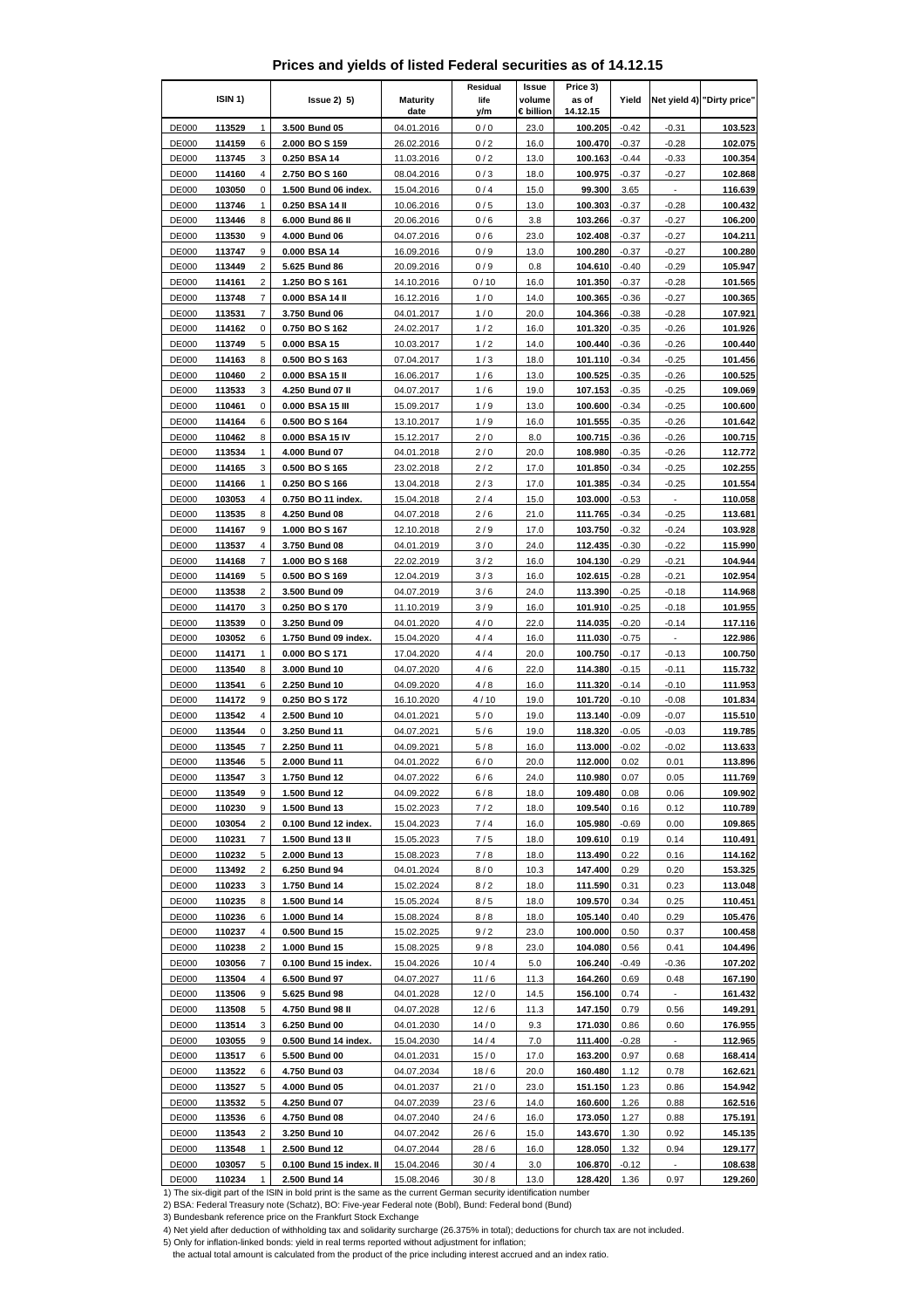**Prices and yields of listed Federal securities as of 15.12.15**

|                              |                            |                         |                         | Residual | Issue               | Price 3)           |         |          |                            |
|------------------------------|----------------------------|-------------------------|-------------------------|----------|---------------------|--------------------|---------|----------|----------------------------|
|                              | ISIN 1)                    | lssue2)5                | <b>Maturity</b><br>date | life     | volume<br>€ billion | as of<br>15.12.15  | Yield   |          | Net yield 4) "Dirty price" |
|                              |                            |                         |                         | y/m      |                     |                    |         |          |                            |
| <b>DE000</b>                 | 113529<br>1                | 3.500 Bund 05           | 04.01.2016              | 0/0      | 23.0                | 100.195            | $-0.44$ | $-0.33$  | 103.522                    |
| DE000                        | 6<br>114159                | 2.000 BOS 159           | 26.02.2016              | 0/2      | 16.0                | 100.460            | $-0.36$ | $-0.26$  | 102.071                    |
| <b>DE000</b>                 | 113745<br>3                | 0.250 BSA 14            | 11.03.2016              | 0/2      | 13.0                | 100.160            | $-0.44$ | $-0.32$  | 100.352                    |
| <b>DE000</b>                 | 114160<br>4                | 2.750 BO S 160          | 08.04.2016              | 0/3      | 18.0                | 100.965            | $-0.37$ | $-0.27$  | 102.866                    |
| <b>DE000</b>                 | 0<br>103050                | 1.500 Bund 06 index.    | 15.04.2016              | 0/4      | 15.0                | 99.345             | 3.53    |          | 116.702                    |
| <b>DE000</b>                 | 113746<br>1                | 0.250 BSA 14 II         | 10.06.2016              | 0/5      | 13.0                | 100.296            | $-0.36$ | $-0.27$  | 100.426                    |
| <b>DE000</b>                 | 8<br>113446                | 6.000 Bund 86 II        | 20.06.2016              | 0/6      | 3.8                 | 103.245            | $-0.36$ | $-0.27$  | 106.196                    |
| <b>DE000</b>                 | 9<br>113530                | 4.000 Bund 06           | 04.07.2016              | 0/6      | 23.0                | 102.390            | $-0.36$ | $-0.27$  | 104.204                    |
| <b>DE000</b>                 | 113747<br>9                | 0.000 BSA 14            | 16.09.2016              | 0/9      | 13.0                | 100.270            | $-0.36$ | $-0.26$  | 100.270                    |
| <b>DE000</b>                 | 2<br>113449                | 5.625 Bund 86           | 20.09.2016              | 0/9      | 0.8                 | 104.590            | $-0.39$ | $-0.29$  | 105.942                    |
| <b>DE000</b>                 | 2<br>114161                | 1.250 BOS 161           | 14.10.2016              | 0/9      | 16.0                | 101.340            | $-0.37$ | $-0.27$  | 101.559                    |
| <b>DE000</b>                 | $\overline{7}$<br>113748   | 0.000 BSA 14 II         | 16.12.2016              | 1/0      | 14.0                | 100.355            | $-0.35$ | $-0.26$  | 100.355                    |
| <b>DE000</b>                 | 7<br>113531                | 3.750 Bund 06           | 04.01.2017              | 1/0      | 20.0                | 104.340            | $-0.37$ | $-0.27$  | 107.905                    |
| <b>DE000</b>                 | 0<br>114162                | 0.750 BOS 162           | 24.02.2017              | 1/2      | 16.0                | 101.305            | $-0.34$ | $-0.25$  | 101.913                    |
| <b>DE000</b>                 | 113749<br>5                | 0.000 BSA 15            | 10.03.2017              | 1/2      | 14.0                | 100.425            | $-0.34$ | $-0.25$  | 100.425                    |
| <b>DE000</b>                 | 8<br>114163                | 0.500 BO S 163          | 07.04.2017              | 1/3      | 18.0                | 101.090            | $-0.33$ | $-0.24$  | 101.437                    |
| <b>DE000</b>                 | $\overline{2}$<br>110460   | 0.000 BSA 15 II         | 16.06.2017              | 1/6      | 13.0                | 100.500            | $-0.33$ | $-0.24$  | 100.500                    |
| <b>DE000</b>                 | 113533<br>3                | 4.250 Bund 07 II        | 04.07.2017              | 1/6      | 19.0                | 107.120            | $-0.33$ | $-0.24$  | 109.048                    |
| <b>DE000</b>                 | 0<br>110461                | 0.000 BSA 15 III        | 15.09.2017              | 1/9      | 13.0                | 100.575            | $-0.33$ | $-0.24$  | 100.575                    |
| <b>DE000</b>                 | 114164<br>6                | 0.500 BOS 164           | 13.10.2017              | 1/9      | 16.0                | 101.515            | $-0.33$ | $-0.24$  | 101.604                    |
| <b>DE000</b>                 | 8<br>110462                | 0.000 BSA 15 IV         | 15.12.2017              | 2/0      | 8.0                 | 100.670            | $-0.33$ | $-0.25$  | 100.670                    |
| <b>DE000</b>                 | 113534<br>1                | 4.000 Bund 07           | 04.01.2018              | 2/0      | 20.0                | 108.920            | $-0.33$ | $-0.24$  | 112.723                    |
| <b>DE000</b>                 | 114165<br>3                | 0.500 BOS 165           | 23.02.2018              | 2/2      | 17.0                | 101.795            | $-0.32$ | $-0.23$  | 102.202                    |
| <b>DE000</b>                 | 1<br>114166                | 0.250 BO S 166          | 13.04.2018              | 2/3      | 17.0                | 101.320            | $-0.32$ | $-0.23$  | 101.489                    |
| <b>DE000</b>                 | 103053<br>4                | 0.750 BO 11 index.      | 15.04.2018              | 2/4      | 15.0                | 102.925            | $-0.50$ |          | 109.985                    |
| <b>DE000</b>                 | 8<br>113535                | 4.250 Bund 08           | 04.07.2018              | 2/6      | 21.0                | 111.680            | $-0.31$ | $-0.23$  | 113.608                    |
| <b>DE000</b>                 | 9<br>114167                | 1.000 BOS 167           | 12.10.2018              | 2/9      | 17.0                | 103.670            | $-0.29$ | $-0.22$  | 103.850                    |
| <b>DE000</b>                 | 113537<br>4                | 3.750 Bund 08           | 04.01.2019              | 3/0      | 24.0                | 112.335            | $-0.27$ | $-0.20$  | 115.900                    |
| <b>DE000</b>                 | 114168<br>$\overline{7}$   |                         |                         | 3/2      | 16.0                | 104.030            | $-0.26$ | $-0.19$  | 104.846                    |
|                              | 5                          | 1.000 BOS 168           | 22.02.2019              |          |                     |                    |         |          |                            |
| <b>DE000</b>                 | 114169                     | 0.500 BOS 169           | 12.04.2019              | 3/3      | 16.0                | 102.505            | $-0.25$ | $-0.18$  | 102.845                    |
| <b>DE000</b>                 | 113538<br>2                | 3.500 Bund 09           | 04.07.2019              | 3/6      | 24.0                | 113.255            | $-0.22$ | $-0.16$  | 114.842                    |
| <b>DE000</b>                 | 114170<br>3                | 0.250 BO S 170          | 11.10.2019              | 3/9      | 16.0                | 101.765            | $-0.21$ | $-0.15$  | 101.811                    |
| <b>DE000</b>                 | 113539<br>0                | 3.250 Bund 09           | 04.01.2020              | 4/0      | 22.0                | 113.865            | $-0.16$ | $-0.12$  | 116.955                    |
| <b>DE000</b>                 | 103052<br>6                | 1.750 Bund 09 index.    | 15.04.2020              | 4/4      | 16.0                | 110.900            | $-0.72$ | $\sim$   | 122.855                    |
| <b>DE000</b>                 | 1<br>114171                | 0.000 BOS 171           | 17.04.2020              | 4/4      | 20.0                | 100.570            | $-0.13$ | $-0.10$  | 100.570                    |
| <b>DE000</b>                 | 8<br>113540                | 3.000 Bund 10           | 04.07.2020              | 4/6      | 22.0                | 114.135            | $-0.10$ | $-0.07$  | 115.496                    |
| <b>DE000</b>                 | 113541<br>6                | 2.250 Bund 10           | 04.09.2020              | 4/8      | 16.0                | 111.055            | $-0.09$ | $-0.06$  | 111.694                    |
| <b>DE000</b>                 | 114172<br>9                | 0.250 BOS 172           | 16.10.2020              | 4/10     | 19.0                | 101.455            | $-0.05$ | $-0.04$  | 101.569                    |
| <b>DE000</b>                 | 4<br>113542                | 2.500 Bund 10           | 04.01.2021              | 5/0      | 19.0                | 112.825            | $-0.04$ | $-0.03$  | 115.202                    |
| <b>DE000</b>                 | 113544<br>0                | 3.250 Bund 11           | 04.07.2021              | 5/6      | 19.0                | 117.970            | 0.01    | 0.01     | 119.444                    |
| <b>DE000</b>                 | 113545<br>7                | 2.250 Bund 11           | 04.09.2021              | 5/8      | 16.0                | 112.690            | 0.03    | 0.02     | 113.329                    |
| <b>DE000</b>                 | 113546<br>5                | 2.000 Bund 11           | 04.01.2022              | 6/0      | 20.0                | 111.660            | 0.07    | 0.05     | 113.561                    |
| DE000                        | 113547                     | 1.750 Bund 12           | 04.07.2022              | 6/6      | 24.0                | 110.640            | 0.12    | 0.09     | 111.434                    |
| <b>DE000</b>                 | 113549<br>9                | 1.500 Bund 12           | 04.09.2022              | 6/8      | 18.0                | 109.100            | 0.14    | 0.10     | 109.526                    |
| <b>DE000</b>                 | 110230<br>9                | 1.500 Bund 13           | 15.02.2023              | $7/2$    | 18.0                | 109.110            | 0.22    | 0.16     | 110.363                    |
| <b>DE000</b>                 | 103054<br>2                | 0.100 Bund 12 index.    | 15.04.2023              | 7/4      | 16.0                | 105.710            | $-0.66$ | 0.00     | 109.590                    |
| <b>DE000</b>                 | 110231<br>7                | 1.500 Bund 13 II        | 15.05.2023              | 7/5      | 18.0                | 109.170            | 0.25    | 0.18     | 110.055                    |
| <b>DE000</b>                 | 110232<br>5                | 2.000 Bund 13           | 15.08.2023              | 7/8      | 18.0                | 113.020            | 0.28    | 0.20     | 113.698                    |
| <b>DE000</b>                 | 113492<br>2                | 6.250 Bund 94           | 04.01.2024              | 8/0      | 10.3                | 146.800            | 0.34    | 0.24     | 152.742                    |
| <b>DE000</b>                 | 110233<br>3                | 1.750 Bund 14           | 15.02.2024              | 8/2      | 18.0                | 111.090            | 0.37    | 0.27     | 112.552                    |
| <b>DE000</b>                 | 110235<br>8                | 1.500 Bund 14           | 15.05.2024              | 8/5      | 18.0                | 109.070            | 0.40    | 0.29     | 109.955                    |
| <b>DE000</b>                 | 110236<br>6                | 1.000 Bund 14           | 15.08.2024              | 8/8      | 18.0                | 104.570            | 0.46    | 0.34     | 104.909                    |
| <b>DE000</b>                 | 110237<br>4                | 0.500 Bund 15           | 15.02.2025              | 9/2      | 23.0                | 99.430             | 0.56    | 0.42     | 99.889                     |
| <b>DE000</b>                 | 110238<br>2                | 1.000 Bund 15           | 15.08.2025              | 9/8      | 23.0                | 103.400            | 0.64    | 0.47     | 103.818                    |
| <b>DE000</b>                 | 7<br>103056                | 0.100 Bund 15 index.    | 15.04.2026              | 10/4     | 5.0                 | 105.850            | $-0.45$ | $-0.33$  | 106.814                    |
| <b>DE000</b>                 | 113504<br>4                | 6.500 Bund 97           | 04.07.2027              | 11/6     | 11.3                | 163.300            | 0.75    | 0.53     | 166.248                    |
| <b>DE000</b>                 | 113506<br>9                | 5.625 Bund 98           | 04.01.2028              | 12/0     | 14.5                | 155.050            | 0.81    |          | 160.398                    |
| <b>DE000</b>                 | 5<br>113508                | 4.750 Bund 98 II        | 04.07.2028              | 12/6     | 11.3                | 146.180            | 0.85    | 0.60     | 148.334                    |
| <b>DE000</b>                 | 113514<br>3                | 6.250 Bund 00           | 04.01.2030              | 14/0     | 9.3                 | 169.800            | 0.93    | 0.64     | 175.742                    |
| <b>DE000</b>                 | 103055<br>9                | 0.500 Bund 14 index.    | 15.04.2030              | 14/4     | 7.0                 | 111.130            | $-0.26$ | $\omega$ | 112.698                    |
| <b>DE000</b>                 | 113517<br>6                | 5.500 Bund 00           | 04.01.2031              | 15/0     | 17.0                | 161.900            | 1.04    | 0.72     | 167.129                    |
| <b>DE000</b>                 | 113522<br>6                | 4.750 Bund 03           | 04.07.2034              | 18/6     | 20.0                | 158.900            | 1.19    | 0.83     | 161.054                    |
| <b>DE000</b>                 | 113527<br>5                | 4.000 Bund 05           | 04.01.2037              | 21/0     | 23.0                | 149.400            | 1.30    | 0.92     | 153.203                    |
| <b>DE000</b>                 | 113532<br>5                | 4.250 Bund 07           | 04.07.2039              | 23/6     | 14.0                | 158.550            | 1.34    | 0.94     | 160.478                    |
| <b>DE000</b>                 | 113536<br>6                | 4.750 Bund 08           | 04.07.2040              | 24/6     | 16.0                | 170.880            | 1.34    | 0.93     | 173.034                    |
| <b>DE000</b>                 | 113543<br>2                | 3.250 Bund 10           | 04.07.2042              | 26/6     | 15.0                | 141.850            | 1.36    | 0.96     | 143.324                    |
|                              |                            |                         | 04.07.2044              |          |                     |                    |         | 0.99     |                            |
| <b>DE000</b>                 | 113548<br>1                | 2.500 Bund 12           |                         | 28/6     | 16.0                | 126.400            | 1.38    | $\omega$ | 127.534                    |
| <b>DE000</b><br><b>DE000</b> | 103057<br>5<br>110234<br>1 | 0.100 Bund 15 index. II | 15.04.2046              | 30/4     | 3.0                 | 105.660<br>126.650 | $-0.08$ | 1.02     | 107.415                    |
|                              |                            | 2.500 Bund 14           | 15.08.2046              | 30/8     | 13.0                |                    | 1.42    |          | 127.497                    |

2) BSA: Federal Treasury note (Schatz), BO: Five-year Federal note (Bobl), Bund: Federal bond (Bund)

3) Bundesbank reference price on the Frankfurt Stock Exchange

4) Net yield after deduction of withholding tax and solidarity surcharge (26.375% in total); deductions for church tax are not included.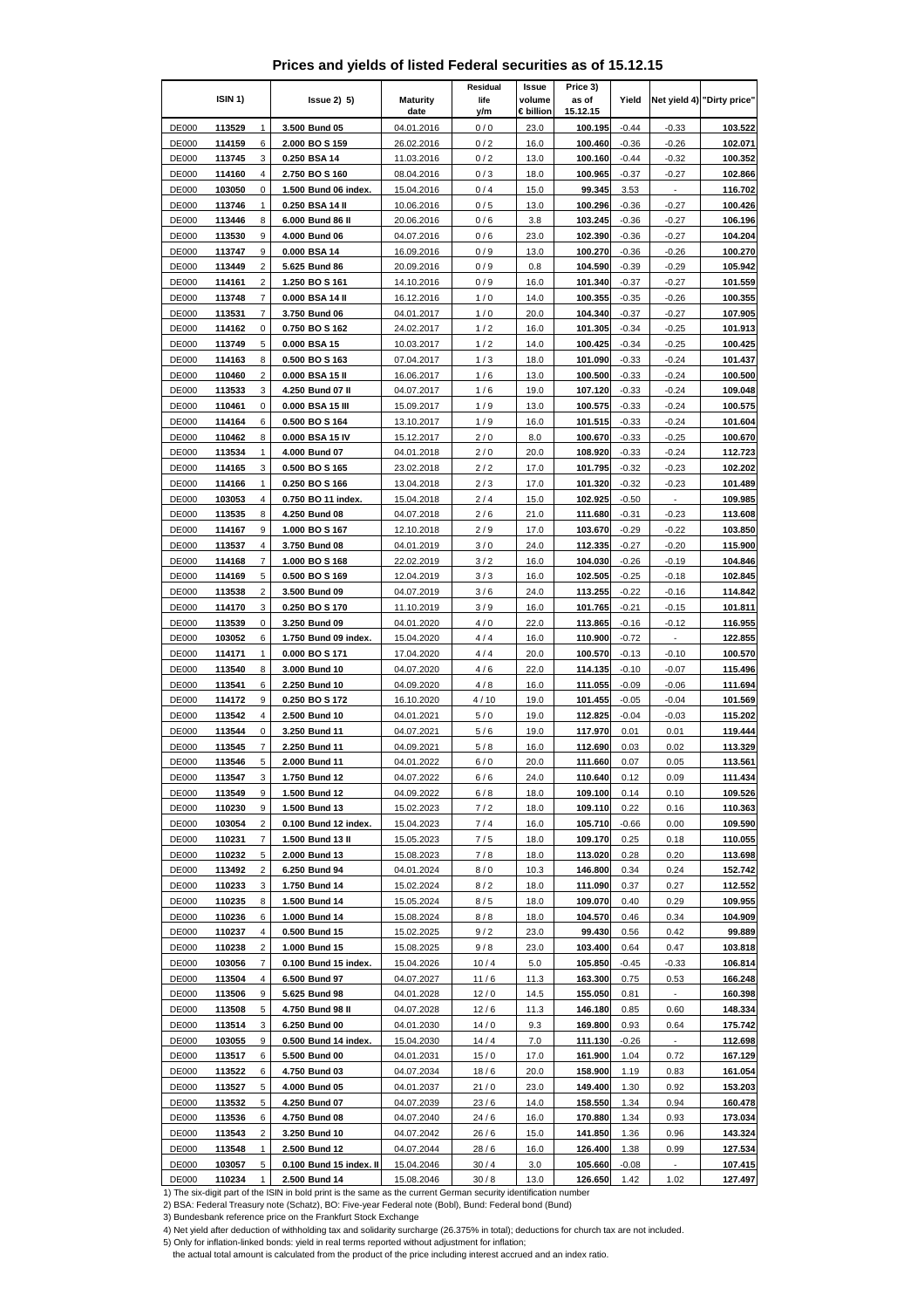|  |  | Prices and yields of listed Federal securities as of 16.12.15 |  |
|--|--|---------------------------------------------------------------|--|
|--|--|---------------------------------------------------------------|--|

|                              |                     |                         |                                          |                          | Residual     | Issue               | Price 3)           |                                        |                    |                            |
|------------------------------|---------------------|-------------------------|------------------------------------------|--------------------------|--------------|---------------------|--------------------|----------------------------------------|--------------------|----------------------------|
|                              | ISIN <sub>1</sub> ) |                         | $lssue2)$ 5)                             | <b>Maturity</b><br>date  | life<br>y/m  | volume<br>€ billion | as of<br>16.12.15  | Yield                                  | Net yield 4)       | "Dirty price"              |
| <b>DE000</b>                 |                     | $\mathbf{1}$            |                                          |                          |              | 23.0                |                    | 100.185 equesting                      |                    | esting Data                |
|                              | 113529              | 6                       | 3.500 Bund 05                            | 04.01.2016               | 0/0          |                     |                    |                                        | $-0.34$            |                            |
| <b>DE000</b><br><b>DE000</b> | 114159<br>113745    | 3                       | 2.000 BOS 159<br>0.250 BSA 14            | 26.02.2016<br>11.03.2016 | 0/2<br>0/2   | 16.0<br>13.0        |                    | 100.455 equesting<br>100.155 equesting | $-0.27$<br>$-0.31$ | esting Data<br>esting Data |
| <b>DE000</b>                 | 114160              | 4                       | 2.750 BOS 160                            | 08.04.2016               | 0/3          | 18.0                |                    | 100.955 equesting                      | $-0.27$            | esting Data                |
| <b>DE000</b>                 | 103050              | 0                       | 1.500 Bund 06 index.                     | 15.04.2016               | 0/3          | 15.0                |                    | 99.250 equesting                       | $\sim$             | esting Data                |
| <b>DE000</b>                 | 113746              | $\mathbf{1}$            | 0.250 BSA 14 II                          | 10.06.2016               | 0/5          | 13.0                |                    | 100.298 equesting                      | $-0.27$            | esting Data                |
| <b>DE000</b>                 | 113446              | 8                       | 6.000 Bund 86 II                         | 20.06.2016               | 0/6          | 3.8                 |                    | 103.228 equesting                      | $-0.27$            | esting Data                |
| <b>DE000</b>                 | 113530              | 9                       | 4.000 Bund 06                            | 04.07.2016               | 0/6          | 23.0                |                    | 102.380 equesting                      | $-0.27$            | esting Data                |
| <b>DE000</b>                 | 113747              | 9                       | 0.000 BSA 14                             | 16.09.2016               | 0/9          | 13.0                |                    | 100.273 equesting                      | $-0.27$            | esting Data                |
| <b>DE000</b>                 | 113449              | $\overline{2}$          | 5.625 Bund 86                            | 20.09.2016               | 0/9          | 0.8                 |                    | 104.575 equesting                      | $-0.29$            | esting Data                |
| <b>DE000</b>                 | 114161              | $\overline{2}$          | 1.250 BOS 161                            | 14.10.2016               | 0/9          | 16.0                |                    | 101.338 equesting                      | $-0.27$            | esting Data                |
| <b>DE000</b>                 | 113748              | $\overline{7}$          | 0.000 BSA 14 II                          | 16.12.2016               | 1/0          | 14.0                |                    | $100.358$ equesting                    | $-0.26$            | esting Data                |
| <b>DE000</b>                 | 113531              | $\overline{7}$          | 3.750 Bund 06                            | 04.01.2017               | 1/0          | 20.0                |                    | 104.338 equesting                      | $-0.28$            | esting Data                |
| <b>DE000</b>                 | 114162              | 0                       | 0.750 BOS 162                            | 24.02.2017               | 1/2          | 16.0                |                    | 101.313 equesting                      | $-0.26$            | esting Data                |
| <b>DE000</b>                 | 113749              | 5                       | 0.000 BSA 15                             | 10.03.2017               | 1/2          | 14.0                |                    | 100.438 equesting                      | $-0.26$            | esting Data                |
| <b>DE000</b>                 | 114163              | 8                       | 0.500 BOS 163                            | 07.04.2017               | 1/3          | 18.0                |                    | 101.103 equesting                      | $-0.25$            | esting Data                |
| <b>DE000</b>                 | 110460              | $\overline{2}$          | 0.000 BSA 15 II                          | 16.06.2017               | 1/6          | 13.0                |                    | 100.518 equesting                      | $-0.25$            | esting Data                |
| <b>DE000</b>                 | 113533              | 3                       | 4.250 Bund 07 II                         | 04.07.2017               | 1/6          | 19.0                |                    | 107.124 equesting                      | $-0.25$            | esting Data                |
| <b>DE000</b>                 | 110461              | 0                       | 0.000 BSA 15 III                         | 15.09.2017               | 1/8          | 13.0                |                    | 100.598 equesting                      | $-0.25$            | esting Data                |
| <b>DE000</b>                 | 114164              | 6                       | 0.500 BOS 164                            | 13.10.2017               | 1/9          | 16.0                |                    | 101.540 equesting                      | $-0.25$            | esting Data                |
| <b>DE000</b>                 | 110462              | 8                       | 0.000 BSA 15 IV                          | 15.12.2017               | 1/11         | 8.0                 |                    | 100.693 equesting                      | $-0.25$            | esting Data                |
| <b>DE000</b>                 | 113534              | 1                       | 4.000 Bund 07                            | 04.01.2018               | 2/0          | 20.0                |                    | 108.930 equesting                      | $-0.25$            | esting Data                |
| <b>DE000</b>                 | 114165              | 3                       | 0.500 BOS 165                            | 23.02.2018               | 2/2          | 17.0                |                    | 101.825 equesting                      | $-0.24$            | esting Data                |
| <b>DE000</b>                 | 114166              | 1                       | 0.250 BOS 166                            | 13.04.2018               | 2/3          | 17.0                |                    | 101.350 equesting                      | $-0.24$            | esting Data                |
| <b>DE000</b>                 | 103053              | 4                       | 0.750 BO 11 index.                       | 15.04.2018               | 2/3          | 15.0                |                    | 103.020 equesting                      |                    | esting Data                |
| <b>DE000</b>                 | 113535              | 8                       | 4.250 Bund 08                            | 04.07.2018               | 2/6          | 21.0                |                    | 111.700 equesting                      | $-0.24$            | esting Data                |
| <b>DE000</b>                 | 114167              | 9                       | 1.000 BOS 167                            | 12.10.2018               | 2/9          | 17.0                |                    | 103.700 equesting                      | $-0.22$            | esting Data                |
| <b>DE000</b>                 | 113537              | 4                       | 3.750 Bund 08                            | 04.01.2019               | 3/0          | 24.0                |                    | 112.355 equesting                      | $-0.21$            | esting Data                |
| <b>DE000</b>                 | 114168              | $\overline{7}$          | 1.000 BOS 168                            | 22.02.2019               | 3/2          | 16.0                |                    | 104.070 equesting                      | $-0.20$            | esting Data                |
| <b>DE000</b>                 | 114169              | 5                       | 0.500 BOS 169                            | 12.04.2019               | 3/3          | 16.0                |                    | 102.545 equesting                      | $-0.19$            | esting Data                |
| <b>DE000</b>                 | 113538              | $\overline{2}$          | 3.500 Bund 09                            | 04.07.2019               | 3/6          | 24.0                |                    | $113.300$ equesting                    | $-0.17$            | esting Data                |
| <b>DE000</b>                 | 114170              | 3                       | 0.250 BOS 170                            | 11.10.2019               | 3/9          | 16.0                |                    | 101.810 equesting                      | $-0.16$            | esting Data                |
| <b>DE000</b>                 | 113539              | 0                       | 3.250 Bund 09                            | 04.01.2020               | 4/0          | 22.0                |                    | 113.905 equesting                      | -0.12              | esting Data.               |
| <b>DE000</b>                 | 103052              | 6                       | 1.750 Bund 09 index.                     | 15.04.2020               | 4/3          | 16.0                |                    | 111.050 equesting                      |                    | esting Data                |
| <b>DE000</b>                 | 114171              | $\mathbf{1}$            | 0.000 BOS 171                            | 17.04.2020               | 4/4          | 20.0                |                    | 100.600 equesting                      | $-0.10$            | esting Data                |
| <b>DE000</b>                 | 113540              | 8                       | 3.000 Bund 10                            | 04.07.2020               | 4/6          | 22.0                |                    | 114.175 equesting                      | $-0.08$            | esting Data                |
| <b>DE000</b>                 | 113541              | 6                       | 2.250 Bund 10                            | 04.09.2020               | 4/8          | 16.0                |                    | 111.100 equesting                      | $-0.07$            | esting Data                |
| <b>DE000</b>                 | 114172              | 9                       | 0.250 BOS 172                            | 16.10.2020               | 4/10         | 19.0                |                    | 101.510 equesting                      | $-0.05$            | esting Data                |
| <b>DE000</b>                 | 113542              | 4                       | 2.500 Bund 10                            | 04.01.2021               | 5/0          | 19.0                |                    | 112.875 equesting                      | $-0.03$            | esting Data                |
| <b>DE000</b>                 | 113544              | 0                       | 3.250 Bund 11                            | 04.07.2021               | 5/6          | 19.0                |                    | 117.970 equesting                      | 0.01               | esting Data                |
| <b>DE000</b>                 | 113545              | $\overline{7}$          | 2.250 Bund 11                            | 04.09.2021               | 5/8          | 16.0                |                    | 112.705 equesting                      | 0.02               | esting Data                |
| <b>DE000</b>                 | 113546              | 5                       | 2.000 Bund 11                            | 04.01.2022               | 6/0          | 20.0                |                    | 111.670 equesting                      | 0.05               | esting Data                |
| <b>DE000</b>                 | 113547              | 3                       | 1.750 Bund 12                            | 04.07.2022               | 6/6          | 24.0                |                    | 110.615 equesting                      | 0.09               | esting Data                |
| <b>DE000</b>                 | 113549              | 9                       | 1.500 Bund 12                            | 04.09.2022               | 6/8          | 18.0                |                    | 109.030 equesting                      | 0.11               | esting Data                |
| <b>DE000</b>                 | 110230              | 9                       | 1.500 Bund 13                            | 15.02.2023               | 7/1          | 18.0                |                    | 109.000 equesting                      | 0.17               | esting Data                |
| <b>DE000</b>                 | 103054              | 2                       | 0.100 Bund 12 index.                     | 15.04.2023               | 7/3          | 16.0                |                    | 105.690 equesting                      | 0.00               | esting Data                |
| <b>DE000</b>                 | 110231              | $\overline{7}$          | 1.500 Bund 13 II                         | 15.05.2023               | 7/4          | 18.0                |                    | 109.070 equesting                      | 0.19               | esting Data                |
| <b>DE000</b>                 | 110232              | 5                       | 2.000 Bund 13                            | 15.08.2023               | 7/7          | 18.0                |                    | 112.900 equesting                      | 0.21               | esting Data                |
| <b>DE000</b>                 | 113492              | 2                       | 6.250 Bund 94                            | 04.01.2024               | 8/0          | 10.3                |                    | 146.730 equesting                      | 0.25               | esting Data                |
| <b>DE000</b>                 | 110233              | 3                       | 1.750 Bund 14                            | 15.02.2024               | 8/1          | 18.0                |                    | 111.040 equesting                      | 0.27               | esting Data                |
| <b>DE000</b>                 | 110235              | 8                       | 1.500 Bund 14                            | 15.05.2024               | 8/4          | 18.0                |                    | 109.000 equesting                      | 0.30               | esting Data                |
| <b>DE000</b>                 | 110236              | 6                       | 1.000 Bund 14                            | 15.08.2024               | 8/7          | 18.0                |                    | 104.550 equesting                      | 0.34               | esting Data                |
| <b>DE000</b>                 | 110237              | 4                       | 0.500 Bund 15                            | 15.02.2025               | 9/1          | 23.0                |                    | 99.400 equesting                       | 0.42               | esting Data                |
| <b>DE000</b>                 | 110238              | 2                       | 1.000 Bund 15                            | 15.08.2025               | 9/7          | 23.0                |                    | 103.400 equesting                      | 0.47               | esting Data                |
| <b>DE000</b>                 | 103056              | 7                       | 0.100 Bund 15 index.                     | 15.04.2026               | 10/3         | 5.0                 |                    | 105.980 equesting                      | $-0.34$            | esting Data                |
| <b>DE000</b>                 | 113504              | $\overline{4}$          | 6.500 Bund 97                            | 04.07.2027               | 11/6         | 11.3                |                    | 163.600 equesting                      | 0.51               | esting Data                |
| <b>DE000</b>                 | 113506              | 9                       | 5.625 Bund 98                            | 04.01.2028               | 12/0         | 14.5                |                    | 155.150 equesting                      | $\blacksquare$     | esting Data                |
| <b>DE000</b>                 | 113508              | 5                       | 4.750 Bund 98 II                         | 04.07.2028               | 12/6         | 11.3                |                    | 146.350 equesting                      | 0.59               | esting Data                |
| <b>DE000</b>                 | 113514              | 3                       | 6.250 Bund 00                            | 04.01.2030               | 14/0         | 9.3                 |                    | 170.000 equesting                      | 0.64               | esting Data                |
| <b>DE000</b>                 | 103055              | 9                       | 0.500 Bund 14 index.                     | 15.04.2030               | 14/3         | 7.0                 |                    | 111.250 equesting                      | $\blacksquare$     | esting Data                |
| <b>DE000</b>                 | 113517              | 6                       | 5.500 Bund 00                            | 04.01.2031               | 15/0         | 17.0                |                    | 162.200 equesting                      | 0.71               | esting Data                |
| <b>DE000</b>                 | 113522              | 6                       | 4.750 Bund 03                            | 04.07.2034               | 18/6         | 20.0                |                    | 159.350 equesting                      | 0.82               | esting Data                |
| <b>DE000</b>                 | 113527              | 5                       | 4.000 Bund 05                            | 04.01.2037               | 21/0         | 23.0                |                    | 150.000 equesting                      | 0.90               | esting Data                |
| <b>DE000</b>                 | 113532              | 5                       | 4.250 Bund 07                            | 04.07.2039               | 23/6         | 14.0                |                    | 159.300 equesting                      | 0.92               | esting Data                |
| <b>DE000</b>                 | 113536              | 6                       | 4.750 Bund 08                            | 04.07.2040               | 24/6         | 16.0                |                    | 171.700 equesting                      | 0.91               | esting Data                |
| <b>DE000</b>                 | 113543              | $\overline{\mathbf{c}}$ | 3.250 Bund 10                            | 04.07.2042               | 26/6         | 15.0                |                    | 142.400 equesting                      | 0.95               | esting Data                |
| <b>DE000</b>                 | 113548              | 1                       | 2.500 Bund 12                            | 04.07.2044               | 28/6         | 16.0                |                    | 126.850 equesting                      | 0.97               | esting Data                |
| <b>DE000</b>                 | 103057<br>110234    | 5<br>$\mathbf{1}$       | 0.100 Bund 15 index. II<br>2.500 Bund 14 | 15.04.2046<br>15.08.2046 | 30/3<br>30/7 | 3.0<br>13.0         | 106.050<br>127.150 | $-0.10$<br>1.40                        | ÷.<br>1.01         | 107.815<br>128.004         |
| <b>DE000</b>                 |                     |                         |                                          |                          |              |                     |                    |                                        |                    |                            |

2) BSA: Federal Treasury note (Schatz), BO: Five-year Federal note (Bobl), Bund: Federal bond (Bund)

3) Bundesbank reference price on the Frankfurt Stock Exchange

4) Net yield after deduction of withholding tax and solidarity surcharge (26.375% in total); deductions for church tax are not included.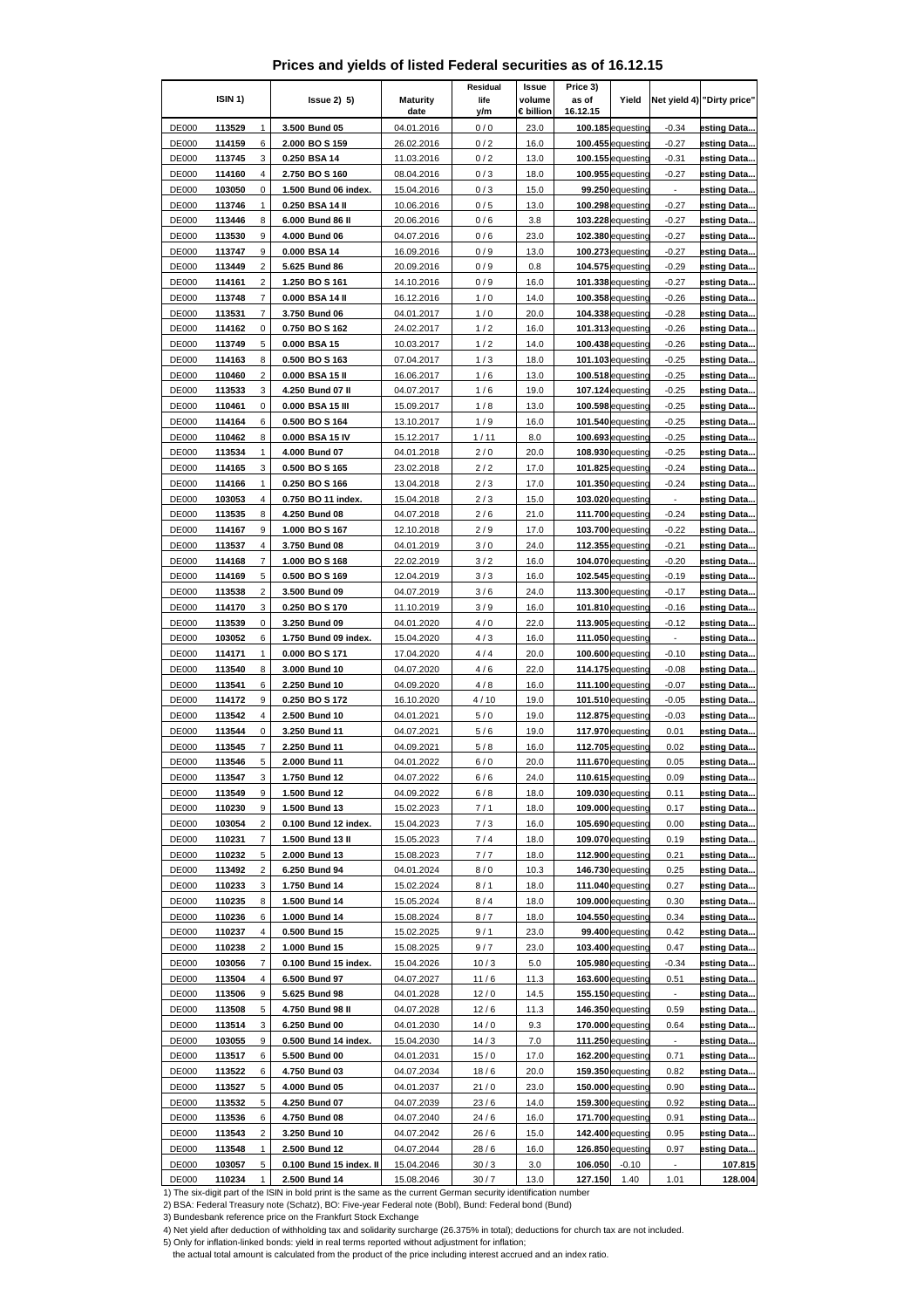**Prices and yields of listed Federal securities as of 17.12.15**

|                              |                     |                     |                                     |                          | Residual     | Issue               | Price 3)           |                    |                    |                            |
|------------------------------|---------------------|---------------------|-------------------------------------|--------------------------|--------------|---------------------|--------------------|--------------------|--------------------|----------------------------|
|                              | ISIN <sub>1</sub> ) |                     | lssue2)5                            | <b>Maturity</b><br>date  | life<br>y/m  | volume<br>€ billion | as of<br>17.12.15  | Yield              |                    | Net yield 4) "Dirty price" |
| <b>DE000</b>                 | 113529              | 1                   | 3.500 Bund 05                       | 04.01.2016               | 0/0          | 23.0                | 100.155            | $-0.52$            | $-0.39$            | 103.521                    |
| <b>DE000</b>                 | 114159              | 6                   | 2.000 BOS 159                       | 26.02.2016               | 0/2          | 16.0                | 100.440            | $-0.39$            | $-0.29$            | 102.073                    |
| <b>DE000</b>                 | 113745              | 3                   | 0.250 BSA 14                        | 11.03.2016               | 0/2          | 13.0                | 100.149            | $-0.42$            | $-0.31$            | 100.344                    |
| <b>DE000</b>                 | 114160              | 4                   | 2.750 BOS 160                       | 08.04.2016               | 0/3          | 18.0                | 100.930            | $-0.36$            | $-0.27$            | 102.861                    |
| <b>DE000</b>                 | 103050              | 0                   | 1.500 Bund 06 index.                | 15.04.2016               | 0/3          | 15.0                | 99.260             | 3.87               |                    | 116.643                    |
| <b>DE000</b>                 | 113746              | 1                   | 0.250 BSA 14 II                     | 10.06.2016               | 0/5          | 13.0                | 100.298            | $-0.38$            | $-0.28$            | 100.431                    |
| <b>DE000</b>                 | 113446              | 8                   | 6.000 Bund 86 II                    | 20.06.2016               | 0/6          | 3.8                 | 103.183            | $-0.38$            | $-0.28$            | 106.199                    |
| <b>DE000</b>                 | 113530              | 9                   | 4.000 Bund 06                       | 04.07.2016               | 0/6          | 23.0                | 102.345            | $-0.36$            | $-0.27$            | 104.203                    |
| <b>DE000</b>                 | 113747              | 9                   | 0.000 BSA 14                        | 16.09.2016               | 0/8          | 13.0                | 100.270            | $-0.37$            | $-0.27$            | 100.270                    |
| <b>DE000</b><br><b>DE000</b> | 113449<br>114161    | 2<br>$\overline{2}$ | 5.625 Bund 86<br>1.250 BOS 161      | 20.09.2016               | 0/9          | 0.8<br>16.0         | 104.525<br>101.320 | $-0.40$<br>$-0.37$ | $-0.29$            | 105.939<br>101.552         |
| <b>DE000</b>                 | 113748              | 7                   | 0.000 BSA 14 II                     | 14.10.2016<br>16.12.2016 | 0/9<br>0/11  | 14.0                | 100.358            | $-0.36$            | $-0.27$<br>$-0.27$ | 100.358                    |
| <b>DE000</b>                 | 113531              | 7                   | 3.750 Bund 06                       | 04.01.2017               | 1/0          | 20.0                | 104.300            | $-0.38$            | $-0.28$            | 107.906                    |
| <b>DE000</b>                 | 114162              | 0                   | 0.750 BOS 162                       | 24.02.2017               | 1/2          | 16.0                | 101.308            | $-0.36$            | $-0.26$            | 101.924                    |
| <b>DE000</b>                 | 113749              | 5                   | 0.000 BSA 15                        | 10.03.2017               | 1/2          | 14.0                | 100.435            | $-0.36$            | $-0.26$            | 100.435                    |
| <b>DE000</b>                 | 114163              | 8                   | 0.500 BOS 163                       | 07.04.2017               | 1/3          | 18.0                | 101.098            | $-0.34$            | $-0.25$            | 101.450                    |
| <b>DE000</b>                 | 110460              | $\overline{2}$      | 0.000 BSA 15 II                     | 16.06.2017               | 1/5          | 13.0                | 100.521            | $-0.35$            | $-0.26$            | 100.521                    |
| <b>DE000</b>                 | 113533              | 3                   | 4.250 Bund 07 II                    | 04.07.2017               | 1/6          | 19.0                | 107.088            | $-0.34$            | $-0.25$            | 109.062                    |
| <b>DE000</b>                 | 110461              | 0                   | 0.000 BSA 15 III                    | 15.09.2017               | 1/8          | 13.0                | 100.603            | $-0.35$            | $-0.25$            | 100.603                    |
| <b>DE000</b>                 | 114164              | 6                   | 0.500 BOS 164                       | 13.10.2017               | 1/9          | 16.0                | 101.535            | $-0.34$            | $-0.25$            | 101.629                    |
| <b>DE000</b>                 | 110462              | 8                   | 0.000 BSA 15 IV                     | 15.12.2017               | 1/11         | 8.0                 | 100.698            | $-0.35$            | $-0.26$            | 100.698                    |
| <b>DE000</b>                 | 113534              | 1                   | 4.000 Bund 07                       | 04.01.2018               | 2/0          | 20.0                | 108.900            | $-0.34$            | $-0.25$            | 112.747                    |
| <b>DE000</b>                 | 114165              | 3                   | 0.500 BOS 165                       | 23.02.2018               | 2/2          | 17.0                | 101.820<br>101.350 | $-0.33$            | $-0.24$            | 102.232                    |
| <b>DE000</b><br><b>DE000</b> | 114166<br>103053    | 1<br>$\overline{4}$ | 0.250 BOS 166<br>0.750 BO 11 index. | 13.04.2018<br>15.04.2018 | 2/3<br>2/3   | 17.0<br>15.0        | 102.920            | $-0.33$<br>$-0.50$ | $-0.24$            | 101.522<br>110.010         |
| <b>DE000</b>                 | 113535              | 8                   | 4.250 Bund 08                       | 04.07.2018               | 2/6          | 21.0                | 111.670            | $-0.33$            | $-0.24$            | 113.644                    |
| <b>DE000</b>                 | 114167              | 9                   | 1.000 BOS 167                       | 12.10.2018               | 2/9          | 17.0                | 103.710            | $-0.31$            | $-0.23$            | 103.901                    |
| <b>DE000</b>                 | 113537              | 4                   | 3.750 Bund 08                       | 04.01.2019               | 3/0          | 24.0                | 112.350            | $-0.29$            | $-0.21$            | 115.956                    |
| <b>DE000</b>                 | 114168              | 7                   | 1.000 BOS 168                       | 22.02.2019               | 3/2          | 16.0                | 104.090            | $-0.28$            | $-0.21$            | 104.917                    |
| <b>DE000</b>                 | 114169              | 5                   | 0.500 BOS 169                       | 12.04.2019               | 3/3          | 16.0                | 102.570            | $-0.27$            | $-0.20$            | 102.916                    |
| <b>DE000</b>                 | 113538              | 2                   | 3.500 Bund 09                       | 04.07.2019               | 3/6          | 24.0                | 113.300            | $-0.24$            | $-0.18$            | 114.926                    |
| <b>DE000</b>                 | 114170              | 3                   | 0.250 BOS 170                       | 11.10.2019               | 3/9          | 16.0                | 101.840            | $-0.23$            | $-0.17$            | 101.888                    |
| <b>DE000</b>                 | 113539              | 0                   | 3.250 Bund 09                       | 04.01.2020               | 4/0          | 22.0                | 113.930            | $-0.18$            | $-0.13$            | 117.055                    |
| <b>DE000</b>                 | 103052              | 6                   | 1.750 Bund 09 index.                | 15.04.2020               | 4/3          | 16.0                | 110.920            | $-0.73$            |                    | 122.920                    |
| <b>DE000</b>                 | 114171              | 1                   | 0.000 BOS 171                       | 17.04.2020               | 4/4          | 20.0                | 100.670            | $-0.15$            | $-0.11$            | 100.670                    |
| <b>DE000</b>                 | 113540              | 8                   | 3.000 Bund 10                       | 04.07.2020               | 4/6          | 22.0                | 114.220            | $-0.12$            | $-0.09$            | 115.613                    |
| <b>DE000</b><br><b>DE000</b> | 113541<br>114172    | 6<br>9              | 2.250 Bund 10<br>0.250 BOS 172      | 04.09.2020               | 4/8<br>4/9   | 16.0<br>19.0        | 111.160<br>101.600 | $-0.11$<br>$-0.08$ | $-0.08$<br>$-0.06$ | 111.824<br>101.717         |
| <b>DE000</b>                 | 113542              | $\overline{4}$      | 2.500 Bund 10                       | 16.10.2020<br>04.01.2021 | 5/0          | 19.0                | 112.950            | $-0.07$            | $-0.05$            | 115.354                    |
| <b>DE000</b>                 | 113544              | 0                   | 3.250 Bund 11                       | 04.07.2021               | 5/6          | 19.0                | 118.050            | $-0.01$            | $-0.01$            | 119.560                    |
| <b>DE000</b>                 | 113545              | 7                   | 2.250 Bund 11                       | 04.09.2021               | 5/8          | 16.0                | 112.800            | 0.01               | 0.00               | 113.464                    |
| <b>DE000</b>                 | 113546              | 5                   | 2.000 Bund 11                       | 04.01.2022               | 6/0          | 20.0                | 111.780            | 0.05               | 0.03               | 113.703                    |
| DE000                        | 113547              |                     | 1.750 Bund 12                       | 04.07.2022               | 6/6          | 24.0                | 110.730            | 0.10               | 0.07               | <u> 111.543</u>            |
| <b>DE000</b>                 | 113549              | 9                   | 1.500 Bund 12                       | 04.09.2022               | 6/8          | 18.0                | 109.170            | 0.13               | 0.09               | 109.613                    |
| <b>DE000</b>                 | 110230              | 9                   | 1.500 Bund 13                       | 15.02.2023               | 7/1          | 18.0                | 109.180            | 0.21               | 0.15               | 110.450                    |
| <b>DE000</b>                 | 103054              | 2                   | 0.100 Bund 12 index.                | 15.04.2023               | 7/3          | 16.0                | 105.750            | $-0.66$            | 0.00               | 109.653                    |
| <b>DE000</b>                 | 110231              | $\overline{7}$      | 1.500 Bund 13 II                    | 15.05.2023               | 7/4          | 18.0                | 109.270            | 0.23               | 0.17               | 110.172                    |
| <b>DE000</b>                 | 110232              | 5                   | 2.000 Bund 13                       | 15.08.2023               | $7/7$        | 18.0                | 113.110            | 0.27               | 0.19               | 113.809                    |
| <b>DE000</b>                 | 113492              | 2                   | 6.250 Bund 94                       | 04.01.2024               | 8/0          | 10.3                | 146.970            | 0.32               | 0.23               | 152.980                    |
| <b>DE000</b>                 | 110233              | 3                   | 1.750 Bund 14<br>1.500 Bund 14      | 15.02.2024               | 8/1          | 18.0                | 111.290<br>109.300 | 0.34<br>0.37       | 0.25               | 112.772                    |
| <b>DE000</b><br><b>DE000</b> | 110235<br>110236    | 8<br>6              | 1.000 Bund 14                       | 15.05.2024<br>15.08.2024 | 8/4<br>8/7   | 18.0<br>18.0        | 104.870            | 0.43               | 0.27<br>0.31       | 110.202<br>105.220         |
| <b>DE000</b>                 | 110237              | 4                   | 0.500 Bund 15                       | 15.02.2025               | 9/1          | 23.0                | 99.770             | 0.53               | 0.39               | 100.234                    |
| <b>DE000</b>                 | 110238              | 2                   | 1.000 Bund 15                       | 15.08.2025               | 9/7          | 23.0                | 103.790            | 0.59               | 0.44               | 104.219                    |
| <b>DE000</b>                 | 103056              | 7                   | 0.100 Bund 15 index.                | 15.04.2026               | 10/3         | 5.0                 | 106.070            | $-0.47$            | $-0.35$            | 107.057                    |
| <b>DE000</b>                 | 113504              | 4                   | 6.500 Bund 97                       | 04.07.2027               | 11/6         | 11.3                | 164.130            | 0.70               | 0.48               | 167.149                    |
| <b>DE000</b>                 | 113506              | 9                   | 5.625 Bund 98                       | 04.01.2028               | 12/0         | 14.5                | 155.750            | 0.76               |                    | 161.159                    |
| <b>DE000</b>                 | 113508              | 5                   | 4.750 Bund 98 II                    | 04.07.2028               | 12/6         | 11.3                | 146.950            | 0.80               | 0.56               | 149.156                    |
| <b>DE000</b>                 | 113514              | 3                   | 6.250 Bund 00                       | 04.01.2030               | 14/0         | 9.3                 | 170.750            | 0.87               | 0.61               | 176.760                    |
| <b>DE000</b>                 | 103055              | 9                   | 0.500 Bund 14 index.                | 15.04.2030               | 14/3         | 7.0                 | 111.650            | $-0.30$            |                    | 113.250                    |
| <b>DE000</b>                 | 113517              | 6                   | 5.500 Bund 00                       | 04.01.2031               | 15/0         | 17.0                | 162.970            | 0.98               | 0.68               | 168.259                    |
| <b>DE000</b>                 | 113522              | 6                   | 4.750 Bund 03                       | 04.07.2034               | 18/6         | 20.0                | 160.220            | 1.13               | 0.79               | 162.426                    |
| <b>DE000</b>                 | 113527              | 5                   | 4.000 Bund 05                       | 04.01.2037               | 21/0         | 23.0                | 150.980            | 1.23               | 0.87               | 154.827                    |
| <b>DE000</b><br><b>DE000</b> | 113532              | 5                   | 4.250 Bund 07<br>4.750 Bund 08      | 04.07.2039<br>04.07.2040 | 23/6<br>24/6 | 14.0<br>16.0        | 160.540<br>173.020 | 1.26<br>1.27       | 0.88<br>0.88       | 162.514<br>175.226         |
| <b>DE000</b>                 | 113536<br>113543    | 6<br>2              | 3.250 Bund 10                       | 04.07.2042               | 26/6         | 15.0                | 143.580            | 1.30               | 0.92               | 145.090                    |
| <b>DE000</b>                 | 113548              | 1                   | 2.500 Bund 12                       | 04.07.2044               | 28/6         | 16.0                | 127.960            | 1.32               | 0.94               | 129.121                    |
| <b>DE000</b>                 | 103057              | 5                   | 0.100 Bund 15 index. II             | 15.04.2046               | 30/3         | 3.0                 | 106.350            | $-0.11$            | $\sim$             | 108.137                    |
| <b>DE000</b>                 | 110234              | 1                   | 2.500 Bund 14                       | 15.08.2046               | 30/7         | 13.0                | 128.300            | 1.36               | 0.98               | 129.174                    |

2) BSA: Federal Treasury note (Schatz), BO: Five-year Federal note (Bobl), Bund: Federal bond (Bund)

3) Bundesbank reference price on the Frankfurt Stock Exchange

4) Net yield after deduction of withholding tax and solidarity surcharge (26.375% in total); deductions for church tax are not included.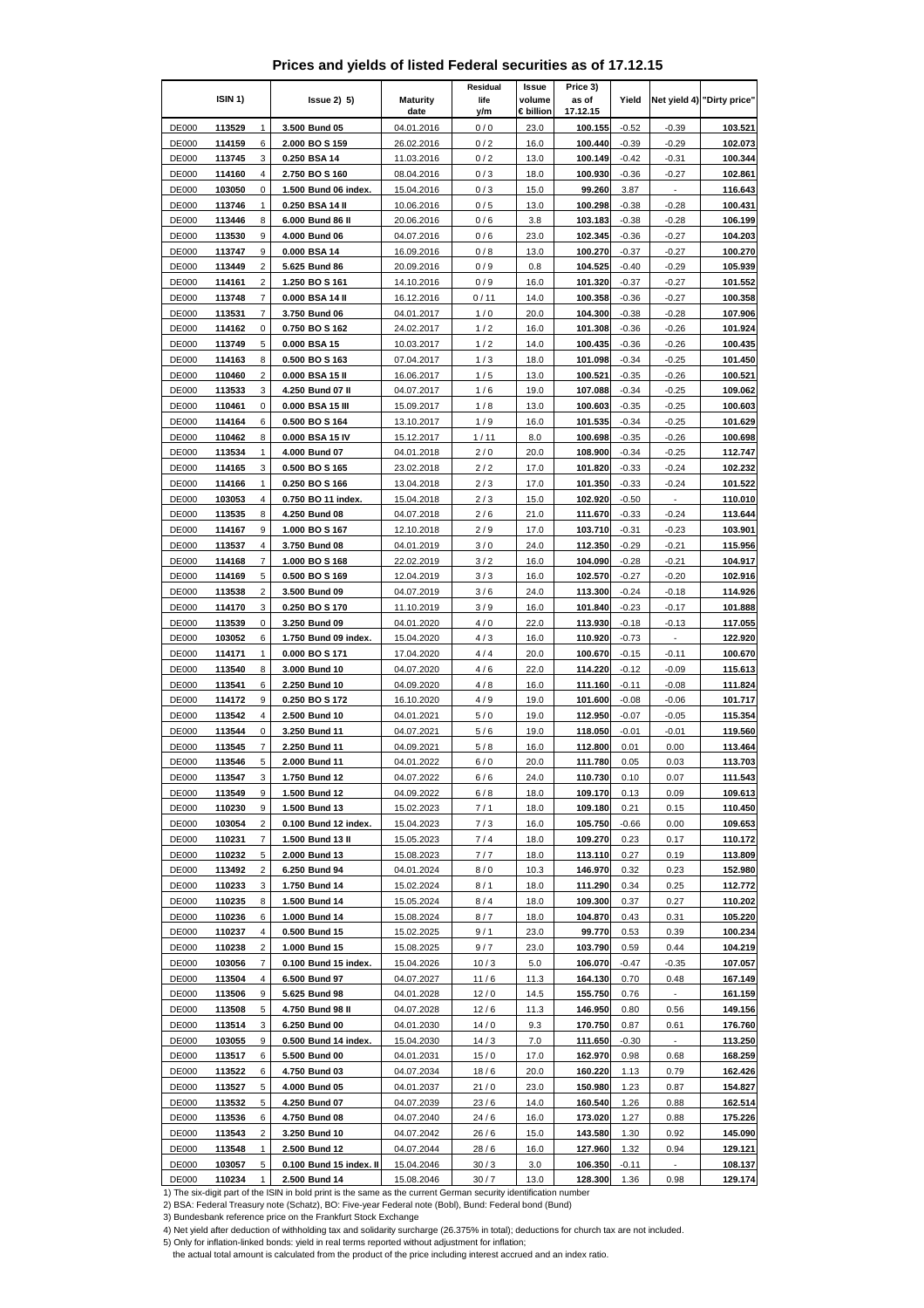**Prices and yields of listed Federal securities as of 18.12.15**

|              |                          |                         |                         | Residual | Issue               | Price 3)          |         |                |                            |
|--------------|--------------------------|-------------------------|-------------------------|----------|---------------------|-------------------|---------|----------------|----------------------------|
|              | ISIN 1)                  | lssue2)5                | <b>Maturity</b><br>date | life     | volume<br>€ billion | as of<br>18.12.15 | Yield   |                | Net yield 4) "Dirty price" |
|              |                          |                         |                         | y/m      |                     |                   |         |                |                            |
| <b>DE000</b> | 113529<br>1              | 3.500 Bund 05           | 04.01.2016              | 0/0      | 23.0                | 100.145           | $-0.27$ | $-0.20$        | 103.511                    |
| DE000        | 6<br>114159              | 2.000 BOS 159           | 26.02.2016              | 0/2      | 16.0                | 100.433           | $-0.35$ | $-0.26$        | 102.066                    |
| <b>DE000</b> | 113745<br>3              | 0.250 BSA 14            | 11.03.2016              | 0/2      | 13.0                | 100.148           | $-0.42$ | $-0.31$        | 100.343                    |
| <b>DE000</b> | 114160<br>4              | 2.750 BO S 160          | 08.04.2016              | 0/3      | 18.0                | 100.926           | $-0.35$ | -0.26          | 102.857                    |
| <b>DE000</b> | 0<br>103050              | 1.500 Bund 06 index.    | 15.04.2016              | 0/3      | 15.0                | 99.200            | 4.07    |                | 116.573                    |
| <b>DE000</b> | 113746<br>1              | 0.250 BSA 14 II         | 10.06.2016              | 0/5      | 13.0                | 100.300           | $-0.39$ | $-0.28$        | 100.433                    |
| <b>DE000</b> | 8<br>113446              | 6.000 Bund 86 II        | 20.06.2016              | 0/6      | 3.8                 | 103.165           | $-0.34$ | $-0.25$        | 106.181                    |
| <b>DE000</b> | 9<br>113530              | 4.000 Bund 06           | 04.07.2016              | 0/6      | 23.0                | 102.335           | $-0.35$ | $-0.26$        | 104.193                    |
| <b>DE000</b> | 113747<br>9              | 0.000 BSA 14            | 16.09.2016              | 0/8      | 13.0                | 100.278           | $-0.38$ | $-0.28$        | 100.278                    |
| <b>DE000</b> | 2<br>113449              | 5.625 Bund 86           | 20.09.2016              | 0/9      | 0.8                 | 104.510           | $-0.38$ | $-0.28$        | 105.924                    |
| <b>DE000</b> | 2<br>114161              | 1.250 BOS 161           | 14.10.2016              | 0/9      | 16.0                | 101.321           | $-0.37$ | $-0.27$        | 101.553                    |
| <b>DE000</b> | $\overline{7}$<br>113748 | 0.000 BSA 14 II         | 16.12.2016              | 0/11     | 14.0                | 100.377           | $-0.38$ | $-0.28$        | 100.377                    |
| <b>DE000</b> | 7<br>113531              | 3.750 Bund 06           | 04.01.2017              | 1/0      | 20.0                | 104.303           | $-0.38$ | $-0.28$        | 107.909                    |
| <b>DE000</b> | 0<br>114162              | 0.750 BOS 162           | 24.02.2017              | 1/2      | 16.0                | 101.318           | $-0.36$ | $-0.27$        | 101.934                    |
| <b>DE000</b> | 113749<br>5              | 0.000 BSA 15            | 10.03.2017              | 1/2      | 14.0                | 100.443           | $-0.36$ | $-0.27$        | 100.443                    |
| <b>DE000</b> | 8<br>114163              | 0.500 BO S 163          | 07.04.2017              | 1/3      | 18.0                | 101.113           | $-0.36$ | $-0.26$        | 101.465                    |
| <b>DE000</b> | $\overline{2}$<br>110460 | 0.000 BSA 15 II         | 16.06.2017              | 1/5      | 13.0                | 100.530           | $-0.36$ | $-0.26$        | 100.530                    |
| <b>DE000</b> | 113533<br>3              | 4.250 Bund 07 II        | 04.07.2017              | 1/6      | 19.0                | 107.095           | $-0.35$ | $-0.26$        | 109.069                    |
| <b>DE000</b> | 0<br>110461              | 0.000 BSA 15 III        | 15.09.2017              | 1/8      | 13.0                | 100.623           | $-0.36$ | $-0.26$        | 100.623                    |
| <b>DE000</b> | 114164<br>6              | 0.500 BOS 164           | 13.10.2017              | 1/9      | 16.0                | 101.548           | $-0.35$ | $-0.26$        | 101.642                    |
| <b>DE000</b> | 8<br>110462              | 0.000 BSA 15 IV         | 15.12.2017              | 1/11     | 8.0                 | 100.723           | $-0.36$ | $-0.27$        | 100.723                    |
| <b>DE000</b> | 113534<br>1              | 4.000 Bund 07           | 04.01.2018              | 2/0      | 20.0                | 108.910           | $-0.35$ | $-0.25$        | 112.757                    |
| <b>DE000</b> | 114165<br>3              | 0.500 BOS 165           | 23.02.2018              | 2/2      | 17.0                | 101.845           | $-0.34$ | $-0.25$        | 102.257                    |
| <b>DE000</b> | 1<br>114166              | 0.250 BO S 166          | 13.04.2018              | 2/3      | 17.0                | 101.380           | $-0.34$ | $-0.25$        | 101.552                    |
| <b>DE000</b> | 103053<br>4              | 0.750 BO 11 index.      | 15.04.2018              | 2/3      | 15.0                | 102.850           | $-0.47$ | $\sim$         | 109.935                    |
| <b>DE000</b> | 8<br>113535              | 4.250 Bund 08           | 04.07.2018              | 2/6      | 21.0                | 111.690           | $-0.33$ | $-0.24$        | 113.664                    |
| <b>DE000</b> | 9<br>114167              | 1.000 BOS 167           | 12.10.2018              | 2/9      | 17.0                | 103.740           | $-0.32$ | $-0.24$        | 103.931                    |
| <b>DE000</b> | 113537<br>4              | 3.750 Bund 08           | 04.01.2019              | 3/0      | 24.0                | 112.380           | $-0.30$ | $-0.22$        | 115.986                    |
| <b>DE000</b> | 114168<br>$\overline{7}$ | 1.000 BOS 168           | 22.02.2019              | 3/2      | 16.0                | 104.135           | $-0.30$ | $-0.22$        | 104.962                    |
| <b>DE000</b> | 5<br>114169              | 0.500 BOS 169           | 12.04.2019              | 3/3      | 16.0                | 102.620           | $-0.29$ | $-0.21$        | 102.966                    |
| <b>DE000</b> | 113538<br>2              | 3.500 Bund 09           | 04.07.2019              | 3/6      | 24.0                | 113.350           | $-0.25$ | $-0.18$        | 114.976                    |
|              | 3                        |                         |                         |          |                     |                   |         |                |                            |
| <b>DE000</b> | 114170                   | 0.250 BO S 170          | 11.10.2019              | 3/9      | 16.0                | 101.905           | $-0.25$ | $-0.18$        | 101.953                    |
| <b>DE000</b> | 113539<br>0              | 3.250 Bund 09           | 04.01.2020              | 4/0      | 22.0                | 113.990           | $-0.20$ | $-0.14$        | 117.115                    |
| <b>DE000</b> | 103052<br>6              | 1.750 Bund 09 index.    | 15.04.2020              | 4/3      | 16.0                | 110.680           | $-0.68$ | $\sim$         | 122.657                    |
| <b>DE000</b> | 1<br>114171              | 0.000 BOS 171           | 17.04.2020              | 4/3      | 20.0                | 100.735           | $-0.17$ | $-0.12$        | 100.735                    |
| <b>DE000</b> | 8<br>113540              | 3.000 Bund 10           | 04.07.2020              | 4/6      | 22.0                | 114.290           | $-0.14$ | $-0.10$        | 115.683                    |
| <b>DE000</b> | 113541<br>6              | 2.250 Bund 10           | 04.09.2020              | 4/8      | 16.0                | 111.225           | $-0.13$ | $-0.09$        | 111.889                    |
| <b>DE000</b> | 114172<br>9              | 0.250 BOS 172           | 16.10.2020              | 4/9      | 19.0                | 101.660           | $-0.09$ | $-0.07$        | 101.777                    |
| <b>DE000</b> | 4<br>113542              | 2.500 Bund 10           | 04.01.2021              | 5/0      | 19.0                | 113.010           | $-0.08$ | $-0.06$        | 115.414                    |
| <b>DE000</b> | 113544<br>0              | 3.250 Bund 11           | 04.07.2021              | 5/6      | 19.0                | 118.115           | $-0.02$ | $-0.01$        | 119.625                    |
| <b>DE000</b> | 113545<br>7              | 2.250 Bund 11           | 04.09.2021              | 5/8      | 16.0                | 112.875           | $-0.01$ | 0.00           | 113.539                    |
| <b>DE000</b> | 113546<br>5              | 2.000 Bund 11           | 04.01.2022              | 6/0      | 20.0                | 111.870           | 0.03    | 0.02           | 113.793                    |
| DE000        | 113547                   | 1.750 Bund 12           | 04.07.2022              | 6/6      | 24.0                | 110.840           | 0.09    | 0.06           | 111.653                    |
| <b>DE000</b> | 113549<br>9              | 1.500 Bund 12           | 04.09.2022              | 6/8      | 18.0                | 109.300           | 0.11    | 0.08           | 109.743                    |
| <b>DE000</b> | 110230<br>9              | 1.500 Bund 13           | 15.02.2023              | 7/1      | 18.0                | 109.370           | 0.18    | 0.13           | 110.640                    |
| <b>DE000</b> | 103054<br>2              | 0.100 Bund 12 index.    | 15.04.2023              | 7/3      | 16.0                | 105.300           | $-0.61$ | 0.00           | 109.187                    |
| <b>DE000</b> | 110231<br>7              | 1.500 Bund 13 II        | 15.05.2023              | 7/4      | 18.0                | 109.460           | 0.21    | 0.15           | 110.362                    |
| <b>DE000</b> | 110232<br>5              | 2.000 Bund 13           | 15.08.2023              | 7/7      | 18.0                | 113.320           | 0.24    | 0.17           | 114.019                    |
| <b>DE000</b> | 113492<br>2              | 6.250 Bund 94           | 04.01.2024              | 8/0      | 10.3                | 147.250           | 0.29    | 0.21           | 153.260                    |
| <b>DE000</b> | 110233<br>3              | 1.750 Bund 14           | 15.02.2024              | 8/1      | 18.0                | 111.530           | 0.32    | 0.23           | 113.012                    |
| <b>DE000</b> | 110235<br>8              | 1.500 Bund 14           | 15.05.2024              | 8/4      | 18.0                | 109.540           | 0.35    | 0.25           | 110.442                    |
| <b>DE000</b> | 110236<br>6              | 1.000 Bund 14           | 15.08.2024              | 8/7      | 18.0                | 105.090           | 0.40    | 0.29           | 105.440                    |
| <b>DE000</b> | 110237<br>4              | 0.500 Bund 15           | 15.02.2025              | 9/1      | 23.0                | 100.010           | 0.50    | 0.37           | 100.474                    |
| <b>DE000</b> | 110238<br>2              | 1.000 Bund 15           | 15.08.2025              | 9/7      | 23.0                | 104.030           | 0.57    | 0.42           | 104.459                    |
| <b>DE000</b> | 7<br>103056              | 0.100 Bund 15 index.    | 15.04.2026              | 10/3     | 5.0                 | 105.700           | $-0.44$ | $-0.32$        | 106.684                    |
| <b>DE000</b> | 113504<br>4              | 6.500 Bund 97           | 04.07.2027              | 11/6     | 11.3                | 164.500           | 0.67    | 0.47           | 167.519                    |
| <b>DE000</b> | 113506<br>9              | 5.625 Bund 98           | 04.01.2028              | 12/0     | 14.5                | 156.230           | 0.73    |                | 161.639                    |
| <b>DE000</b> | 5<br>113508              | 4.750 Bund 98 II        | 04.07.2028              | 12/6     | 11.3                | 147.450           | 0.77    | 0.54           | 149.656                    |
| <b>DE000</b> | 113514<br>3              | 6.250 Bund 00           | 04.01.2030              | 14/0     | 9.3                 | 171.300           | 0.84    | 0.59           | 177.310                    |
| <b>DE000</b> | 103055<br>9              | 0.500 Bund 14 index.    | 15.04.2030              | 14/3     | 7.0                 | 111.450           | $-0.28$ | $\omega$       | 113.048                    |
| <b>DE000</b> | 113517<br>6              | 5.500 Bund 00           | 04.01.2031              | 15/0     | 17.0                | 163.530           | 0.95    | 0.66           | 168.819                    |
| <b>DE000</b> | 113522<br>6              | 4.750 Bund 03           | 04.07.2034              | 18/6     | 20.0                | 161.000           | 1.10    | 0.77           | 163.206                    |
| <b>DE000</b> | 113527<br>5              | 4.000 Bund 05           | 04.01.2037              | 21/0     | 23.0                | 151.890           | 1.20    | 0.84           | 155.737                    |
| <b>DE000</b> | 113532<br>5              | 4.250 Bund 07           | 04.07.2039              | 23/6     | 14.0                | 161.500           | 1.23    | 0.86           | 163.474                    |
| <b>DE000</b> | 113536<br>6              | 4.750 Bund 08           | 04.07.2040              | 24/6     | 16.0                | 174.050           | 1.23    | 0.86           | 176.256                    |
| <b>DE000</b> | 113543<br>2              | 3.250 Bund 10           | 04.07.2042              | 26/6     | 15.0                | 144.600           | 1.26    | 0.89           | 146.110                    |
| <b>DE000</b> | 113548<br>1              | 2.500 Bund 12           | 04.07.2044              | 28/6     | 16.0                | 128.990           | 1.28    | 0.92           | 130.151                    |
| <b>DE000</b> | 103057<br>5              | 0.100 Bund 15 index. II | 15.04.2046              | 30/3     | 3.0                 | 106.400           | $-0.11$ | $\blacksquare$ | 108.188                    |
| <b>DE000</b> | 110234<br>1              | 2.500 Bund 14           | 15.08.2046              | 30/7     | 13.0                | 129.480           | 1.32    | 0.95           | 130.354                    |

2) BSA: Federal Treasury note (Schatz), BO: Five-year Federal note (Bobl), Bund: Federal bond (Bund)

3) Bundesbank reference price on the Frankfurt Stock Exchange

4) Net yield after deduction of withholding tax and solidarity surcharge (26.375% in total); deductions for church tax are not included.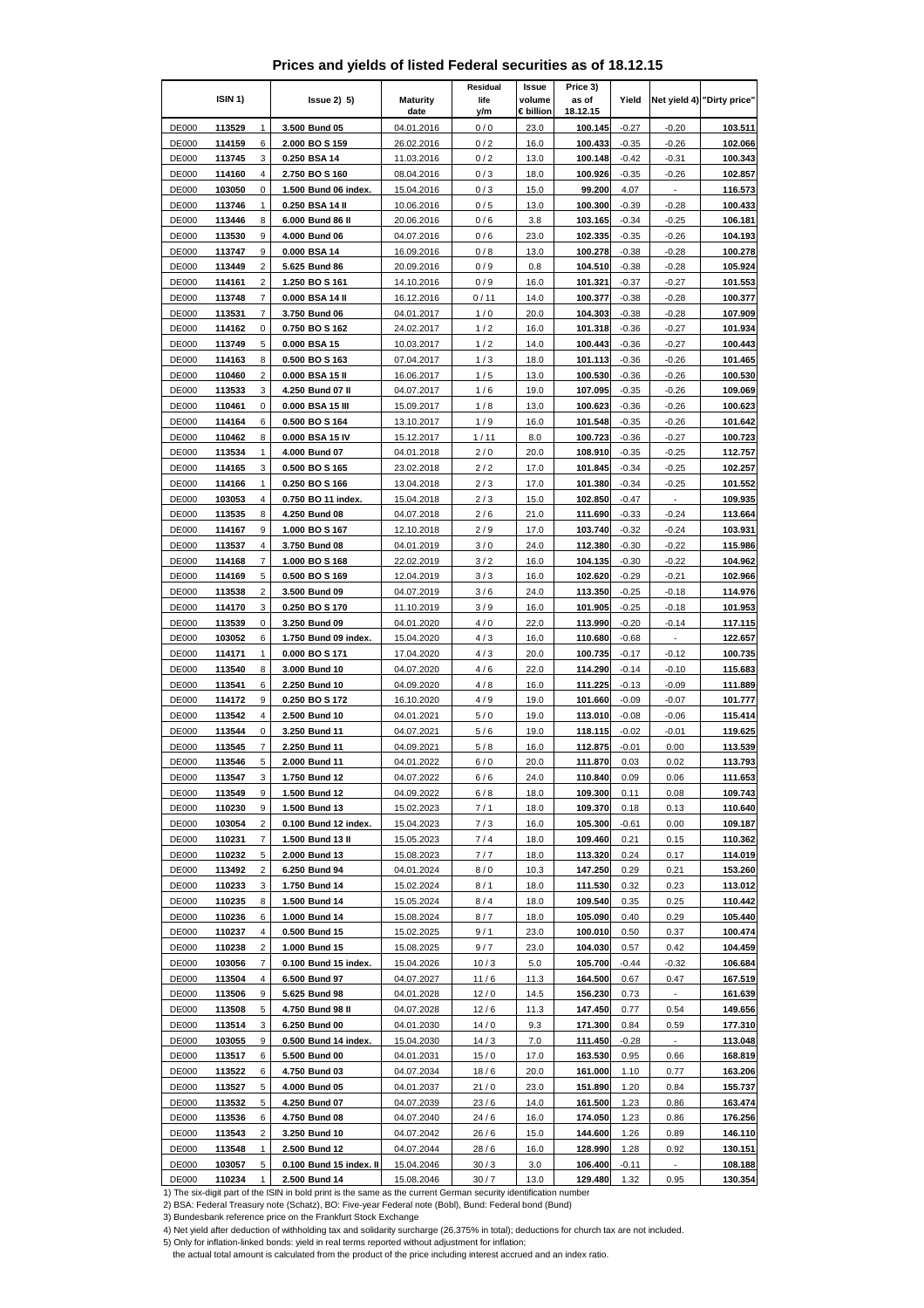**Prices and yields of listed Federal securities as of 21.12.15**

|                              |                     |                     |                                     |                          | <b>Residual</b> | Issue               | Price 3)           |                    |                    |                            |
|------------------------------|---------------------|---------------------|-------------------------------------|--------------------------|-----------------|---------------------|--------------------|--------------------|--------------------|----------------------------|
|                              | ISIN <sub>1</sub> ) |                     | lssue2)5)                           | <b>Maturity</b><br>date  | life<br>y/m     | volume<br>€ billion | as of<br>21.12.15  | Yield              |                    | Net yield 4) "Dirty price" |
| <b>DE000</b>                 | 113529              | 1                   | 3.500 Bund 05                       | 04.01.2016               | 0/0             | 23.0                | 100.135            | $-0.59$            | $-0.43$            | 103.520                    |
| <b>DE000</b>                 | 114159              | 6                   | 2.000 BOS 159                       | 26.02.2016               | 0/2             | 16.0                | 100.424            | $-0.37$            | $-0.28$            | 102.068                    |
| <b>DE000</b>                 | 113745              | 3                   | 0.250 BSA 14                        | 11.03.2016               | 0/2             | 13.0                | 100.148            | $-0.43$            | $-0.32$            | 100.344                    |
| <b>DE000</b>                 | 114160              | 4                   | 2.750 BOS 160                       | 08.04.2016               | 0/3             | 18.0                | 100.915            | $-0.37$            | $-0.27$            | 102.861                    |
| <b>DE000</b>                 | 103050              | 0                   | 1.500 Bund 06 index.                | 15.04.2016               | 0/3             | 15.0                | 99.200             | 4.12               |                    | 116.594                    |
| <b>DE000</b>                 | 113746              | 1                   | 0.250 BSA 14 II                     | 10.06.2016               | 0/5             | 13.0                | 100.290            | $-0.37$            | $-0.27$            | 100.424                    |
| <b>DE000</b>                 | 113446              | 8                   | 6.000 Bund 86 II                    | 20.06.2016               | 0/5             | 3.8                 | 103.150            | $-0.38$            | $-0.28$            | 106.199                    |
| <b>DE000</b>                 | 113530              | 9                   | 4.000 Bund 06                       | 04.07.2016               | 0/6             | 23.0                | 102.323            | $-0.37$            | $-0.27$            | 104.203                    |
| <b>DE000</b>                 | 113747              | 9                   | 0.000 BSA 14                        | 16.09.2016               | 0/8             | 13.0                | 100.277            | $-0.38$            | $-0.28$            | 100.277                    |
| <b>DE000</b><br><b>DE000</b> | 113449<br>114161    | 2<br>$\overline{2}$ | 5.625 Bund 86<br>1.250 BOS 161      | 20.09.2016<br>14.10.2016 | 0/8<br>0/9      | 0.8<br>16.0         | 104.500<br>101.315 | $-0.41$<br>$-0.37$ | $-0.30$<br>$-0.27$ | 105.945<br>101.554         |
| <b>DE000</b>                 | 113748              | 7                   | 0.000 BSA 14 II                     | 16.12.2016               | 0/11            | 14.0                | 100.378            | $-0.38$            | $-0.28$            | 100.378                    |
| <b>DE000</b>                 | 113531              | $\overline{7}$      | 3.750 Bund 06                       | 04.01.2017               | 1/0             | 20.0                | 104.295            | $-0.39$            | $-0.29$            | 107.922                    |
| <b>DE000</b>                 | 114162              | 0                   | 0.750 BOS 162                       | 24.02.2017               | 1/2             | 16.0                | 101.325            | $-0.38$            | $-0.28$            | 101.946                    |
| <b>DE000</b>                 | 113749              | 5                   | 0.000 BSA 15                        | 10.03.2017               | 1/2             | 14.0                | 100.448            | $-0.37$            | $-0.27$            | 100.448                    |
| <b>DE000</b>                 | 114163              | 8                   | 0.500 BOS 163                       | 07.04.2017               | 1/3             | 18.0                | 101.113            | $-0.36$            | $-0.26$            | 101.468                    |
| <b>DE000</b>                 | 110460              | $\overline{2}$      | 0.000 BSA 15 II                     | 16.06.2017               | 1/5             | 13.0                | 100.540            | $-0.36$            | $-0.27$            | 100.540                    |
| <b>DE000</b>                 | 113533              | 3                   | 4.250 Bund 07 II                    | 04.07.2017               | 1/6             | 19.0                | 107.083            | $-0.36$            | $-0.26$            | 109.080                    |
| DE000                        | 110461              | 0                   | 0.000 BSA 15 III                    | 15.09.2017               | 1/8             | 13.0                | 100.628            | $-0.36$            | $-0.27$            | 100.628                    |
| <b>DE000</b>                 | 114164              | 6                   | 0.500 BOS 164                       | 13.10.2017               | 1/9             | 16.0                | 101.545            | $-0.35$            | $-0.26$            | 101.642                    |
| <b>DE000</b>                 | 110462              | 8                   | 0.000 BSA 15 IV                     | 15.12.2017               | 1/11            | 8.0                 | 100.723            | $-0.36$            | $-0.27$            | 100.723                    |
| <b>DE000</b>                 | 113534              | 1                   | 4.000 Bund 07                       | 04.01.2018               | 2/0             | 20.0                | 108.905            | $-0.36$            | $-0.26$            | 112.773                    |
| <b>DE000</b>                 | 114165              | 3<br>1              | 0.500 BOS 165                       | 23.02.2018               | 2/2             | 17.0                | 101.845            | $-0.35$            | $-0.25$            | 102.260<br>101.553         |
| <b>DE000</b><br><b>DE000</b> | 114166<br>103053    | 4                   | 0.250 BOS 166<br>0.750 BO 11 index. | 13.04.2018<br>15.04.2018 | 2/3<br>2/3      | 17.0<br>15.0        | 101.380<br>102.820 | $-0.34$<br>$-0.46$ | $-0.25$            | 109.917                    |
| <b>DE000</b>                 | 113535              | 8                   | 4.250 Bund 08                       | 04.07.2018               | 2/6             | 21.0                | 111.690            | $-0.34$            | $-0.25$            | 113.687                    |
| <b>DE000</b>                 | 114167              | 9                   | 1.000 BOS 167                       | 12.10.2018               | 2/9             | 17.0                | 103.750            | $-0.33$            | $-0.24$            | 103.947                    |
| <b>DE000</b>                 | 113537              | 4                   | 3.750 Bund 08                       | 04.01.2019               | 3/0             | 24.0                | 112.380            | $-0.31$            | $-0.22$            | 116.007                    |
| <b>DE000</b>                 | 114168              | 7                   | 1.000 BOS 168                       | 22.02.2019               | 3/2             | 16.0                | 104.140            | $-0.30$            | $-0.22$            | 104.973                    |
| <b>DE000</b>                 | 114169              | 5                   | 0.500 BOS 169                       | 12.04.2019               | 3/3             | 16.0                | 102.630            | $-0.29$            | $-0.21$            | 102.978                    |
| <b>DE000</b>                 | 113538              | 2                   | 3.500 Bund 09                       | 04.07.2019               | 3/6             | 24.0                | 113.350            | $-0.26$            | $-0.19$            | 114.995                    |
| <b>DE000</b>                 | 114170              | 3                   | 0.250 BOS 170                       | 11.10.2019               | 3/9             | 16.0                | 101.920            | $-0.25$            | $-0.19$            | 101.970                    |
| <b>DE000</b>                 | 113539              | 0                   | 3.250 Bund 09                       | 04.01.2020               | 4/0             | 22.0                | 113.990            | $-0.20$            | $-0.15$            | 117.133                    |
| <b>DE000</b>                 | 103052              | 6                   | 1.750 Bund 09 index.                | 15.04.2020               | 4/3             | 16.0                | 110.620            | $-0.67$            | $\blacksquare$     | 122.614                    |
| <b>DE000</b>                 | 114171              | 1                   | 0.000 BOS 171                       | 17.04.2020               | 4/3             | 20.0                | 100.750            | $-0.17$            | $-0.13$            | 100.750                    |
| <b>DE000</b><br><b>DE000</b> | 113540<br>113541    | 8<br>6              | 3.000 Bund 10<br>2.250 Bund 10      | 04.07.2020<br>04.09.2020 | 4/6<br>4/8      | 22.0<br>16.0        | 114.300<br>111.240 | $-0.14$<br>$-0.13$ | $-0.10$<br>$-0.10$ | 115.710<br>111.916         |
| <b>DE000</b>                 | 114172              | 9                   | 0.250 BOS 172                       | 16.10.2020               | 4/9             | 19.0                | 101.680            | $-0.10$            | $-0.07$            | 101.798                    |
| <b>DE000</b>                 | 113542              | 4                   | 2.500 Bund 10                       | 04.01.2021               | 5/0             | 19.0                | 113.030            | $-0.08$            | $-0.06$            | 115.448                    |
| <b>DE000</b>                 | 113544              | 0                   | 3.250 Bund 11                       | 04.07.2021               | 5/6             | 19.0                | 118.140            | $-0.03$            | $-0.02$            | 119.667                    |
| <b>DE000</b>                 | 113545              | $\overline{7}$      | 2.250 Bund 11                       | 04.09.2021               | 5/8             | 16.0                | 112.910            | $-0.01$            | $-0.01$            | 113.586                    |
| <b>DE000</b>                 | 113546              | 5                   | 2.000 Bund 11                       | 04.01.2022               | 6/0             | 20.0                | 111.890            | 0.03               | 0.02               | 113.824                    |
| <b>DE000</b>                 | 113547              |                     | 1.750 Bund 12                       | 04.07.2022               | 6/6             | 24.0                | 110.880            | 0.08               | 0.06               | 111.702                    |
| <b>DE000</b>                 | 113549              | 9                   | 1.500 Bund 12                       | 04.09.2022               | 6/8             | 18.0                | 109.340            | 0.10               | 0.07               | 109.791                    |
| DE000                        | 110230              | 9                   | 1.500 Bund 13                       | 15.02.2023               | 7/1             | 18.0                | 109.440            | 0.17               | 0.12               | 110.718                    |
| <b>DE000</b>                 | 103054              | 2                   | 0.100 Bund 12 index.                | 15.04.2023               | 7/3             | 16.0                | 105.340            | $-0.61$            | 0.00               | 109.239                    |
| <b>DE000</b>                 | 110231              | 7                   | 1.500 Bund 13 II                    | 15.05.2023               | 7/4             | 18.0                | 109.520            | 0.20               | 0.15               | 110.430                    |
| <b>DE000</b>                 | 110232              | 5                   | 2.000 Bund 13                       | 15.08.2023               | 7/7             | 18.0                | 113.370            | 0.23               | 0.17               | 114.080                    |
| <b>DE000</b>                 | 113492              | 2                   | 6.250 Bund 94                       | 04.01.2024               | 8/0             | 10.3                | 147.320            | 0.28               | 0.20               | 153.365                    |
| <b>DE000</b><br><b>DE000</b> | 110233<br>110235    | 3<br>8              | 1.750 Bund 14<br>1.500 Bund 14      | 15.02.2024<br>15.05.2024 | 8/1<br>8/4      | 18.0<br>18.0        | 111.590<br>109.600 | 0.31<br>0.34       | 0.22<br>0.25       | 113.081<br>110.510         |
| <b>DE000</b>                 | 110236              | 6                   | 1.000 Bund 14                       | 15.08.2024               | 8/7             | 18.0                | 105.180            | 0.39               | 0.29               | 105.535                    |
| <b>DE000</b>                 | 110237              | 4                   | 0.500 Bund 15                       | 15.02.2025               | 9/1             | 23.0                | 100.110            | 0.49               | 0.36               | 100.577                    |
| <b>DE000</b>                 | 110238              | 2                   | 1.000 Bund 15                       | 15.08.2025               | 9/7             | 23.0                | 104.150            | 0.56               | 0.41               | 104.585                    |
| <b>DE000</b>                 | 103056              | 7                   | 0.100 Bund 15 index.                | 15.04.2026               | 10/3            | 5.0                 | 105.950            | $-0.46$            | $-0.34$            | 106.946                    |
| <b>DE000</b>                 | 113504              | 4                   | 6.500 Bund 97                       | 04.07.2027               | 11/6            | 11.3                | 164.670            | 0.66               | 0.46               | 167.725                    |
| <b>DE000</b>                 | 113506              | 9                   | 5.625 Bund 98                       | 04.01.2028               | 12/0            | 14.5                | 156.290            | 0.72               |                    | 161.730                    |
| <b>DE000</b>                 | 113508              | 5                   | 4.750 Bund 98 II                    | 04.07.2028               | 12/6            | 11.3                | 147.510            | 0.76               | 0.54               | 149.742                    |
| <b>DE000</b>                 | 113514              | 3                   | 6.250 Bund 00                       | 04.01.2030               | 14/0            | 9.3                 | 171.550            | 0.83               | 0.57               | 177.595                    |
| <b>DE000</b>                 | 103055              | 9                   | 0.500 Bund 14 index.                | 15.04.2030               | 14/3            | 7.0                 | 111.440            | $-0.28$            |                    | 113.052                    |
| <b>DE000</b>                 | 113517              | 6                   | 5.500 Bund 00                       | 04.01.2031               | 15/0            | 17.0                | 163.750            | 0.93               | 0.65               | 169.069                    |
| <b>DE000</b>                 | 113522              | 6                   | 4.750 Bund 03                       | 04.07.2034               | 18/6            | 20.0                | 161.310            | 1.08               | 0.76               | 163.542                    |
| <b>DE000</b><br><b>DE000</b> | 113527<br>113532    | 5<br>5              | 4.000 Bund 05<br>4.250 Bund 07      | 04.01.2037<br>04.07.2039 | 21/0<br>23/6    | 23.0<br>14.0        | 152.210<br>161.860 | 1.18<br>1.21       | 0.83<br>0.85       | 156.078<br>163.857         |
| <b>DE000</b>                 | 113536              | 6                   | 4.750 Bund 08                       | 04.07.2040               | 24/6            | 16.0                | 174.460            | 1.22               | 0.85               | 176.692                    |
| <b>DE000</b>                 | 113543              | 2                   | 3.250 Bund 10                       | 04.07.2042               | 26/6            | 15.0                | 145.020            | 1.25               | 0.88               | 146.547                    |
| <b>DE000</b>                 | 113548              | $\mathbf{1}$        | 2.500 Bund 12                       | 04.07.2044               | 28/6            | 16.0                | 129.350            | 1.27               | 0.91               | 130.525                    |
| <b>DE000</b>                 | 103057              | 5                   | 0.100 Bund 15 index. II             | 15.04.2046               | 30/3            | 3.0                 | 106.580            | $-0.11$            |                    | 108.381                    |
| <b>DE000</b>                 | 110234              | $\mathbf{1}$        | 2.500 Bund 14                       | 15.08.2046               | 30/7            | 13.0                | 129.770            | 1.31               | 0.94               | 130.658                    |

2) BSA: Federal Treasury note (Schatz), BO: Five-year Federal note (Bobl), Bund: Federal bond (Bund)

3) Bundesbank reference price on the Frankfurt Stock Exchange

4) Net yield after deduction of withholding tax and solidarity surcharge (26.375% in total); deductions for church tax are not included.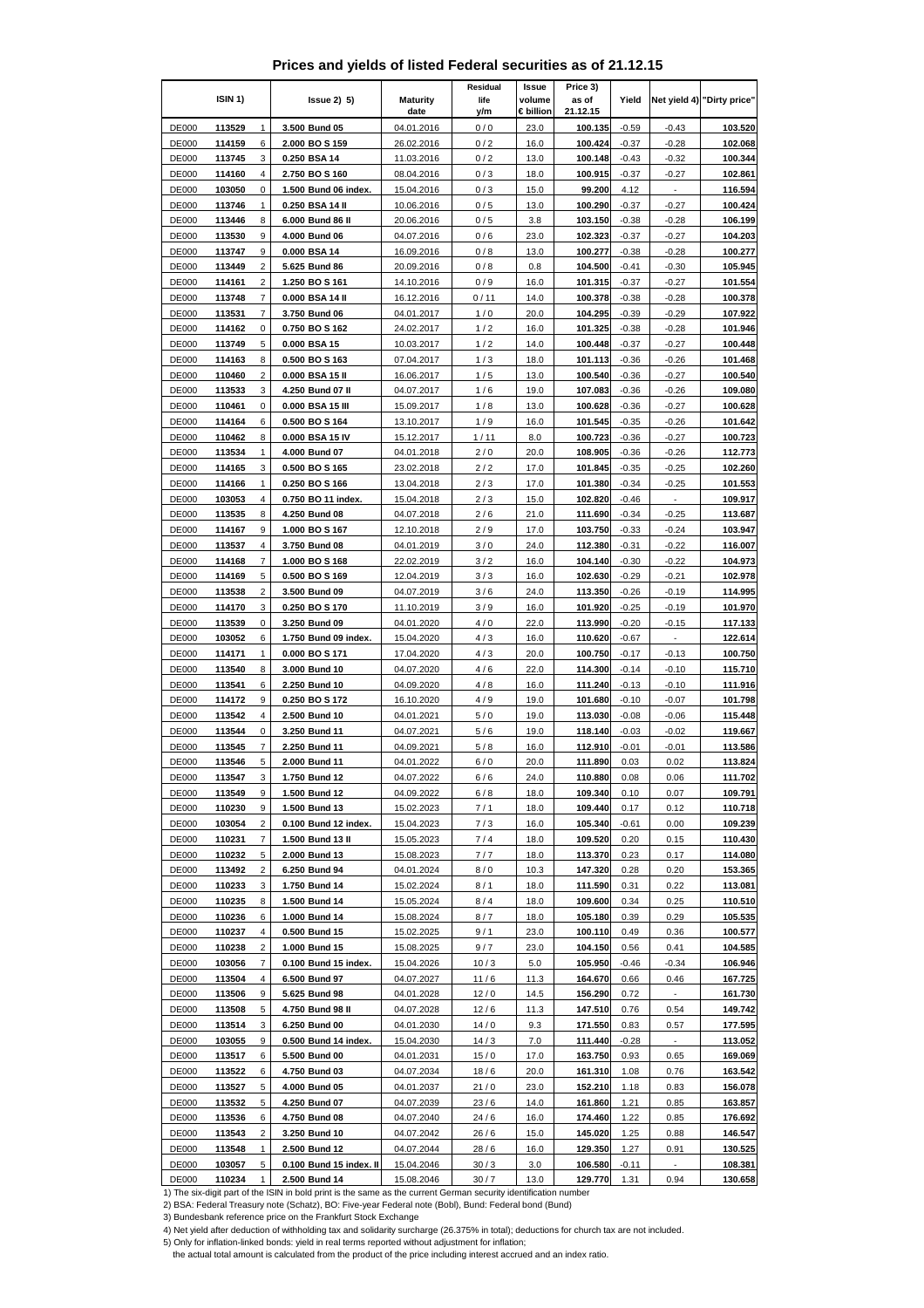**Prices and yields of listed Federal securities as of 22.12.15**

|                              | ISIN <sub>1</sub> ) |                     |                                          |                          | <b>Residual</b> | Issue               | Price 3)           |                    |                    |                            |
|------------------------------|---------------------|---------------------|------------------------------------------|--------------------------|-----------------|---------------------|--------------------|--------------------|--------------------|----------------------------|
|                              |                     |                     | lssue2)5)                                | <b>Maturity</b><br>date  | life<br>y/m     | volume<br>€ billion | as of<br>22.12.15  | Yield              |                    | Net yield 4) "Dirty price" |
| <b>DE000</b>                 | 113529              | 1                   | 3.500 Bund 05                            | 04.01.2016               | 0/0             | 23.0                | 100.125            | $-0.63$            | $-0.46$            | 103.520                    |
| <b>DE000</b>                 | 114159              | 6                   | 2.000 BOS 159                            | 26.02.2016               | 0/2             | 16.0                | 100.418            | $-0.38$            | $-0.28$            | 102.067                    |
| <b>DE000</b>                 | 113745              | 3                   | 0.250 BSA 14                             | 11.03.2016               | 0/2             | 13.0                | 100.153            | $-0.47$            | $-0.34$            | 100.350                    |
| <b>DE000</b>                 | 114160              | 4                   | 2.750 BOS 160                            | 08.04.2016               | 0/3             | 18.0                | 100.908            | $-0.37$            | $-0.28$            | 102.862                    |
| <b>DE000</b>                 | 103050              | 0                   | 1.500 Bund 06 index.                     | 15.04.2016               | 0/3             | 15.0                | 99.150             | 4.31               |                    | 116.546                    |
| <b>DE000</b>                 | 113746              | 1                   | 0.250 BSA 14 II                          | 10.06.2016               | 0/5             | 13.0                | 100.290            | $-0.38$            | $-0.28$            | 100.425                    |
| <b>DE000</b>                 | 113446              | 8                   | 6.000 Bund 86 II                         | 20.06.2016               | 0/5             | 3.8                 | 103.133            | $-0.38$            | $-0.28$            | 106.199                    |
| <b>DE000</b>                 | 113530              | 9                   | 4.000 Bund 06                            | 04.07.2016               | 0/6             | 23.0                | 102.309            | $-0.36$            | $-0.27$            | 104.200                    |
| <b>DE000</b>                 | 113747              | 9                   | 0.000 BSA 14                             | 16.09.2016               | 0/8             | 13.0                | 100.274            | $-0.37$            | $-0.28$            | 100.274                    |
| <b>DE000</b>                 | 113449              | 2                   | 5.625 Bund 86                            | 20.09.2016               | 0/8             | 0.8                 | 104.480            | $-0.40$            | $-0.30$            | 105.940                    |
| <b>DE000</b><br><b>DE000</b> | 114161<br>113748    | $\overline{2}$<br>7 | 1.250 BOS 161<br>0.000 BSA 14 II         | 14.10.2016<br>16.12.2016 | 0/9<br>0/11     | 16.0<br>14.0        | 101.312<br>100.374 | $-0.37$<br>$-0.38$ | $-0.27$<br>$-0.28$ | 101.554<br>100.374         |
| <b>DE000</b>                 | 113531              | $\overline{7}$      | 3.750 Bund 06                            | 04.01.2017               | 1/0             | 20.0                | 104.285            | $-0.39$            | $-0.29$            | 107.922                    |
| <b>DE000</b>                 | 114162              | 0                   | 0.750 BOS 162                            | 24.02.2017               | 1/2             | 16.0                | 101.320            | $-0.37$            | $-0.28$            | 101.943                    |
| <b>DE000</b>                 | 113749              | 5                   | 0.000 BSA 15                             | 10.03.2017               | 1/2             | 14.0                | 100.445            | $-0.37$            | $-0.27$            | 100.445                    |
| <b>DE000</b>                 | 114163              | 8                   | 0.500 BOS 163                            | 07.04.2017               | 1/3             | 18.0                | 101.113            | $-0.36$            | $-0.27$            | 101.470                    |
| <b>DE000</b>                 | 110460              | $\overline{2}$      | 0.000 BSA 15 II                          | 16.06.2017               | 1/5             | 13.0                | 100.536            | $-0.36$            | $-0.27$            | 100.536                    |
| <b>DE000</b>                 | 113533              | 3                   | 4.250 Bund 07 II                         | 04.07.2017               | 1/6             | 19.0                | 107.068            | $-0.36$            | $-0.26$            | 109.077                    |
| DE000                        | 110461              | 0                   | 0.000 BSA 15 III                         | 15.09.2017               | 1/8             | 13.0                | 100.625            | $-0.36$            | $-0.27$            | 100.625                    |
| <b>DE000</b>                 | 114164              | 6                   | 0.500 BOS 164                            | 13.10.2017               | 1/9             | 16.0                | 101.544            | $-0.35$            | $-0.26$            | 101.642                    |
| <b>DE000</b>                 | 110462              | 8                   | 0.000 BSA 15 IV                          | 15.12.2017               | 1/11            | 8.0                 | 100.718            | $-0.36$            | $-0.27$            | 100.718                    |
| <b>DE000</b>                 | 113534              | 1                   | 4.000 Bund 07                            | 04.01.2018               | 2/0             | 20.0                | 108.885            | $-0.35$            | $-0.26$            | 112.764                    |
| <b>DE000</b>                 | 114165              | 3                   | 0.500 BOS 165                            | 23.02.2018               | 2/2             | 17.0                | 101.845            | $-0.35$            | $-0.25$            | 102.261                    |
| <b>DE000</b>                 | 114166              | 1                   | 0.250 BOS 166                            | 13.04.2018               | 2/3             | 17.0                | 101.370            | $-0.34$            | $-0.25$            | 101.544                    |
| <b>DE000</b>                 | 103053              | 4                   | 0.750 BO 11 index.                       | 15.04.2018               | 2/3             | 15.0                | 102.750            | $-0.43$            |                    | 109.850                    |
| <b>DE000</b>                 | 113535              | 8                   | 4.250 Bund 08                            | 04.07.2018               | 2/6             | 21.0                | 111.660            | $-0.34$            | $-0.25$            | 113.669                    |
| <b>DE000</b>                 | 114167              | 9                   | 1.000 BOS 167                            | 12.10.2018               | 2/9             | 17.0                | 103.730            | $-0.32$            | $-0.24$            | 103.929                    |
| <b>DE000</b>                 | 113537              | 4                   | 3.750 Bund 08                            | 04.01.2019               | 3/0             | 24.0                | 112.350            | $-0.30$            | $-0.22$            | 115.987                    |
| <b>DE000</b>                 | 114168              | 7                   | 1.000 BOS 168                            | 22.02.2019               | 3/2             | 16.0                | 104.120            | $-0.29$            | $-0.22$            | 104.956                    |
| <b>DE000</b><br><b>DE000</b> | 114169              | 5<br>2              | 0.500 BOS 169<br>3.500 Bund 09           | 12.04.2019<br>04.07.2019 | 3/3<br>3/6      | 16.0<br>24.0        | 102.610<br>113.320 | $-0.29$<br>$-0.25$ | $-0.21$<br>$-0.19$ | 102.960                    |
| <b>DE000</b>                 | 113538<br>114170    | 3                   | 0.250 BOS 170                            | 11.10.2019               | 3/9             | 16.0                | 101.890            | $-0.24$            | $-0.18$            | 114.974<br>101.941         |
| <b>DE000</b>                 | 113539              | 0                   | 3.250 Bund 09                            | 04.01.2020               | 4/0             | 22.0                | 113.950            | $-0.19$            | $-0.14$            | 117.102                    |
| <b>DE000</b>                 | 103052              | 6                   | 1.750 Bund 09 index.                     | 15.04.2020               | 4/3             | 16.0                | 110.580            | $-0.66$            | $\blacksquare$     | 122.581                    |
| <b>DE000</b>                 | 114171              | 1                   | 0.000 BOS 171                            | 17.04.2020               | 4/3             | 20.0                | 100.710            | $-0.16$            | $-0.12$            | 100.710                    |
| <b>DE000</b>                 | 113540              | 8                   | 3.000 Bund 10                            | 04.07.2020               | 4/6             | 22.0                | 114.250            | $-0.14$            | $-0.10$            | 115.668                    |
| <b>DE000</b>                 | 113541              | 6                   | 2.250 Bund 10                            | 04.09.2020               | 4/8             | 16.0                | 111.190            | $-0.12$            | $-0.09$            | 111.872                    |
| <b>DE000</b>                 | 114172              | 9                   | 0.250 BOS 172                            | 16.10.2020               | 4/9             | 19.0                | 101.640            | $-0.09$            | $-0.07$            | 101.759                    |
| <b>DE000</b>                 | 113542              | 4                   | 2.500 Bund 10                            | 04.01.2021               | 5/0             | 19.0                | 112.980            | $-0.07$            | $-0.05$            | 115.405                    |
| <b>DE000</b>                 | 113544              | 0                   | 3.250 Bund 11                            | 04.07.2021               | 5/6             | 19.0                | 118.080            | $-0.02$            | $-0.01$            | 119.616                    |
| <b>DE000</b>                 | 113545              | $\overline{7}$      | 2.250 Bund 11                            | 04.09.2021               | 5/8             | 16.0                | 112.860            | $-0.01$            | $-0.01$            | 113.542                    |
| <b>DE000</b>                 | 113546              | 5                   | 2.000 Bund 11                            | 04.01.2022               | 6/0             | 20.0                | 111.840            | 0.03               | 0.02               | 113.780                    |
| <b>DE000</b>                 | 113547              |                     | 1.750 Bund 12                            | 04.07.2022               | 6/6             | 24.0                | 110.820            | 0.09               | 0.06               | 111.647                    |
| <b>DE000</b>                 | 113549              | 9                   | 1.500 Bund 12                            | 04.09.2022               | 6/8             | 18.0                | 109.290            | 0.11               | 0.08               | 109.745                    |
| DE000                        | 110230              | 9                   | 1.500 Bund 13                            | 15.02.2023               | 7/1             | 18.0                | 109.380            | 0.18               | 0.13               | 110.662                    |
| <b>DE000</b>                 | 103054              | 2                   | 0.100 Bund 12 index.                     | 15.04.2023               | 7/3             | 16.0                | 105.410            | $-0.62$            | 0.00               | 109.318                    |
| <b>DE000</b>                 | 110231              | 7                   | 1.500 Bund 13 II                         | 15.05.2023               | 7/4             | 18.0                | 109.440            | 0.21               | 0.15               | 110.354                    |
| <b>DE000</b>                 | 110232              | 5<br>2              | 2.000 Bund 13<br>6.250 Bund 94           | 15.08.2023<br>04.01.2024 | 7/7             | 18.0                | 113.310<br>147.230 | 0.24               | 0.17               | 114.026                    |
| <b>DE000</b><br><b>DE000</b> | 113492<br>110233    | 3                   | 1.750 Bund 14                            | 15.02.2024               | 8/0<br>8/1      | 10.3<br>18.0        | 111.510            | 0.29<br>0.32       | 0.21<br>0.23       | 153.292<br>113.006         |
| <b>DE000</b>                 | 110235              | 8                   | 1.500 Bund 14                            | 15.05.2024               | 8/4             | 18.0                | 109.510            | 0.35               | 0.25               | 110.424                    |
| <b>DE000</b>                 | 110236              | 6                   | 1.000 Bund 14                            | 15.08.2024               | 8/7             | 18.0                | 105.070            | 0.40               | 0.29               | 105.428                    |
| <b>DE000</b>                 | 110237              | 4                   | 0.500 Bund 15                            | 15.02.2025               | 9/1             | 23.0                | 100.010            | 0.50               | 0.37               | 100.478                    |
| <b>DE000</b>                 | 110238              | 2                   | 1.000 Bund 15                            | 15.08.2025               | 9/7             | 23.0                | 104.060            | 0.57               | 0.41               | 104.497                    |
| <b>DE000</b>                 | 103056              | 7                   | 0.100 Bund 15 index.                     | 15.04.2026               | 10/3            | 5.0                 | 105.910            | $-0.46$            | $-0.34$            | 106.912                    |
| <b>DE000</b>                 | 113504              | 4                   | 6.500 Bund 97                            | 04.07.2027               | 11/6            | 11.3                | 164.460            | 0.67               | 0.47               | 167.532                    |
| <b>DE000</b>                 | 113506              | 9                   | 5.625 Bund 98                            | 04.01.2028               | 12/0            | 14.5                | 156.060            | 0.74               |                    | 161.515                    |
| <b>DE000</b>                 | 113508              | 5                   | 4.750 Bund 98 II                         | 04.07.2028               | 12/6            | 11.3                | 147.250            | 0.78               | 0.55               | 149.495                    |
| <b>DE000</b>                 | 113514              | 3                   | 6.250 Bund 00                            | 04.01.2030               | 14/0            | 9.3                 | 171.150            | 0.85               | 0.59               | 177.212                    |
| <b>DE000</b>                 | 103055              | 9                   | 0.500 Bund 14 index.                     | 15.04.2030               | 14/3            | 7.0                 | 111.080            | $-0.26$            |                    | 112.695                    |
| <b>DE000</b>                 | 113517              | 6                   | 5.500 Bund 00                            | 04.01.2031               | 15/0            | 17.0                | 163.320            | 0.96               | 0.67               | 168.654                    |
| <b>DE000</b>                 | 113522              | 6                   | 4.750 Bund 03                            | 04.07.2034               | 18/6            | 20.0                | 160.760            | 1.10               | 0.77               | 163.005                    |
| <b>DE000</b>                 | 113527              | 5                   | 4.000 Bund 05                            | 04.01.2037               | 21/0            | 23.0                | 151.630            | 1.21               | 0.85               | 155.509                    |
| <b>DE000</b>                 | 113532              | 5                   | 4.250 Bund 07                            | 04.07.2039               | 23/6            | 14.0                | 161.260            | 1.23               | 0.86               | 163.269                    |
| <b>DE000</b>                 | 113536              | 6                   | 4.750 Bund 08                            | 04.07.2040               | 24/6            | 16.0                | 173.760            | 1.24               | 0.86               | 176.005                    |
| <b>DE000</b>                 | 113543              | 2                   | 3.250 Bund 10                            | 04.07.2042               | 26/6            | 15.0                | 144.330            | 1.27               | 0.90               | 145.866                    |
| <b>DE000</b><br><b>DE000</b> | 113548<br>103057    | $\mathbf{1}$<br>5   | 2.500 Bund 12<br>0.100 Bund 15 index. II | 04.07.2044<br>15.04.2046 | 28/6<br>30/3    | 16.0<br>3.0         | 128.700<br>106.180 | 1.29<br>$-0.10$    | 0.92               | 129.882<br>107.980         |
| <b>DE000</b>                 | 110234              | $\mathbf{1}$        | 2.500 Bund 14                            | 15.08.2046               | 30/7            | 13.0                | 129.100            | 1.34               | 0.96               | 129.995                    |

2) BSA: Federal Treasury note (Schatz), BO: Five-year Federal note (Bobl), Bund: Federal bond (Bund)

3) Bundesbank reference price on the Frankfurt Stock Exchange

4) Net yield after deduction of withholding tax and solidarity surcharge (26.375% in total); deductions for church tax are not included.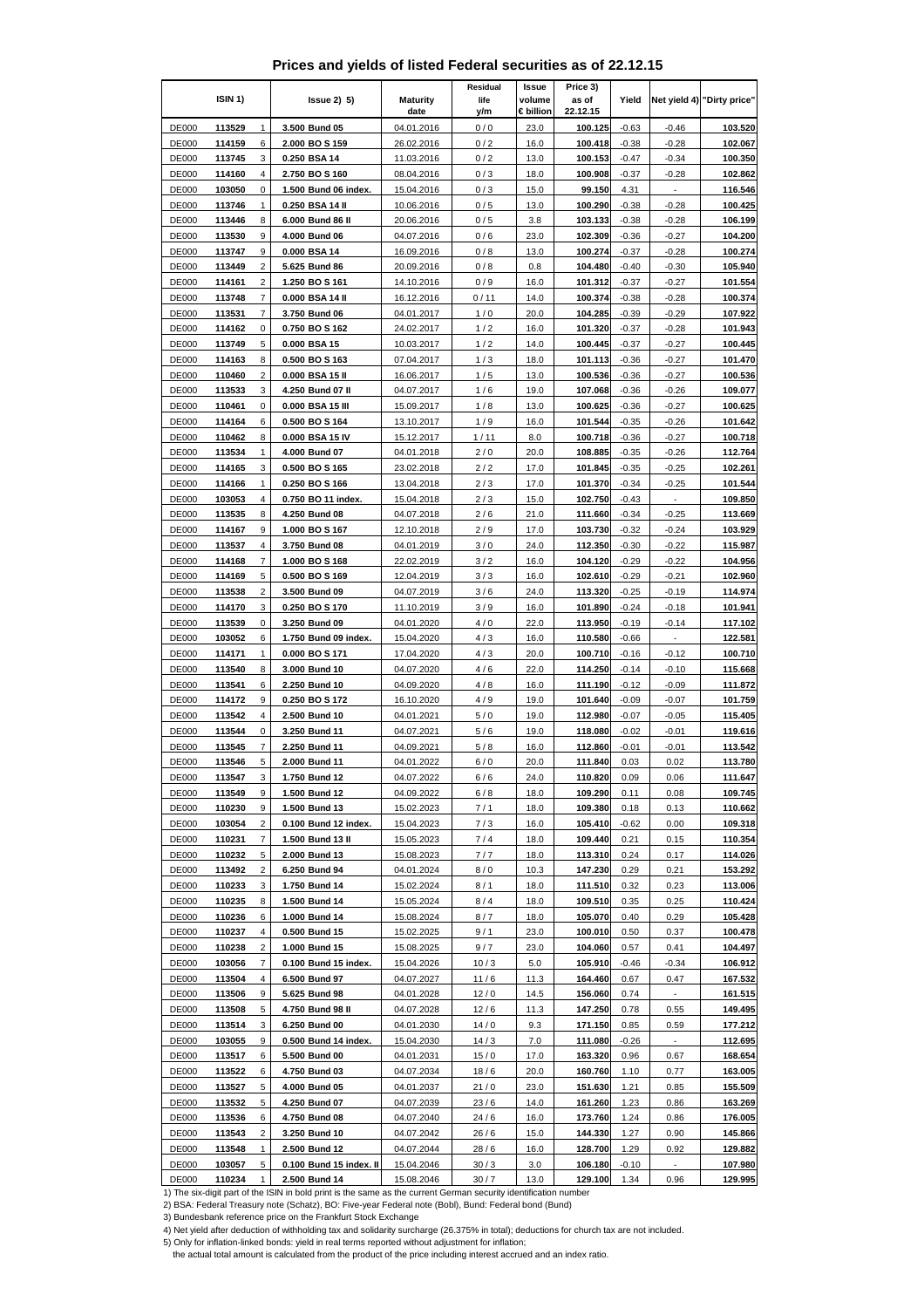**Prices and yields of listed Federal securities as of 23.12.15**

|                              | ISIN <sub>1</sub> ) |                     | lssue2)5)                                | <b>Maturity</b>          | Residual<br>life | Issue<br>volume | Price 3)<br>as of  | Yield              |                           | Net yield 4) "Dirty price" |
|------------------------------|---------------------|---------------------|------------------------------------------|--------------------------|------------------|-----------------|--------------------|--------------------|---------------------------|----------------------------|
|                              |                     |                     |                                          | date                     | y/m              | € billion       | 23.12.15           |                    |                           |                            |
| <b>DE000</b>                 | 113529              | 1                   | 3.500 Bund 05                            | 04.01.2016               | 0/0              | 23.0            | 100.078            | $-0.55$            | $-0.41$                   | 103.511                    |
| <b>DE000</b>                 | 114159              | 6                   | 2.000 BOS 159                            | 26.02.2016               | 0/2              | 16.0            | 100.393            | $-0.38$            | $-0.28$                   | 102.064                    |
| <b>DE000</b>                 | 113745              | 3                   | 0.250 BSA 14                             | 11.03.2016               | 0/2              | 13.0            | 100.140            | $-0.44$            | $-0.32$                   | 100.339                    |
| <b>DE000</b>                 | 114160              | 4                   | 2.750 BOS 160                            | 08.04.2016               | 0/3              | 18.0            | 100.873            | $-0.37$            | $-0.28$                   | 102.857                    |
| <b>DE000</b>                 | 103050              | 0                   | 1.500 Bund 06 index.                     | 15.04.2016               | 0/3              | 15.0            | 99.090             | 4.62               |                           | 116.517                    |
| <b>DE000</b><br><b>DE000</b> | 113746<br>113446    | 1<br>8              | 0.250 BSA 14 II<br>6.000 Bund 86 II      | 10.06.2016<br>20.06.2016 | 0/5<br>0/5       | 13.0<br>3.8     | 100.290<br>103.068 | $-0.39$<br>$-0.39$ | $-0.29$<br>$-0.29$        | 100.427<br>106.199         |
| <b>DE000</b>                 | 113530              | 9                   | 4.000 Bund 06                            | 04.07.2016               | 0/6              | 23.0            | 102.260            | $-0.36$            | $-0.27$                   | 104.194                    |
| <b>DE000</b>                 | 113747              | 9                   | 0.000 BSA 14                             | 16.09.2016               | 0/8              | 13.0            | 100.265            | $-0.37$            | $-0.27$                   | 100.265                    |
| <b>DE000</b>                 | 113449              | 2                   | 5.625 Bund 86                            | 20.09.2016               | 0/8              | 0.8             | 104.418            | $-0.41$            | $-0.30$                   | 105.940                    |
| <b>DE000</b>                 | 114161              | $\overline{2}$      | 1.250 BOS 161                            | 14.10.2016               | 0/9              | 16.0            | 101.295            | $-0.37$            | $-0.27$                   | 101.551                    |
| <b>DE000</b>                 | 113748              | 7                   | 0.000 BSA 14 II                          | 16.12.2016               | 0/11             | 14.0            | 100.373            | $-0.38$            | $-0.28$                   | 100.373                    |
| <b>DE000</b>                 | 113531              | $\overline{7}$      | 3.750 Bund 06                            | 04.01.2017               | 1/0              | 20.0            | 104.238            | $-0.39$            | $-0.29$                   | 107.916                    |
| <b>DE000</b><br><b>DE000</b> | 114162              | 0<br>5              | 0.750 BOS 162                            | 24.02.2017               | 1/2<br>1/2       | 16.0            | 101.305<br>100.435 | $-0.37$<br>$-0.36$ | $-0.27$                   | 101.936                    |
| <b>DE000</b>                 | 113749<br>114163    | 8                   | 0.000 BSA 15<br>0.500 BOS 163            | 10.03.2017<br>07.04.2017 | 1/3              | 14.0<br>18.0    | 101.089            | $-0.35$            | $-0.27$<br>$-0.26$        | 100.435<br>101.451         |
| <b>DE000</b>                 | 110460              | $\overline{2}$      | 0.000 BSA 15 II                          | 16.06.2017               | 1/5              | 13.0            | 100.515            | $-0.35$            | $-0.26$                   | 100.515                    |
| <b>DE000</b>                 | 113533              | 3                   | 4.250 Bund 07 II                         | 04.07.2017               | 1/6              | 19.0            | 107.006            | $-0.35$            | $-0.26$                   | 109.061                    |
| DE000                        | 110461              | 0                   | 0.000 BSA 15 III                         | 15.09.2017               | 1/8              | 13.0            | 100.600            | $-0.35$            | $-0.26$                   | 100.600                    |
| <b>DE000</b>                 | 114164              | 6                   | 0.500 BOS 164                            | 13.10.2017               | 1/9              | 16.0            | 101.513            | $-0.34$            | $-0.25$                   | 101.617                    |
| <b>DE000</b>                 | 110462              | 8                   | 0.000 BSA 15 IV                          | 15.12.2017               | 1/11             | 8.0             | 100.683            | $-0.35$            | $-0.25$                   | 100.683                    |
| <b>DE000</b>                 | 113534              | 1                   | 4.000 Bund 07                            | 04.01.2018               | 2/0              | 20.0            | 108.810            | $-0.34$            | $-0.25$                   | 112.733                    |
| <b>DE000</b>                 | 114165              | 3                   | 0.500 BOS 165                            | 23.02.2018               | 2/2              | 17.0            | 101.800            | $-0.33$            | $-0.24$                   | 102.222<br>101.507         |
| <b>DE000</b><br><b>DE000</b> | 114166<br>103053    | 1<br>4              | 0.250 BOS 166<br>0.750 BO 11 index.      | 13.04.2018<br>15.04.2018 | 2/3<br>2/3       | 17.0<br>15.0    | 101.330<br>102.670 | $-0.33$<br>$-0.40$ | $-0.24$                   | 109.794                    |
| <b>DE000</b>                 | 113535              | 8                   | 4.250 Bund 08                            | 04.07.2018               | 2/6              | 21.0            | 111.570            | $-0.32$            | $-0.23$                   | 113.625                    |
| <b>DE000</b>                 | 114167              | 9                   | 1.000 BOS 167                            | 12.10.2018               | 2/9              | 17.0            | 103.660            | $-0.30$            | $-0.22$                   | 103.870                    |
| <b>DE000</b>                 | 113537              | 4                   | 3.750 Bund 08                            | 04.01.2019               | 3/0              | 24.0            | 112.230            | $-0.28$            | $-0.20$                   | 115.908                    |
| <b>DE000</b>                 | 114168              | 7                   | 1.000 BOS 168                            | 22.02.2019               | 3/1              | 16.0            | 104.030            | $-0.27$            | $-0.20$                   | 104.877                    |
| <b>DE000</b>                 | 114169              | 5                   | 0.500 BOS 169                            | 12.04.2019               | 3/3              | 16.0            | 102.530            | $-0.26$            | $-0.19$                   | 102.885                    |
| <b>DE000</b>                 | 113538              | 2                   | 3.500 Bund 09                            | 04.07.2019               | 3/6              | 24.0            | 113.190            | $-0.23$            | $-0.17$                   | 114.883                    |
| <b>DE000</b>                 | 114170              | 3<br>0              | 0.250 BOS 170                            | 11.10.2019               | 3/9              | 16.0            | 101.790            | $-0.22$            | $-0.16$                   | 101.843                    |
| <b>DE000</b><br><b>DE000</b> | 113539<br>103052    | 6                   | 3.250 Bund 09<br>1.750 Bund 09 index.    | 04.01.2020<br>15.04.2020 | 4/0<br>4/3       | 22.0<br>16.0    | 113.800<br>110.300 | $-0.17$<br>$-0.61$ | $-0.12$<br>$\blacksquare$ | 116.988<br>122.317         |
| <b>DE000</b>                 | 114171              | 1                   | 0.000 BOS 171                            | 17.04.2020               | 4/3              | 20.0            | 100.590            | $-0.14$            | $-0.10$                   | 100.590                    |
| <b>DE000</b>                 | 113540              | 8                   | 3.000 Bund 10                            | 04.07.2020               | 4/6              | 22.0            | 114.070            | $-0.11$            | $-0.08$                   | 115.521                    |
| <b>DE000</b>                 | 113541              | 6                   | 2.250 Bund 10                            | 04.09.2020               | 4/8              | 16.0            | 111.020            | $-0.10$            | $-0.07$                   | 111.727                    |
| <b>DE000</b>                 | 114172              | 9                   | 0.250 BOS 172                            | 16.10.2020               | 4/9              | 19.0            | 101.480            | $-0.06$            | $-0.04$                   | 101.602                    |
| <b>DE000</b>                 | 113542              | 4                   | 2.500 Bund 10                            | 04.01.2021               | 5/0              | 19.0            | 112.780            | $-0.04$            | $-0.03$                   | 115.232                    |
| <b>DE000</b>                 | 113544              | 0                   | 3.250 Bund 11                            | 04.07.2021               | 5/6              | 19.0            | 117.850            | 0.01               | 0.01                      | 119.422                    |
| <b>DE000</b><br><b>DE000</b> | 113545<br>113546    | $\overline{7}$<br>5 | 2.250 Bund 11<br>2.000 Bund 11           | 04.09.2021<br>04.01.2022 | 5/8<br>6/0       | 16.0<br>20.0    | 112.620<br>111.600 | 0.03<br>0.07       | 0.02<br>0.05              | 113.327<br>113.562         |
| <b>DE000</b>                 | 113547              |                     | 1.750 Bund 12                            | 04.07.2022               | 6/6              | 24.0            | 110.540            | 0.12               | 0.09                      | 111.386                    |
| <b>DE000</b>                 | 113549              | 9                   | 1.500 Bund 12                            | 04.09.2022               | 6/8              | 18.0            | 109.020            | 0.14               | 0.10                      | 109.491                    |
| DE000                        | 110230              | 9                   | 1.500 Bund 13                            | 15.02.2023               | 7/1              | 18.0            | 109.100            | 0.21               | 0.16                      | 110.399                    |
| <b>DE000</b>                 | 103054              | 2                   | 0.100 Bund 12 index.                     | 15.04.2023               | 7/3              | 16.0            | 104.940            | $-0.56$            | 0.00                      | 108.851                    |
| <b>DE000</b>                 | 110231              | 7                   | 1.500 Bund 13 II                         | 15.05.2023               | 7/4              | 18.0            | 109.160            | 0.25               | 0.18                      | 110.090                    |
| <b>DE000</b>                 | 110232              | 5                   | 2.000 Bund 13                            | 15.08.2023               | 7/7              | 18.0            | 113.000            | 0.28               | 0.20                      | 113.738                    |
| <b>DE000</b>                 | 113492              | 2                   | 6.250 Bund 94                            | 04.01.2024               | 8/0              | 10.3            | 146.800            | 0.33               | 0.23                      | 152.930                    |
| <b>DE000</b><br><b>DE000</b> | 110233<br>110235    | 3<br>8              | 1.750 Bund 14<br>1.500 Bund 14           | 15.02.2024<br>15.05.2024 | 8/1<br>8/4       | 18.0<br>18.0    | 111.200<br>109.190 | 0.35<br>0.38       | 0.26<br>0.28              | 112.715<br>110.120         |
| <b>DE000</b>                 | 110236              | 6                   | 1.000 Bund 14                            | 15.08.2024               | 8/7              | 18.0            | 104.750            | 0.44               | 0.32                      | 105.119                    |
| <b>DE000</b>                 | 110237              | 4                   | 0.500 Bund 15                            | 15.02.2025               | 9/1              | 23.0            | 99.680             | 0.54               | 0.39                      | 100.154                    |
| <b>DE000</b>                 | 110238              | 2                   | 1.000 Bund 15                            | 15.08.2025               | 9/7              | 23.0            | 103.720            | 0.60               | 0.44                      | 104.168                    |
| <b>DE000</b>                 | 103056              | 7                   | 0.100 Bund 15 index.                     | 15.04.2026               | 10/3             | 5.0             | 105.340            | $-0.41$            | $-0.30$                   | 106.358                    |
| <b>DE000</b>                 | 113504              | 4                   | 6.500 Bund 97                            | 04.07.2027               | 11/6             | 11.3            | 163.830            | 0.71               | 0.49                      | 166.973                    |
| <b>DE000</b>                 | 113506              | 9                   | 5.625 Bund 98                            | 04.01.2028               | 12/0             | 14.5            | 155.420            | 0.78               |                           | 160.937                    |
| <b>DE000</b>                 | 113508              | 5                   | 4.750 Bund 98 II                         | 04.07.2028               | 12/6             | 11.3            | 146.550            | 0.82               | 0.58                      | 148.847                    |
| <b>DE000</b><br><b>DE000</b> | 113514<br>103055    | 3<br>9              | 6.250 Bund 00<br>0.500 Bund 14 index.    | 04.01.2030<br>15.04.2030 | 14/0<br>14/3     | 9.3<br>7.0      | 170.280<br>110.100 | 0.89<br>$-0.20$    | 0.62                      | 176.410<br>111.729         |
| <b>DE000</b>                 | 113517              | 6                   | 5.500 Bund 00                            | 04.01.2031               | 15/0             | 17.0            | 162.350            | 1.01               | 0.70                      | 167.745                    |
| <b>DE000</b>                 | 113522              | 6                   | 4.750 Bund 03                            | 04.07.2034               | 18/6             | 20.0            | 159.470            | 1.16               | 0.81                      | 161.767                    |
| <b>DE000</b>                 | 113527              | 5                   | 4.000 Bund 05                            | 04.01.2037               | 21/0             | 23.0            | 150.200            | 1.27               | 0.89                      | 154.123                    |
| <b>DE000</b>                 | 113532              | 5                   | 4.250 Bund 07                            | 04.07.2039               | 23/6             | 14.0            | 159.550            | 1.30               | 0.91                      | 161.605                    |
| <b>DE000</b>                 | 113536              | 6                   | 4.750 Bund 08                            | 04.07.2040               | 24/6             | 16.0            | 171.970            | 1.30               | 0.91                      | 174.267                    |
| <b>DE000</b>                 | 113543              | 2                   | 3.250 Bund 10                            | 04.07.2042               | 26/6             | 15.0            | 142.590            | 1.33               | 0.94                      | 144.162                    |
| <b>DE000</b>                 | 113548              | $\mathbf{1}$        | 2.500 Bund 12                            | 04.07.2044               | 28/6             | 16.0            | 126.900            | 1.36               | 0.97                      | 128.109                    |
| <b>DE000</b><br><b>DE000</b> | 103057<br>110234    | 5<br>1              | 0.100 Bund 15 index. II<br>2.500 Bund 14 | 15.04.2046<br>15.08.2046 | 30/3<br>30/7     | 3.0<br>13.0     | 104.110<br>127.230 | $-0.03$<br>1.40    | 1.00                      | 105.897<br>128.152         |

2) BSA: Federal Treasury note (Schatz), BO: Five-year Federal note (Bobl), Bund: Federal bond (Bund)

3) Bundesbank reference price on the Frankfurt Stock Exchange

4) Net yield after deduction of withholding tax and solidarity surcharge (26.375% in total); deductions for church tax are not included.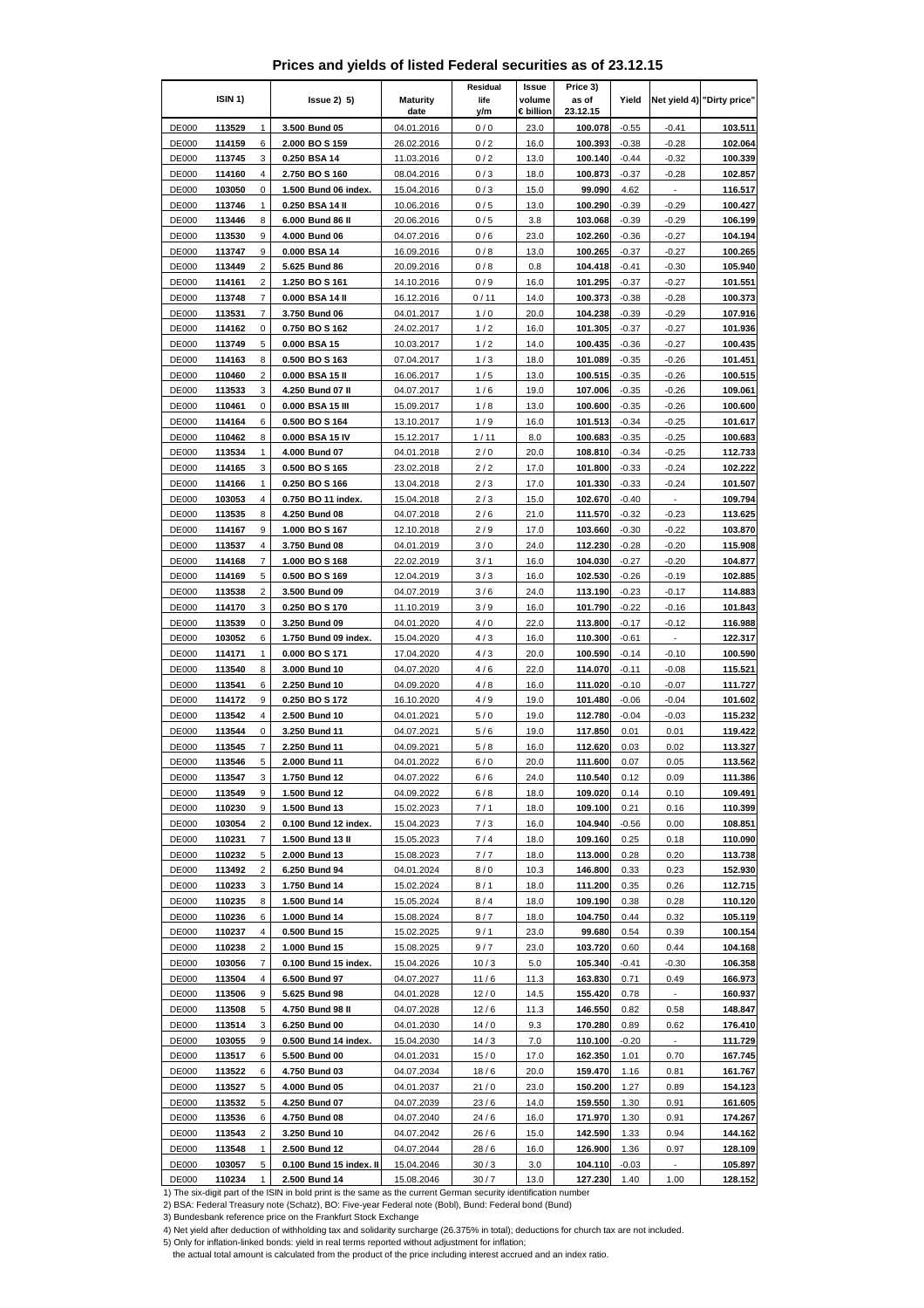**Prices and yields of listed Federal securities as of 28.12.15**

|                              | ISIN <sub>1</sub> ) |                     | lssue2)5)                                | <b>Maturity</b>          | Residual<br>life | Issue<br>volume | Price 3)<br>as of  | Yield              |                    | Net yield 4) "Dirty price" |
|------------------------------|---------------------|---------------------|------------------------------------------|--------------------------|------------------|-----------------|--------------------|--------------------|--------------------|----------------------------|
|                              |                     |                     |                                          | date                     | y/m              | € billion       | 28.12.15           |                    |                    |                            |
| <b>DE000</b>                 | 113529              | 1                   | 3.500 Bund 05                            | 04.01.2016               | 0/0              | 23.0            | 100.055            | $-0.50$            | $-0.37$            | 103.507                    |
| <b>DE000</b>                 | 114159              | 6                   | 2.000 BOS 159                            | 26.02.2016               | 0/1              | 16.0            | 100.378            | $-0.37$            | $-0.27$            | 102.060                    |
| <b>DE000</b>                 | 113745              | 3                   | 0.250 BSA 14                             | 11.03.2016               | 0/2              | 13.0            | 100.138            | $-0.45$            | $-0.33$            | 100.339                    |
| <b>DE000</b>                 | 114160              | 4                   | 2.750 BOS 160                            | 08.04.2016               | 0/3              | 18.0            | 100.860            | $-0.39$            | $-0.29$            | 102.859                    |
| <b>DE000</b>                 | 103050              | 0                   | 1.500 Bund 06 index.                     | 15.04.2016               | 0/3              | 15.0            | 99.070             | 4.75               |                    | 116.514                    |
| <b>DE000</b><br><b>DE000</b> | 113746<br>113446    | 1<br>8              | 0.250 BSA 14 II<br>6.000 Bund 86 II      | 10.06.2016<br>20.06.2016 | 0/5<br>0/5       | 13.0<br>3.8     | 100.283<br>103.030 | $-0.38$<br>$-0.39$ | $-0.28$<br>$-0.29$ | 100.422<br>106.194         |
| <b>DE000</b>                 | 113530              | 9                   | 4.000 Bund 06                            | 04.07.2016               | 0/6              | 23.0            | 102.235            | $-0.36$            | $-0.27$            | 104.191                    |
| <b>DE000</b>                 | 113747              | 9                   | 0.000 BSA 14                             | 16.09.2016               | 0/8              | 13.0            | 100.268            | $-0.37$            | $-0.28$            | 100.268                    |
| <b>DE000</b>                 | 113449              | 2                   | 5.625 Bund 86                            | 20.09.2016               | 0/8              | 0.8             | 104.390            | $-0.41$            | $-0.31$            | 105.942                    |
| <b>DE000</b>                 | 114161              | $\overline{2}$      | 1.250 BOS 161                            | 14.10.2016               | 0/9              | 16.0            | 101.290            | $-0.38$            | $-0.28$            | 101.553                    |
| <b>DE000</b>                 | 113748              | 7                   | 0.000 BSA 14 II                          | 16.12.2016               | 0/11             | 14.0            | 100.375            | $-0.39$            | $-0.29$            | 100.375                    |
| <b>DE000</b>                 | 113531              | $\overline{7}$      | 3.750 Bund 06                            | 04.01.2017               | 1/0              | 20.0            | 104.218            | $-0.39$            | $-0.29$            | 107.917                    |
| <b>DE000</b>                 | 114162              | 0                   | 0.750 BOS 162                            | 24.02.2017               | 1/1              | 16.0            | 101.288            | $-0.36$            | $-0.27$            | 101.923                    |
| <b>DE000</b>                 | 113749              | 5                   | 0.000 BSA 15                             | 10.03.2017               | 1/2              | 14.0            | 100.428            | $-0.36$            | $-0.26$            | 100.428                    |
| <b>DE000</b>                 | 114163              | 8<br>$\overline{2}$ | 0.500 BOS 163                            | 07.04.2017               | 1/3              | 18.0            | 101.083            | $-0.35$            | $-0.26$            | 101.448                    |
| <b>DE000</b><br><b>DE000</b> | 110460<br>113533    | 3                   | 0.000 BSA 15 II<br>4.250 Bund 07 II      | 16.06.2017<br>04.07.2017 | 1/5<br>1/6       | 13.0<br>19.0    | 100.508<br>106.963 | $-0.35$<br>$-0.34$ | $-0.25$<br>$-0.25$ | 100.508<br>109.042         |
| DE000                        | 110461              | 0                   | 0.000 BSA 15 III                         | 15.09.2017               | 1/8              | 13.0            | 100.583            | $-0.34$            | $-0.25$            | 100.583                    |
| <b>DE000</b>                 | 114164              | 6                   | 0.500 BOS 164                            | 13.10.2017               | 1/9              | 16.0            | 101.498            | $-0.33$            | $-0.25$            | 101.605                    |
| <b>DE000</b>                 | 110462              | 8                   | 0.000 BSA 15 IV                          | 15.12.2017               | 1/11             | 8.0             | 100.669            | $-0.34$            | $-0.25$            | 100.669                    |
| <b>DE000</b>                 | 113534              | 1                   | 4.000 Bund 07                            | 04.01.2018               | 2/0              | 20.0            | 108.765            | $-0.33$            | $-0.24$            | 112.710                    |
| <b>DE000</b>                 | 114165              | 3                   | 0.500 BOS 165                            | 23.02.2018               | 2/1              | 17.0            | 101.775            | $-0.32$            | $-0.24$            | 102.200                    |
| <b>DE000</b>                 | 114166              | 1                   | 0.250 BOS 166                            | 13.04.2018               | 2/3              | 17.0            | 101.310            | $-0.32$            | $-0.24$            | 101.488                    |
| <b>DE000</b>                 | 103053              | 4                   | 0.750 BO 11 index.                       | 15.04.2018               | 2/3              | 15.0            | 102.650            | $-0.40$            |                    | 109.787                    |
| <b>DE000</b>                 | 113535              | 8                   | 4.250 Bund 08                            | 04.07.2018               | 2/6              | 21.0            | 111.520            | $-0.31$            | $-0.23$            | 113.599                    |
| <b>DE000</b>                 | 114167              | 9                   | 1.000 BOS 167                            | 12.10.2018               | 2/9              | 17.0            | 103.620            | $-0.29$            | $-0.22$            | 103.836                    |
| <b>DE000</b><br><b>DE000</b> | 113537<br>114168    | 4<br>7              | 3.750 Bund 08<br>1.000 BOS 168           | 04.01.2019<br>22.02.2019 | 3/0<br>3/1       | 24.0<br>16.0    | 112.180<br>103.995 | $-0.27$<br>$-0.26$ | $-0.20$<br>$-0.19$ | 115.879<br>104.847         |
| <b>DE000</b>                 | 114169              | 5                   | 0.500 BOS 169                            | 12.04.2019               | 3/3              | 16.0            | 102.480            | $-0.25$            | $-0.18$            | 102.838                    |
| <b>DE000</b>                 | 113538              | 2                   | 3.500 Bund 09                            | 04.07.2019               | 3/6              | 24.0            | 113.120            | $-0.22$            | $-0.16$            | 114.832                    |
| <b>DE000</b>                 | 114170              | 3                   | 0.250 BOS 170                            | 11.10.2019               | 3/9              | 16.0            | 101.730            | $-0.21$            | $-0.15$            | 101.785                    |
| <b>DE000</b>                 | 113539              | 0                   | 3.250 Bund 09                            | 04.01.2020               | 4/0              | 22.0            | 113.720            | $-0.16$            | $-0.11$            | 116.925                    |
| <b>DE000</b>                 | 103052              | 6                   | 1.750 Bund 09 index.                     | 15.04.2020               | 4/3              | 16.0            | 110.220            | $-0.59$            | $\sim$             | 122.251                    |
| <b>DE000</b>                 | 114171              | 1                   | 0.000 BOS 171                            | 17.04.2020               | 4/3              | 20.0            | 100.530            | $-0.12$            | $-0.09$            | 100.530                    |
| <b>DE000</b>                 | 113540              | 8                   | 3.000 Bund 10                            | 04.07.2020               | 4/6              | 22.0            | 113.975            | $-0.09$            | $-0.07$            | 115.442                    |
| <b>DE000</b>                 | 113541              | 6                   | 2.250 Bund 10                            | 04.09.2020               | 4/8              | 16.0            | 110.915            | $-0.08$            | $-0.06$            | 111.634                    |
| <b>DE000</b><br><b>DE000</b> | 114172<br>113542    | 9<br>4              | 0.250 BOS 172<br>2.500 Bund 10           | 16.10.2020<br>04.01.2021 | 4/9<br>5/0       | 19.0<br>19.0    | 101.400<br>112.680 | $-0.04$<br>$-0.03$ | $-0.03$<br>$-0.02$ | 101.523<br>115.146         |
| <b>DE000</b>                 | 113544              | 0                   | 3.250 Bund 11                            | 04.07.2021               | 5/6              | 19.0            | 117.730            | 0.03               | 0.02               | 119.319                    |
| <b>DE000</b>                 | 113545              | $\overline{7}$      | 2.250 Bund 11                            | 04.09.2021               | 5/8              | 16.0            | 112.530            | 0.04               | 0.03               | 113.249                    |
| <b>DE000</b>                 | 113546              | 5                   | 2.000 Bund 11                            | 04.01.2022               | 6/0              | 20.0            | 111.500            | 0.08               | 0.06               | 113.473                    |
| <b>DE000</b>                 | 113547              |                     | 1.750 Bund 12                            | 04.07.2022               | 6/6              | 24.0            | 110.450            | 0.14               | 0.10               | 111.306                    |
| <b>DE000</b>                 | 113549              | 9                   | 1.500 Bund 12                            | 04.09.2022               | 6/8              | 18.0            | 108.930            | 0.16               | 0.11               | 109.410                    |
| DE000                        | 110230              | 9                   | 1.500 Bund 13                            | 15.02.2023               | 7/1              | 18.0            | 109.020            | 0.22               | 0.16               | 110.327                    |
| <b>DE000</b>                 | 103054              | 2                   | 0.100 Bund 12 index.                     | 15.04.2023               | 7/3              | 16.0            | 104.820            | $-0.55$            | 0.00               | 108.738                    |
| <b>DE000</b>                 | 110231              | 7                   | 1.500 Bund 13 II                         | 15.05.2023               | 7/4              | 18.0            | 109.070            | 0.26               | 0.19               | 110.009                    |
| <b>DE000</b><br><b>DE000</b> | 110232<br>113492    | 5<br>2              | 2.000 Bund 13<br>6.250 Bund 94           | 15.08.2023<br>04.01.2024 | 7/7<br>8/0       | 18.0<br>10.3    | 112.940<br>146.720 | 0.28<br>0.33       | 0.21<br>0.23       | 113.689<br>152.884         |
| <b>DE000</b>                 | 110233              | 3                   | 1.750 Bund 14                            | 15.02.2024               | 8/1              | 18.0            | 111.140            | 0.36               | 0.26               | 112.665                    |
| <b>DE000</b>                 | 110235              | 8                   | 1.500 Bund 14                            | 15.05.2024               | 8/4              | 18.0            | 109.130            | 0.39               | 0.28               | 110.069                    |
| <b>DE000</b>                 | 110236              | 6                   | 1.000 Bund 14                            | 15.08.2024               | 8/7              | 18.0            | 104.700            | 0.44               | 0.32               | 105.074                    |
| <b>DE000</b>                 | 110237              | 4                   | 0.500 Bund 15                            | 15.02.2025               | 9/1              | 23.0            | 99.630             | 0.54               | 0.40               | 100.107                    |
| <b>DE000</b>                 | 110238              | 2                   | 1.000 Bund 15                            | 15.08.2025               | 9/7              | 23.0            | 103.680            | 0.61               | 0.44               | 104.134                    |
| <b>DE000</b>                 | 103056              | 7                   | 0.100 Bund 15 index.                     | 15.04.2026               | 10/3             | 5.0             | 105.300            | $-0.40$            | $-0.30$            | 106.327                    |
| <b>DE000</b>                 | 113504              | 4                   | 6.500 Bund 97                            | 04.07.2027               | 11/6             | 11.3            | 163.570            | 0.72               | 0.51               | 166.749                    |
| <b>DE000</b>                 | 113506              | 9                   | 5.625 Bund 98                            | 04.01.2028               | 12/0             | 14.5            | 155.200            | 0.79               |                    | 160.748                    |
| <b>DE000</b><br><b>DE000</b> | 113508<br>113514    | 5<br>3              | 4.750 Bund 98 II<br>6.250 Bund 00        | 04.07.2028<br>04.01.2030 | 12/6<br>14/0     | 11.3<br>9.3     | 146.350<br>170.020 | 0.83<br>0.91       | 0.59<br>0.63       | 148.673<br>176.184         |
| <b>DE000</b>                 | 103055              | 9                   | 0.500 Bund 14 index.                     | 15.04.2030               | 14/3             | 7.0             | 109.900            | $-0.18$            |                    | 111.540                    |
| <b>DE000</b>                 | 113517              | 6                   | 5.500 Bund 00                            | 04.01.2031               | 15/0             | 17.0            | 162.070            | 1.02               | 0.71               | 167.495                    |
| <b>DE000</b>                 | 113522              | 6                   | 4.750 Bund 03                            | 04.07.2034               | 18/6             | 20.0            | 159.020            | 1.18               | 0.83               | 161.343                    |
| <b>DE000</b>                 | 113527              | 5                   | 4.000 Bund 05                            | 04.01.2037               | 21/0             | 23.0            | 149.650            | 1.29               | 0.91               | 153.595                    |
| <b>DE000</b>                 | 113532              | 5                   | 4.250 Bund 07                            | 04.07.2039               | 23/6             | 14.0            | 158.830            | 1.32               | 0.93               | 160.909                    |
| <b>DE000</b>                 | 113536              | 6                   | 4.750 Bund 08                            | 04.07.2040               | 24/6             | 16.0            | 171.150            | 1.33               | 0.92               | 173.473                    |
| <b>DE000</b>                 | 113543              | 2                   | 3.250 Bund 10                            | 04.07.2042               | 26/6             | 15.0            | 141.920            | 1.36               | 0.96               | 143.509                    |
| <b>DE000</b>                 | 113548              | $\mathbf{1}$        | 2.500 Bund 12                            | 04.07.2044               | 28/6             | 16.0            | 126.300            | 1.38               | 0.99               | 127.523                    |
| <b>DE000</b><br><b>DE000</b> | 103057<br>110234    | 5<br>1              | 0.100 Bund 15 index. II<br>2.500 Bund 14 | 15.04.2046<br>15.08.2046 | 30/3<br>30/7     | 3.0<br>13.0     | 102.920<br>126.580 | 0.00<br>1.42       | 1.02               | 104.697<br>127.516         |
|                              |                     |                     |                                          |                          |                  |                 |                    |                    |                    |                            |

2) BSA: Federal Treasury note (Schatz), BO: Five-year Federal note (Bobl), Bund: Federal bond (Bund)

3) Bundesbank reference price on the Frankfurt Stock Exchange

4) Net yield after deduction of withholding tax and solidarity surcharge (26.375% in total); deductions for church tax are not included.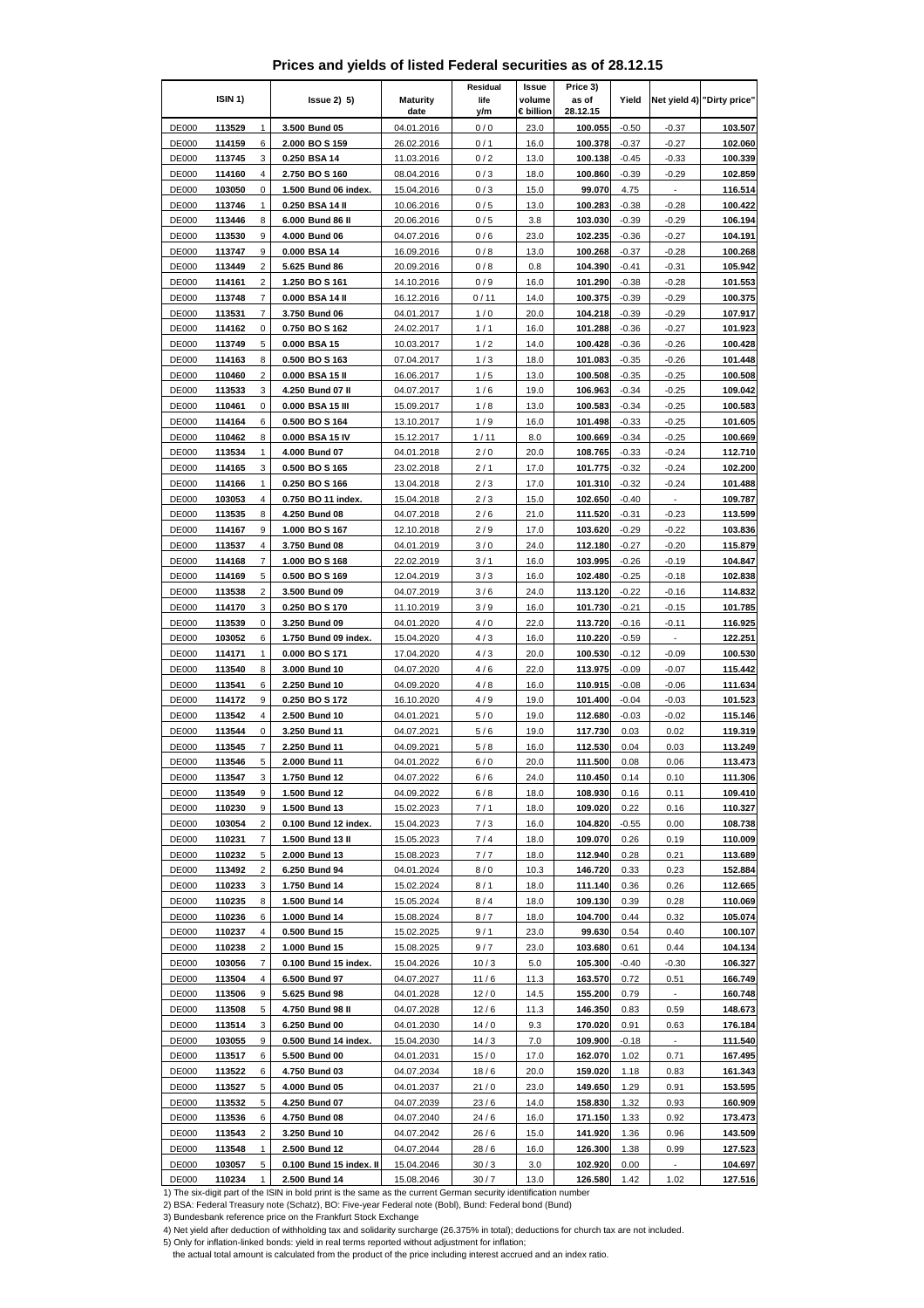**Prices and yields of listed Federal securities as of 29.12.15**

|                              |                     |                         |                                       |                          | Residual     | Issue               | Price 3)           |                    |                    |                            |
|------------------------------|---------------------|-------------------------|---------------------------------------|--------------------------|--------------|---------------------|--------------------|--------------------|--------------------|----------------------------|
|                              | ISIN <sub>1</sub> ) |                         | lssue2)5                              | <b>Maturity</b><br>date  | life<br>y/m  | volume<br>€ billion | as of<br>29.12.15  | Yield              |                    | Net yield 4) "Dirty price" |
| <b>DE000</b>                 | 113529              | 1                       | 3.500 Bund 05                         | 04.01.2016               | 0/0          | 23.0                |                    |                    |                    |                            |
| <b>DE000</b>                 | 114159              | 6                       | 2.000 BOS 159                         | 26.02.2016               | 0/1          | 16.0                | 100.373            | $-0.38$            | $-0.28$            | 102.061                    |
| <b>DE000</b>                 | 113745              | 3                       | 0.250 BSA 14                          | 11.03.2016               | 0/2          | 13.0                | 100.138            | $-0.46$            | $-0.34$            | 100.340                    |
| <b>DE000</b>                 | 114160              | 4                       | 2.750 BOS 160                         | 08.04.2016               | 0/3          | 18.0                | 100.849            | $-0.38$            | $-0.28$            | 102.855                    |
| <b>DE000</b>                 | 103050              | 0                       | 1.500 Bund 06 index.                  | 15.04.2016               | 0/3          | 15.0                | 99.050             | 4.86               |                    | 116.501                    |
| <b>DE000</b>                 | 113746              | 1                       | 0.250 BSA 14 II                       | 10.06.2016               | 0/5          | 13.0                | 100.283            | $-0.39$            | $-0.29$            | 100.422                    |
| <b>DE000</b>                 | 113446              | 8                       | 6.000 Bund 86 II                      | 20.06.2016               | 0/5          | 3.8                 | 103.018            | $-0.40$            | $-0.29$            | 106.198                    |
| <b>DE000</b>                 | 113530              | 9                       | 4.000 Bund 06                         | 04.07.2016               | 0/6          | 23.0                | 102.228            | $-0.37$            | $-0.27$            | 104.195                    |
| <b>DE000</b>                 | 113747              | 9                       | 0.000 BSA 14                          | 16.09.2016               | 0/8          | 13.0                | 100.268            | $-0.38$            | $-0.28$            | 100.268                    |
| <b>DE000</b>                 | 113449              | $\overline{\mathbf{c}}$ | 5.625 Bund 86                         | 20.09.2016               | 0/8          | 0.8                 | 104.378            | $-0.42$            | $-0.31$            | 105.946                    |
| <b>DE000</b>                 | 114161              | $\overline{2}$          | 1.250 BOS 161                         | 14.10.2016               | 0/9          | 16.0                | 101.285            | $-0.38$            | $-0.28$            | 101.551                    |
| <b>DE000</b><br><b>DE000</b> | 113748<br>113531    | $\overline{7}$<br>7     | 0.000 BSA 14 II<br>3.750 Bund 06      | 16.12.2016               | 0/11<br>1/0  | 14.0<br>20.0        | 100.373<br>104.203 | $-0.39$<br>$-0.39$ | $-0.29$<br>$-0.29$ | 100.373<br>107.912         |
| <b>DE000</b>                 | 114162              | 0                       | 0.750 BOS 162                         | 04.01.2017<br>24.02.2017 | 1/1          | 16.0                | 101.289            | $-0.37$            | $-0.27$            | 101.926                    |
| <b>DE000</b>                 | 113749              | 5                       | 0.000 BSA 15                          | 10.03.2017               | 1/2          | 14.0                | 100.428            | $-0.36$            | $-0.26$            | 100.428                    |
| <b>DE000</b>                 | 114163              | 8                       | 0.500 BOS 163                         | 07.04.2017               | 1/3          | 18.0                | 101.086            | $-0.35$            | $-0.26$            | 101.452                    |
| <b>DE000</b>                 | 110460              | $\overline{2}$          | 0.000 BSA 15 II                       | 16.06.2017               | 1/5          | 13.0                | 100.505            | $-0.34$            | $-0.25$            | 100.505                    |
| <b>DE000</b>                 | 113533              | 3                       | 4.250 Bund 07 II                      | 04.07.2017               | 1/6          | 19.0                | 106.958            | $-0.34$            | $-0.25$            | 109.048                    |
| <b>DE000</b>                 | 110461              | 0                       | 0.000 BSA 15 III                      | 15.09.2017               | 1/8          | 13.0                | 100.588            | $-0.34$            | $-0.25$            | 100.588                    |
| <b>DE000</b>                 | 114164              | 6                       | 0.500 BOS 164                         | 13.10.2017               | 1/9          | 16.0                | 101.503            | $-0.34$            | $-0.25$            | 101.611                    |
| <b>DE000</b>                 | 110462              | 8                       | 0.000 BSA 15 IV                       | 15.12.2017               | 1/11         | 8.0                 | 100.668            | $-0.34$            | $-0.25$            | 100.668                    |
| <b>DE000</b>                 | 113534              | 1                       | 4.000 Bund 07                         | 04.01.2018               | 2/0          | 20.0                | 108.755            | $-0.33$            | $-0.24$            | 112.711                    |
| <b>DE000</b>                 | 114165              | 3                       | 0.500 BOS 165                         | 23.02.2018               | 2/1          | 17.0                | 101.775            | $-0.32$            | $-0.24$            | 102.201                    |
| <b>DE000</b>                 | 114166              | 1                       | 0.250 BOS 166                         | 13.04.2018               | 2/3          | 17.0                | 101.310            | $-0.32$            | $-0.24$            | 101.489                    |
| <b>DE000</b>                 | 103053              | 4                       | 0.750 BO 11 index.                    | 15.04.2018               | 2/3          | 15.0                | 102.620            | $-0.39$            |                    | 109.763                    |
| <b>DE000</b>                 | 113535              | 8                       | 4.250 Bund 08                         | 04.07.2018               | 2/6          | 21.0                | 111.510            | $-0.31$            | $-0.23$            | 113.600                    |
| <b>DE000</b>                 | 114167              | 9                       | 1.000 BOS 167                         | 12.10.2018               | 2/9          | 17.0                | 103.630            | $-0.30$            | $-0.22$            | 103.849                    |
| <b>DE000</b>                 | 113537              | 4                       | 3.750 Bund 08                         | 04.01.2019               | 3/0          | 24.0                | 112.170            | $-0.27$            | $-0.20$            | 115.879                    |
| <b>DE000</b><br><b>DE000</b> | 114168<br>114169    | 7<br>5                  | 1.000 BOS 168<br>0.500 BOS 169        | 22.02.2019<br>12.04.2019 | 3/1<br>3/3   | 16.0<br>16.0        | 103.995<br>102.485 | $-0.26$<br>$-0.25$ | $-0.19$<br>$-0.19$ | 104.850<br>102.844         |
| <b>DE000</b>                 | 113538              | $\overline{2}$          | 3.500 Bund 09                         | 04.07.2019               | 3/6          | 24.0                | 113.115            | $-0.22$            | $-0.16$            | 114.836                    |
| <b>DE000</b>                 | 114170              | 3                       | 0.250 BOS 170                         | 11.10.2019               | 3/9          | 16.0                | 101.735            | $-0.21$            | $-0.15$            | 101.790                    |
| <b>DE000</b>                 | 113539              | 0                       | 3.250 Bund 09                         | 04.01.2020               | 4/0          | 22.0                | 113.710            | $-0.15$            | $-0.11$            | 116.924                    |
| <b>DE000</b>                 | 103052              | 6                       | 1.750 Bund 09 index.                  | 15.04.2020               | 4/3          | 16.0                | 110.180            | $-0.59$            |                    | 122.219                    |
| <b>DE000</b>                 | 114171              | 1                       | 0.000 BOS 171                         | 17.04.2020               | 4/3          | 20.0                | 100.535            | $-0.12$            | $-0.09$            | 100.535                    |
| <b>DE000</b>                 | 113540              | 8                       | 3.000 Bund 10                         | 04.07.2020               | 4/6          | 22.0                | 113.980            | $-0.09$            | $-0.07$            | 115.455                    |
| <b>DE000</b>                 | 113541              | 6                       | 2.250 Bund 10                         | 04.09.2020               | 4/8          | 16.0                | 110.925            | $-0.08$            | $-0.06$            | 111.650                    |
| <b>DE000</b>                 | 114172              | 9                       | 0.250 BOS 172                         | 16.10.2020               | 4/9          | 19.0                | 101.415            | $-0.04$            | $-0.03$            | 101.539                    |
| <b>DE000</b>                 | 113542              | $\overline{4}$          | 2.500 Bund 10                         | 04.01.2021               | 5/0          | 19.0                | 112.695            | $-0.03$            | $-0.02$            | 115.168                    |
| <b>DE000</b>                 | 113544              | 0                       | 3.250 Bund 11                         | 04.07.2021               | 5/6          | 19.0                | 117.750            | 0.02               | 0.02               | 119.348                    |
| <b>DE000</b>                 | 113545              | $\overline{7}$          | 2.250 Bund 11                         | 04.09.2021               | 5/8          | 16.0                | 112.560            | 0.04               | 0.03               | 113.285                    |
| <b>DE000</b>                 | 113546              | 5                       | 2.000 Bund 11                         | 04.01.2022               | 6/0          | 20.0                | 111.550            | 0.07               | 0.05               | 113.528                    |
| DE000                        | 113547              |                         | 1.750 Bund 12                         | 04.07.2022               | 6/6          | 24.0                | <u> 110.510</u>    | 0.13               | 0.09               | 111.371                    |
| <b>DE000</b>                 | 113549              | 9                       | 1.500 Bund 12                         | 04.09.2022               | 6/8          | 18.0                | 108.980            | 0.15               | 0.11               | 109.464                    |
| <b>DE000</b><br><b>DE000</b> | 110230<br>103054    | 9<br>2                  | 1.500 Bund 13<br>0.100 Bund 12 index. | 15.02.2023<br>15.04.2023 | 7/1          | 18.0                | 109.090<br>104.900 | 0.21<br>$-0.56$    | 0.16<br>0.00       | 110.401<br>108.827         |
| <b>DE000</b>                 | 110231              | 7                       | 1.500 Bund 13 II                      | 15.05.2023               | 7/3<br>7/4   | 16.0<br>18.0        | 109.150            | 0.25               | 0.18               | 110.093                    |
| <b>DE000</b>                 | 110232              | 5                       | 2.000 Bund 13                         | 15.08.2023               | $7/7$        | 18.0                | 113.020            | 0.27               | 0.20               | 113.774                    |
| <b>DE000</b>                 | 113492              | 2                       | 6.250 Bund 94                         | 04.01.2024               | 8/0          | 10.3                | 146.840            | 0.32               | 0.23               | 153.022                    |
| <b>DE000</b>                 | 110233              | 3                       | 1.750 Bund 14                         | 15.02.2024               | 8/1          | 18.0                | 111.240            | 0.34               | 0.25               | 112.769                    |
| <b>DE000</b>                 | 110235              | 8                       | 1.500 Bund 14                         | 15.05.2024               | 8/4          | 18.0                | 109.250            | 0.38               | 0.27               | 110.193                    |
| <b>DE000</b>                 | 110236              | 6                       | 1.000 Bund 14                         | 15.08.2024               | 8/7          | 18.0                | 104.810            | 0.43               | 0.32               | 105.187                    |
| <b>DE000</b>                 | 110237              | 4                       | 0.500 Bund 15                         | 15.02.2025               | 9/1          | 23.0                | 99.750             | 0.53               | 0.39               | 100.228                    |
| <b>DE000</b>                 | 110238              | 2                       | 1.000 Bund 15                         | 15.08.2025               | 9/7          | 23.0                | 103.830            | 0.59               | 0.43               | 104.287                    |
| <b>DE000</b>                 | 103056              | 7                       | 0.100 Bund 15 index.                  | 15.04.2026               | 10/3         | 5.0                 | 105.450            | $-0.42$            | $-0.31$            | 106.484                    |
| <b>DE000</b>                 | 113504              | 4                       | 6.500 Bund 97                         | 04.07.2027               | 11/6         | 11.3                | 163.800            | 0.71               | 0.49               | 166.997                    |
| <b>DE000</b>                 | 113506              | 9                       | 5.625 Bund 98                         | 04.01.2028               | 12/0         | 14.5                | 155.420            | 0.77               |                    | 160.983                    |
| <b>DE000</b>                 | 113508              | 5                       | 4.750 Bund 98 II                      | 04.07.2028               | 12/6         | 11.3                | 146.570            | 0.82               | 0.58               | 148.906                    |
| <b>DE000</b>                 | 113514              | 3                       | 6.250 Bund 00                         | 04.01.2030               | 14/0         | 9.3                 | 170.230            | 0.89               | 0.62               | 176.412                    |
| <b>DE000</b>                 | 103055              | 9<br>6                  | 0.500 Bund 14 index.                  | 15.04.2030               | 14/3         | 7.0                 | 110.180            | $-0.20$            | 0.70               | <u>111.831</u>             |
| <b>DE000</b><br><b>DE000</b> | 113517<br>113522    | 6                       | 5.500 Bund 00                         | 04.01.2031<br>04.07.2034 | 15/0<br>18/6 | 17.0                | 162.350<br>159.180 | 1.00<br>1.17       | 0.82               | 167.790<br>161.516         |
| <b>DE000</b>                 | 113527              | 5                       | 4.750 Bund 03<br>4.000 Bund 05        | 04.01.2037               | 21/0         | 20.0<br>23.0        | 149.890            | 1.28               | 0.90               | 153.846                    |
| <b>DE000</b>                 | 113532              | 5                       | 4.250 Bund 07                         | 04.07.2039               | 23/6         | 14.0                | 159.090            | 1.31               | 0.92               | 161.180                    |
| <b>DE000</b>                 | 113536              | 6                       | 4.750 Bund 08                         | 04.07.2040               | 24/6         | 16.0                | 171.460            | 1.32               | 0.92               | 173.796                    |
| <b>DE000</b>                 | 113543              | 2                       | 3.250 Bund 10                         | 04.07.2042               | 26/6         | 15.0                | 142.220            | 1.35               | 0.95               | 143.818                    |
| <b>DE000</b>                 | 113548              | $\mathbf{1}$            | 2.500 Bund 12                         | 04.07.2044               | 28/6         | 16.0                | 126.600            | 1.37               | 0.98               | 127.830                    |
| <b>DE000</b>                 | 103057              | 5                       | 0.100 Bund 15 index. II               | 15.04.2046               | 30/3         | 3.0                 | 103.640            | $-0.02$            | $\blacksquare$     | 105.435                    |
| <b>DE000</b>                 | 110234              | 1                       | 2.500 Bund 14                         | 15.08.2046               | 30/7         | 13.0                | 126.900            | 1.41               | 1.01               | 127.843                    |

2) BSA: Federal Treasury note (Schatz), BO: Five-year Federal note (Bobl), Bund: Federal bond (Bund)

3) Bundesbank reference price on the Frankfurt Stock Exchange

4) Net yield after deduction of withholding tax and solidarity surcharge (26.375% in total); deductions for church tax are not included.